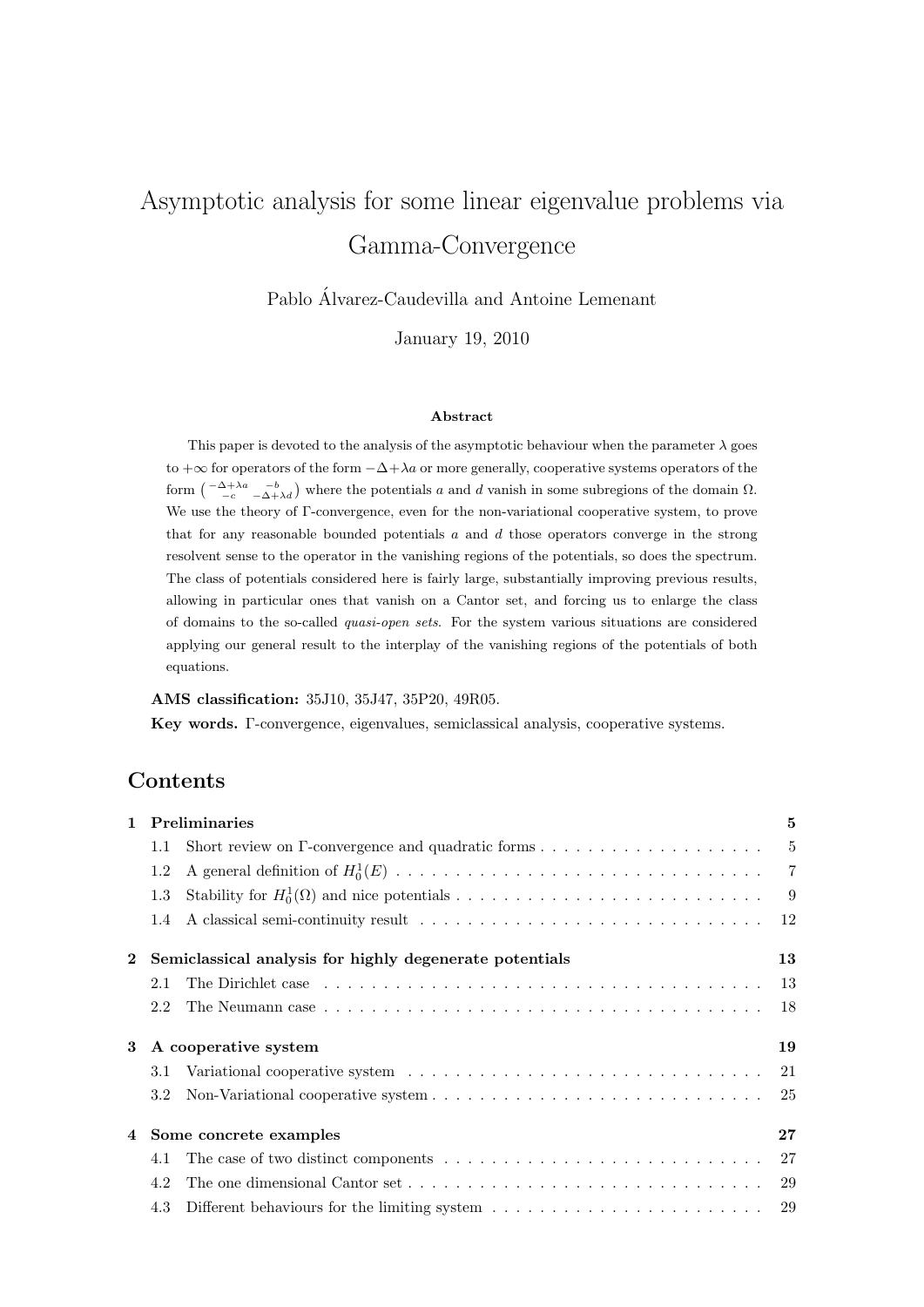### Introduction

The aim of this paper is to ascertain the asymptotic behaviour of the spectrum of a certain class of linear eigenvalue problems of the following form

$$
(L + \lambda a)w_{\lambda} = \sigma_k(\lambda)w_{\lambda},\tag{0.1}
$$

in a bounded domain  $\Omega \subset \mathbb{R}^N$  when the parameter  $\lambda$  goes to infinity. Here L is a linear elliptic operator and a is a potential that is non negative. We denote  $\sigma_k(\lambda)$  the kth-eigenvalue for the operator  $A(\lambda) := L + \lambda a$  under homogeneous Dirichlet boundary conditions or Neumann-type boundary conditions and  $w_{\lambda}$  an eigenfunction associated with  $\sigma_k(\lambda)$ , normalized in  $L^2$ . Depending on the operator those eigenfunctions may be vectorial. We are particularly interested in the problem when the potential a may vanish in a quite large subregion of  $\Omega$  as was studied before by Dancer [9], Dancer and López-Gómez  $[10]$  and  $[2]$ .

In our approach we shall use the so-called Gamma-Convergence theory (Γ-convergence in short) to describe the behaviour of the equations asymptotically when  $\lambda$  tends to infinity. Relying on an idea of Ennio De Giorgi [13], the powerful tool of Γ-convergence was developed by the Italian School in the seventies in order to study the convergence of variational problems in several and quite different contexts (e.g. Buttazzo [5], De Giorgi-Franzoni [14], Spagnolo [30] and others). It rapidly became the required point of view to carry out in a skillful way, through easy to use necessary and sufficient conditions, the convergence of minimizers associated to a family of functionals. The survey of Dal Maso [8], from which we were inspired for the preliminary section of the present paper, is now a classic in the field. We refer to its bibliography for a more precise history of the theory.

Primarily, the Γ-convergence related to quadratic forms and elliptic operators (see [30] and [8] Chapter 12) will stand for our principal interest. As a first case we study the limiting behaviour of the eigenvalues and eigenfunctions for one single equation with the operator  $-\Delta + \lambda a$ . In this particular case we suppose that the potential a in front of the parameter  $\lambda$  is a non-negative function vanishing in a subdomain (maybe disconnected)  $\Omega_0^a$ . In the same spirit as Buttazzo and Dal Maso [6, 7] (see also Stollmann [31] and Simon [25] for similar approaches), we cover this convergence under very general assumptions on the potentials (Theorem 30), where the potential a is a Borel function from  $\overline{\Omega}$  to  $\mathbb{R}^+$  satisfying

$$
\sup_{x\in\overline{\Omega}}a(x)<+\infty\quad\text{and}\quad H^1_0(\Omega^a_0)=\{u\in H^1_0(\Omega);u=0\text{ a.e. on }\Omega^a_+\}.
$$

For instance, the case when a is not continuous and vanishing on a dense set is supposed. It also includes the particular situation when a is any function in  $C^0(\overline{\Omega})$ . Under our circumstances we obtain the desired convergence, when the parameter  $\lambda$  goes to infinity, for the whole spectrum in  $\Omega$ . Indeed, we prove that the eigenvalues always converge to the eigenvalues in the domain where the potential vanishes, denoted by  $\Omega_0^a := \{x \in \overline{\Omega} \, ; \, a(x) = 0\}$ . In other words, within our Γ-convergence context, to the Laplacian defined in  $H_0^1(\Omega_0^a)$ . Since  $\Omega_0^a$  might not be an open set,  $H_0^1(\Omega_0^a)$  has to be understood in a general sense lying on *quasi-open sets* (see Section 1.2). That forces us to work on a wider class of sets in order to achieve our more general results. However, under some additional stability properties on the interior of  $\Omega_0^a$  we have that  $H_0^1(\Omega_0^a) = H_0^1(\text{Int}\Omega_0^a)$ , obtaining the limiting problem in the classical sense on a domain.

In our setting it turns out that the convergence of the operators  $-\Delta + \lambda a$  to the operator  $-\Delta$ in the strong resolvent sense, reduces naturally to the Γ-convergence of the associated quadratic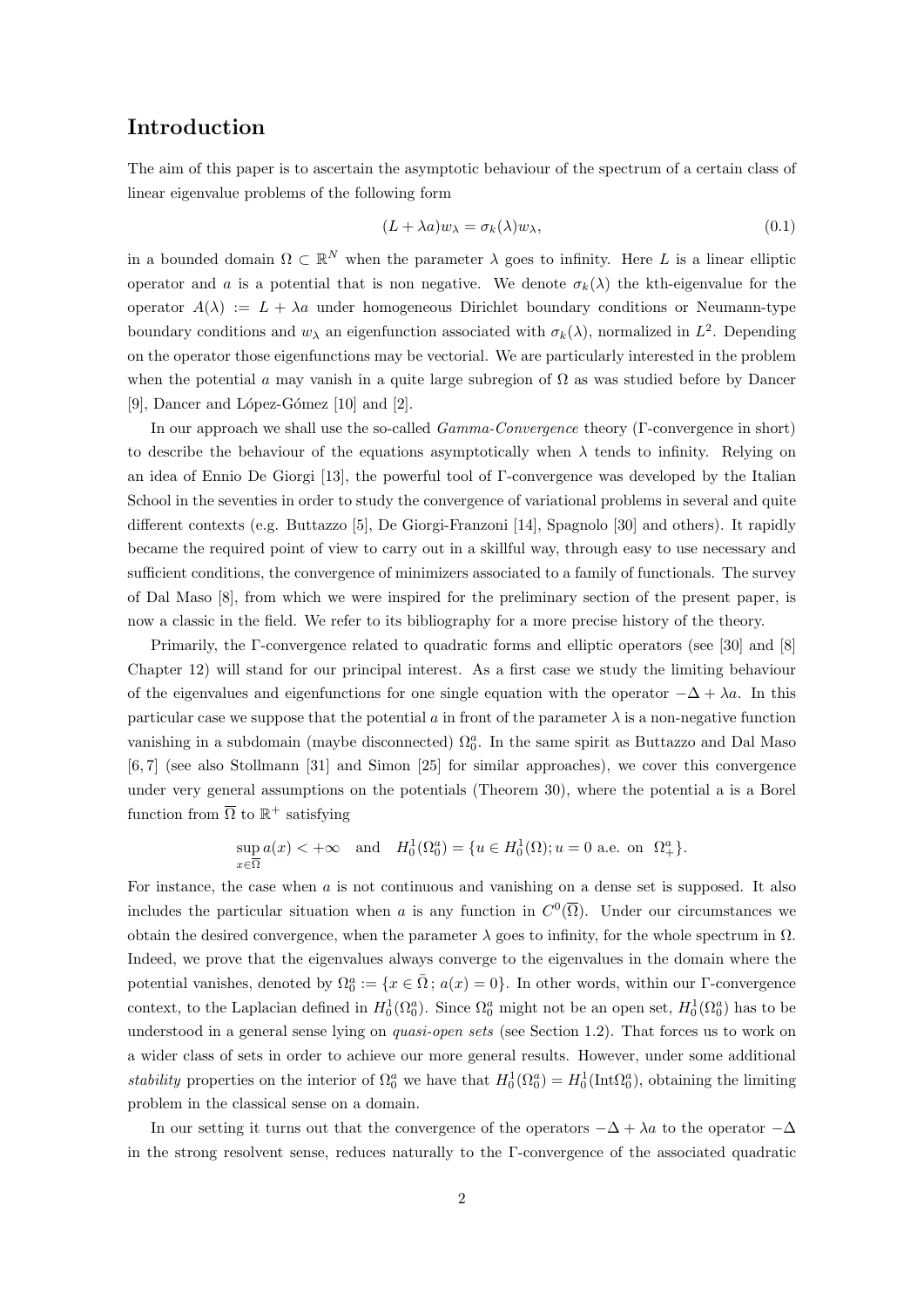form, which holds here quite efficiently. It is worth mentioning that the convergence of all the eigenvalues follows quasi-automatically from this convergence. It seems that these techniques were not exploited in the past despite its efficient and elegant consequences. Indeed, the present paper provides a different perspective and maybe a more synthetic and simplified way of proving some convergence results that were established in the past in a more laborious fashion. Moreover, this allows us to improve previous results since we are imposing less restrict regularity conditions for the domains and, as mentioned before, a more general class of potentials, obtaining the convergence of the whole spectrum, not just for the first eigenvalue (cf. [1, 9, 10]).

Note that when  $h := \frac{1}{\sqrt{2}}$  $\frac{1}{\lambda}$ , the equation (0.1), with  $A(\lambda) = -\Delta + \lambda a$ , becomes  $(-h^2\Delta + a(x)) w_h = \sigma_k(h)w_h$ , which plays an important role in Semiclassical Analysis. It is said in Semiclassical Analysis that when  $h$ , the Planck's constant, approximates zero all quantum effects are neglected. Indeed, this transition between classical and quantum mechanics is what was coined as Semiclassical Analysis. Actually, there is a huge amount of literature on the aforementioned semi-classical problem so that is would be difficult to give some exhaustive references. However we shall quote some related work going back to Simon [26–29], Helffer and Sjöstrand [18], Stollmann [31] (see also the book of Dimassi and Sjöstrand [15] and the references therein).

Furthermore, the analysis carried out here might play a relevant role in the context of Semiclassical Analysis, at the difference that we are dealing with highly degenerate potentials that possibly vanish on a full-measure set that most of the time implies an upper bound on the first eigenvalue which is slightly different from the situation usually treated in the work mentioned just before.

In continuation we also treat the case of a cooperative system corresponding to the operator

$$
A(\lambda) := \begin{pmatrix} -\Delta + \lambda a & -b \\ -c & -\Delta + \lambda d \end{pmatrix}, \quad \text{with} \quad w_{\lambda} := (u_{\lambda}, v_{\lambda}). \tag{0.2}
$$

The system is supposed to be cooperative in the sense that the terms outside the principal diagonal b and c are two point-wise positive functions in  $\Omega$ . Moreover, as an extension from the case of one single equation the potentials  $a$  and  $d$  in front of the parameter are two non-negative functions still fulfilling our same general conditions.

As we shall see in the penultimate section, the direct method of Γ-convergence is no more pertinent for the case of an elliptic system which is not of variational type, as the one associated to the operator (0.2) when  $b \neq c$ . However, we are able in this situation to benefit from the Γconvergence of the single equations to get a clear vision of the problem, which leads us to obtain at the end a substantial improvement of the known results about the non-variational system. To be more precise, let us denote

$$
\Omega_0^a := \{x \in \overline{\Omega}; a(x) = 0\}, \qquad \Omega_0^d := \{x \in \overline{\Omega}; d(x) = 0\},\
$$
  

$$
\Omega_0 := \{x \in \overline{\Omega}; a(x) = 0 = d(x)\},\
$$

the subdomains where the potentials  $a$  and  $d$  vanish. Note that the particular structural assumptions on  $\Omega_0^a$  and  $\Omega_0^d$  supposed in [2] were pivotal. Moreover, the situation when both potentials vanish in the same region was covered in [24] basing the proof upon the construction of an appropriate supersolution. A method that is no longer available in a general distribution as the one considered here. In this work those assumptions are eventually relaxed generalizing and improving those findings. Indeed in our result, no tight restrictions are imposed on the regularity and the spatial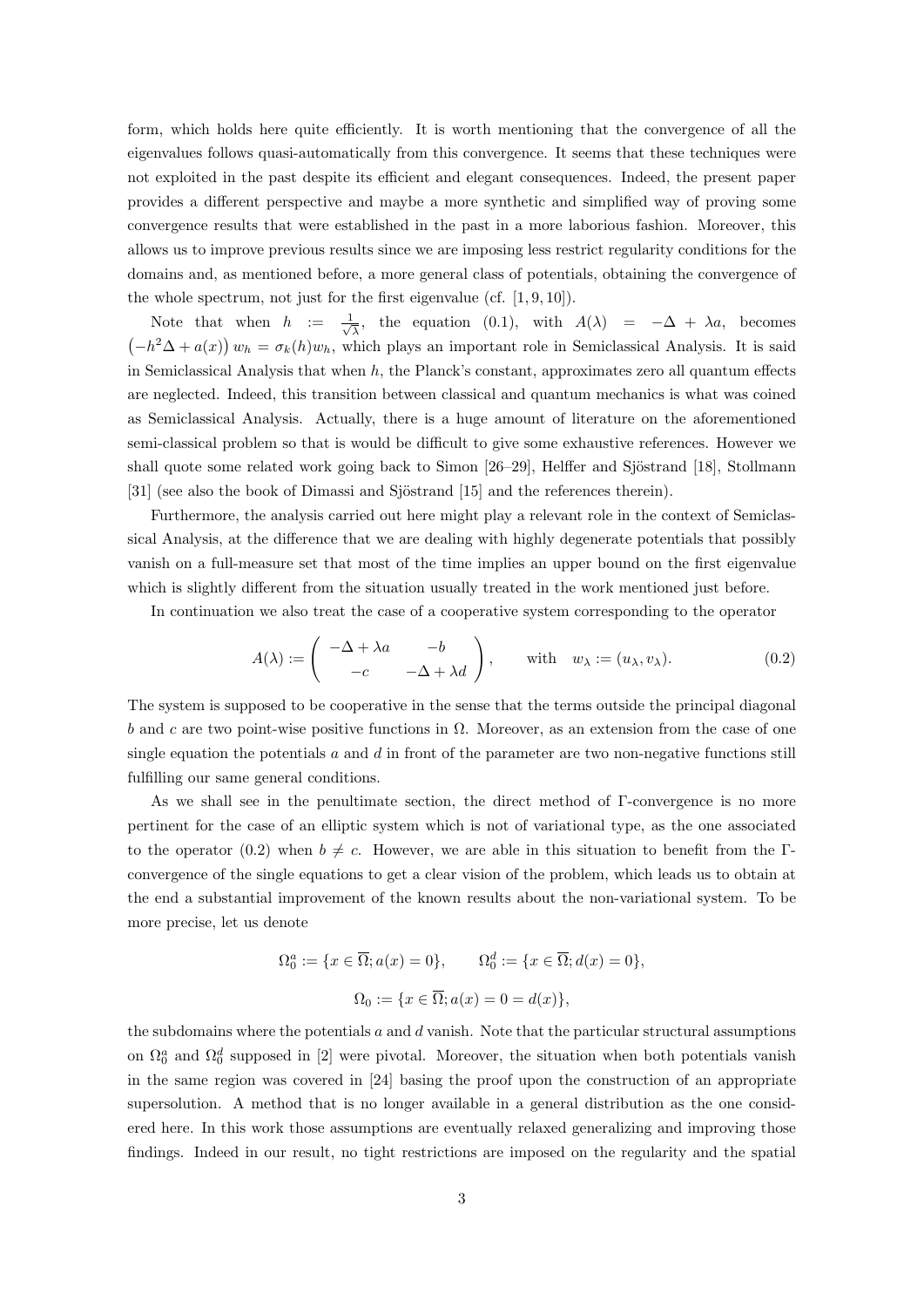distribution of the subdomains  $\Omega_0^a$  and  $\Omega_0^d$ . We manage to identify a limiting problem for almost any reasonable bounded potentials  $a$  and  $d$  without any structural assumption on the vanishing domains (see Theorem 30). Then, with further assumptions on the structural compositions of the vanishing domains, we are able to recover some of the results that were dealt with before in the literature and give some examples when the convergence is substantially different (see our last section).

We would like to mention that all the results of this paper could be easily extended without any important changes in the proofs replacing the standard Laplace operator by any elliptic operator of the form

$$
L(u) = \sum_{i,j=1}^{N} D_i(a_{ij}D_ju),
$$

with coefficients  $a_{ij} \in L^{\infty}(\Omega)$  such that  $a_{ij} = a_{ji}$  and

$$
c_0|\xi|^2 \le \sum_{i,j=1}^N a_{ij}(x)\xi_j\xi_i \le c_1|\xi|^2,
$$

for a.e.  $x \in \Omega$ , for every  $\xi \in \mathbb{R}^N$  and for some positive constants  $0 < c_0 \leq c_1$ . However, we found it clearer to simply write everything in the special case of the classical Laplacian.

The distribution of the present paper is as follows. In the first Section we give some preliminary results. In particular in Section 1.1, we recall briefly some elements from the Theory of Γ-convergence and quadratic forms that will be needed throughout the paper. We have tried through this section to make this paper self contained and accessible to nonspecialists. In Section 1.2, we give a general definition of  $H_0^1(E)$  when E is any subset (not necessarily open), using the capacity and the notion of quasi-open sets. Then, we define in Section 1.3 the general class of nice potentials for which the convergence results hold and also recall some stability results on the space  $H_0^1(\Omega)$  that will give some further information on the limiting problem when some more regularity is supposed. Some examples of such nice potentials are exhibited. In Section 2, we apply the Theory shown in the preliminaries to study the limiting behaviour of a single Linear Problem. We first study the asymptotic for the Dirichlet problem (Section 2.1) and then, in a similar way, deal with Neumann boundary conditions (Section 2.2). Section 3 is devoted to the case of a cooperative system. In the case when the matrix operator is symmetrical (it is then a variational problem), we can argue as for the single equation and use the Theory of Γ-convergence directly on the system to study its asymptotic. This is done in Section 3.1. Finally in Section 3.2, we get the same conclusions for a non-symmetrical system using this time, in a suitable way, the Γ-convergence of each component of the system given by the result of Section 2 about one single equation. In the last section we describe more precisely this convergence for some explicit examples.

Acknowledgments : This work was done while both authors were affiliated with the research centre E. De Giorgi, which was an inspiration for them. They wish to express all their gratitude to the members of the center, the mathematical department and the Scuola Normale Superiore of Pisa for their hospitality. Moreover, they would like to warmly thank Prof. Norman Dancer for his help, suggestions and corrections of this work. The first author was supported by the Ministry of Science and Innovation of Spain under grants CGL2000-00524/BOS, MTM2009-08259 and the Postdoctoral Fellowship–2008-080.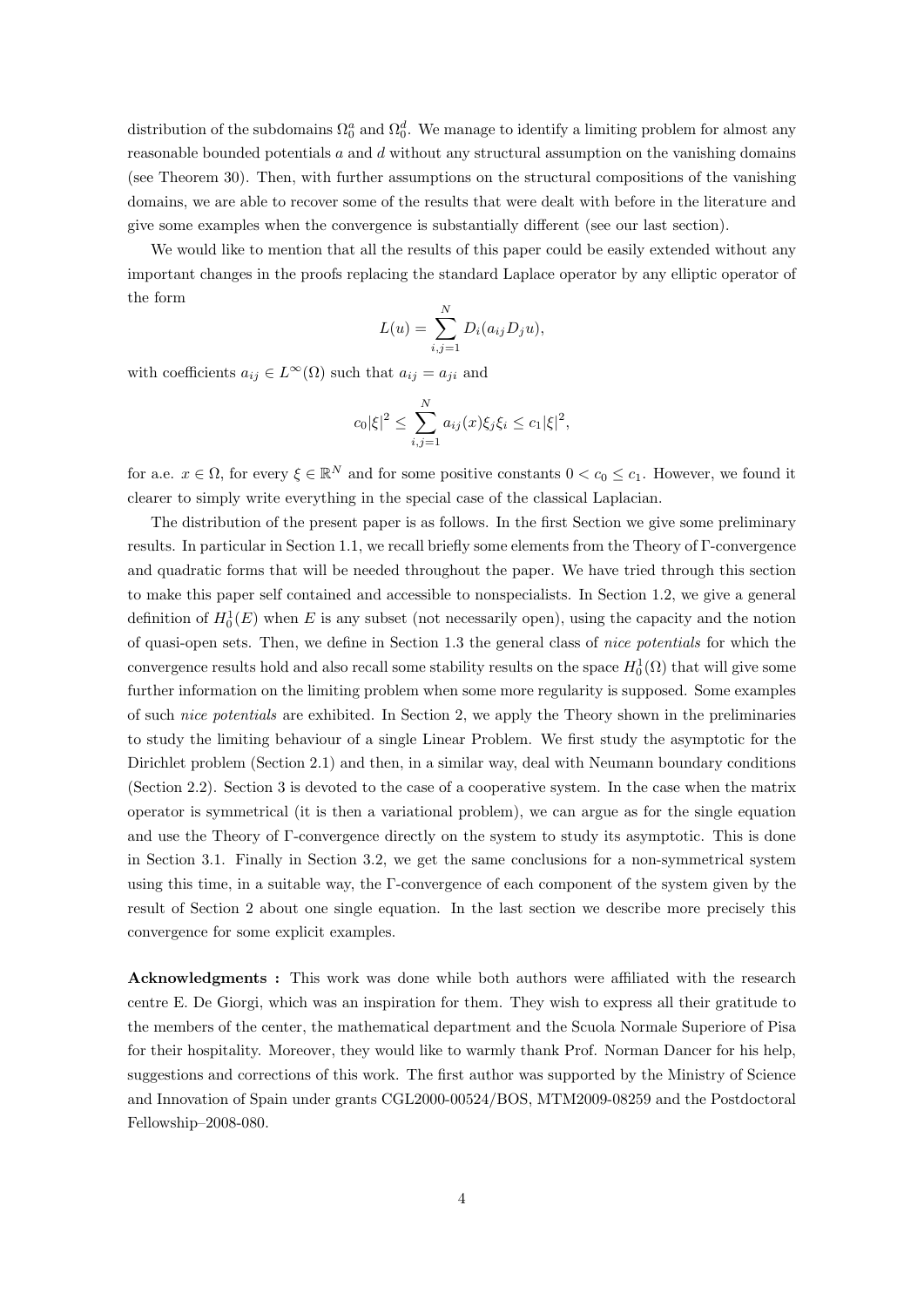#### Some Notations :

 $\mathcal{L}(H)$ : the space of bounded linear operators from H to H;  $\mathscr{L}^N$ : the N-dimensional Lebesgue measure;  $A \triangle B := A \setminus B \cup B \setminus A$ : the symmetric difference between two sets A and B;  $A^c = \mathbb{R}^N \backslash A$ : the complement of A;  $\overline{A}$ : the closure of A; Int $A$ : the interior of  $A$ ; cap $(E)$ : the capacity of E (defined in  $(1.4)$ ).

 $H'$ : the topological dual of the Hilbert space  $H$ .

### 1 Preliminaries

### 1.1 Short review on Γ-convergence and quadratic forms

We recall here some results that are contained in the survey of Dal Maso [8] about Gammaconvergence, principally in Chapter 11 and Chapter 12. In what follows  $H$  denotes a Hilbert space with scalar product  $\langle ., . \rangle$  and norm  $\| . \|$ . If  $Q : H \to \overline{\mathbb{R}}$  is any quadratic form on H, the domain of Q is defined by  $D(Q) := \{u \in H; Q(u) < +\infty\}$ . The bilinear form associated to Q is the only bilinear form

$$
B: D(Q) \times D(Q) \to \mathbb{R},
$$

such that  $Q(u) = B(u, u)$  for every  $u \in D(Q)$ . We say that Q is lower semi-continuous on H if

$$
Q(u) \le \liminf_{n \to +\infty} Q(u_n),
$$

for any  $u \in H$  and any sequence  $\{u_n\}$  converging to u.

We denote  $V := \overline{D(Q)}$ . The operator A associated with Q is the linear operator A on V defined as follows : the domain  $D(A)$  of A is the set of all  $u \in D(Q)$  such that there exists  $f \in V$  satisfying  $B(u, v) = \langle f, v \rangle$ , for every  $v \in D(Q)$ , and  $A(u) = f$  for every  $u \in D(A)$  (the uniqueness of such an f follows from the density of  $D(Q)$  in V). This operator A is positive and symmetric. In addition, if  $Q$  is lower semi-continuous on  $H$  then  $A$  is self-adjoint on  $V$  ([8] Theorem 12.13).

Given a constant  $\alpha > 0$ , any quadratic form  $Q : H \to \overline{\mathbb{R}}$  on H will be said to be  $\alpha$ -coercive if  $Q(u) \ge \alpha ||u||^2$  for every  $u \in H$ . A sequence  $Q_n$  of quadratic forms are *equi-coercive* if they are  $\alpha$ -coercive with same constant  $\alpha > 0$ .

If Q is  $\alpha$ -coercive then the associated operator A is invertible and the inverse map  $A^{-1}$  is a bounded operator on  $W := \overline{D(A)}$ . If Q is positive then for every  $\mu > 0$  the operator  $A + \mu \text{Id}$  is  $\mu$ -coercive thus invertible.

Let us now describe our different notions of convergence.

**Definition 1** (G-convergence). We say that a sequence  $A_n$  of  $\alpha$ -coercive and self-adjoint operators G-converges to an  $\alpha$ -coercive and self-adjoint operator A in the strong topology if for every  $f \in H$ ,  $A_n^{-1}P_nf$  strongly converges to  $A^{-1}Pf$  in H, where  $P_n$  and P are the orthogonal projections onto  $W_n := \overline{D(A_n)}$  and  $W := \overline{D(A)}$  respectively.

**Definition 2** (Convergence in the resolvent sense). We say that a sequence  $A_n$  of positive selfadjoint operators converges to a positive self-adjoint operator A in the strong resolvent sense if for every  $\mu > 0$ ,  $\mu \text{Id} + A_n$  G-converges to  $\mu \text{Id} + A$  in the strong topology.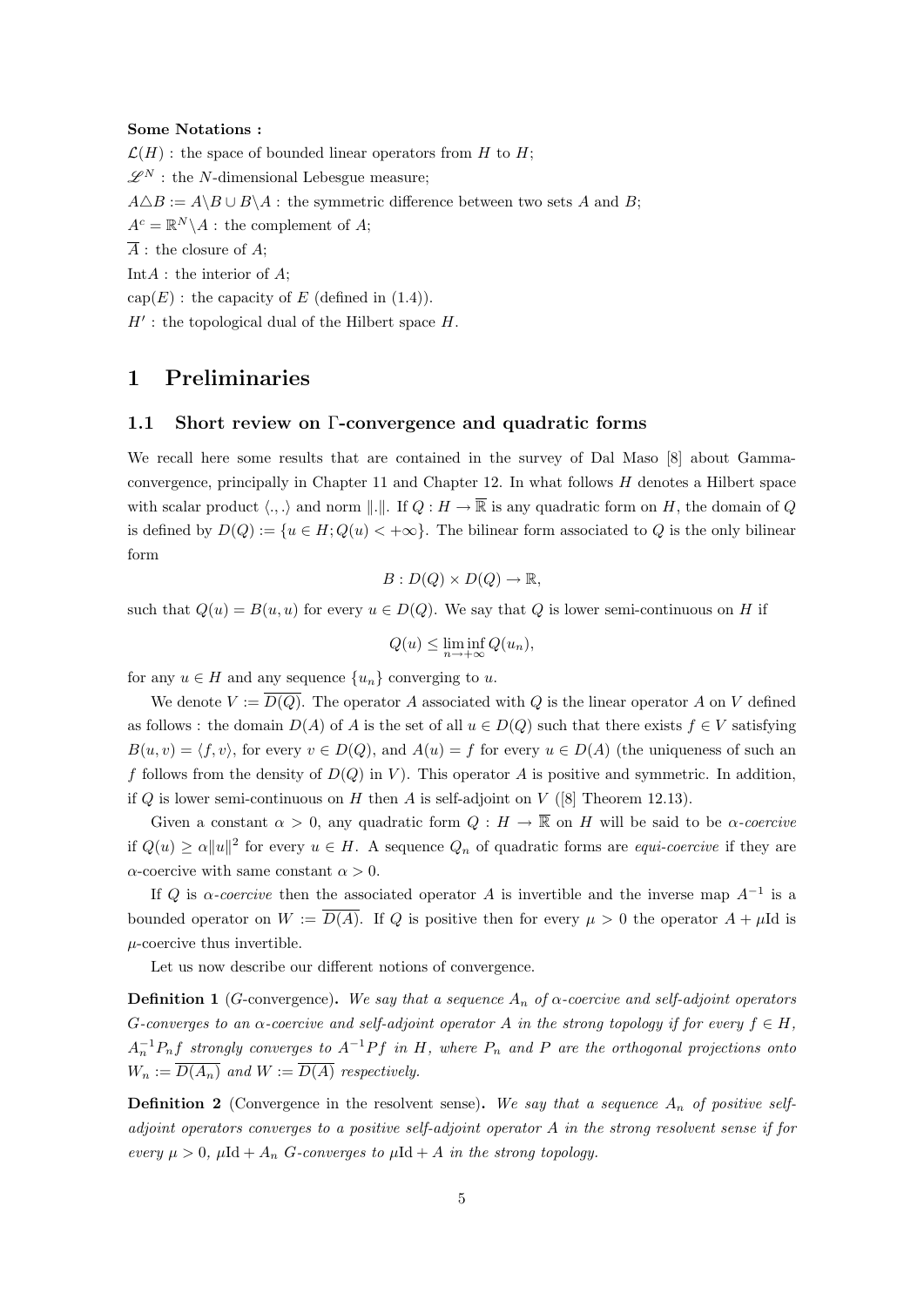**Definition 3** (Γ-convergence). Given a sequence  $Q_n$  of quadratic forms from H into  $\mathbb{R}$  we say that  $Q_n$  Γ-converges to a quadratic form Q if for every  $u \in H$  the two following properties hold:

i) for every sequence  $\{u_n\}$  that converges to u one has  $Q(u) \leq \liminf_{n \to +\infty} Q_n(u_n)$ ;

ii) there exists  $\{u_n\}$  that converges to u and such that  $Q(u) \ge \limsup_{n \to +\infty} Q_n(u_n)$ .

Corollary 13.7 in [8] says in particular that for a sequence of semi-continuous and equi-coercive quadratic forms, the G-convergence and the convergence in the strong resolvent sense for the associated operators are equivalent. It also shows the link with respect to Γ-convergence in this general setting (G-convergence is equivalent with Γ-convergence in the strong and weak topology).

However, we will always use the notion of Γ-convergence in a particular case where our quadratic forms admit as domain a subspace compactly embedded into H (typically, the Sobolev space  $H<sup>1</sup>$ into  $L^2$ ). In this setting the link between Γ-convergence and convergence in the strong resolvent sense is slightly simpler. Let us define our class of quadratic forms  $\mathcal{Q}_{\alpha}(X, Y)$ .

**Definition 4.** Let  $X \subseteq H$  be a subspace of H, which is a Hilbert space with scalar product  $\langle.,.\rangle_X$ . Assume also that the imbedding of X into H is compact. Given a constant  $\alpha$  we denote  $\mathcal{Q}_{\alpha}(X, H)$ the class of all lower semi-continuous quadratic forms  $Q : H \to [0, +\infty]$  such that  $D(Q) \subseteq X$  and  $Q(x) \ge \alpha ||x||_X^2$  for every  $x \in D(Q)$ .

From Theorem 13.12. in [8] we deduce the following.

**Theorem 5.** Let  $\alpha > 0$  and  $X \subseteq H$  be as in the Definition 4. Let  $Q_n$  be a sequence of quadratic forms in the class  $\mathcal{Q}_{\alpha}(X, H)$  and let  $A_n$  be the associated operators. Then, the following statements are equivalent:

- (a)  $Q_n$  Γ-converges to Q in the strong topology of H;
- (b)  $A_n$  converges to A in the the strong resolvent sense;
- (c)  $A_n$  G-converges to A.

The following Lemma coming from the book of Dunford and Schwartz ([16] Lemma XI.9.5. page 1091) will be used in the sequel.

**Lemma 6.** [16] Let  $T_n$  and  $T$  be compact operators, and let  $T_n \to T$  in the operator norm of  $\mathcal{L}(H)$ . Let  $\sigma_k(T)$  be an enumeration of the non-zero eigenvalues of T, each repeated according to its multiplicity. Then, there exist enumerations  $\sigma_k(T_n)$  of the non-zero eigenvalues of  $T_n$ , with repetitions according to multiplicity, such that

$$
\lim_{n \to +\infty} \sigma_k(T_n) = \sigma_k(T), \quad k \ge 1,
$$

the limit being uniform in k.

We still denote  $P_n$  and P the projection of H onto  $D(Q_n)$  and  $D(Q)$  respectively. Now we can prove the following useful result.

Proposition 7. Assume that we are under the same assumptions as for Theorem 5. If one of the conditions (a), (b), (c) holds, then  $A_n^{-1}P_n$  converges to  $A^{-1}P$  in the operator norm of  $\mathcal{L}(H)$ . In addition, denoting  $\sigma_{k,n}$  the eigenvalues of  $A_n$  labelled in increasing order and  $\sigma_k$  the ones of A, we have that  $\sigma_{k,n}$  converges to  $\sigma_k$  for every  $k \geq 0$ .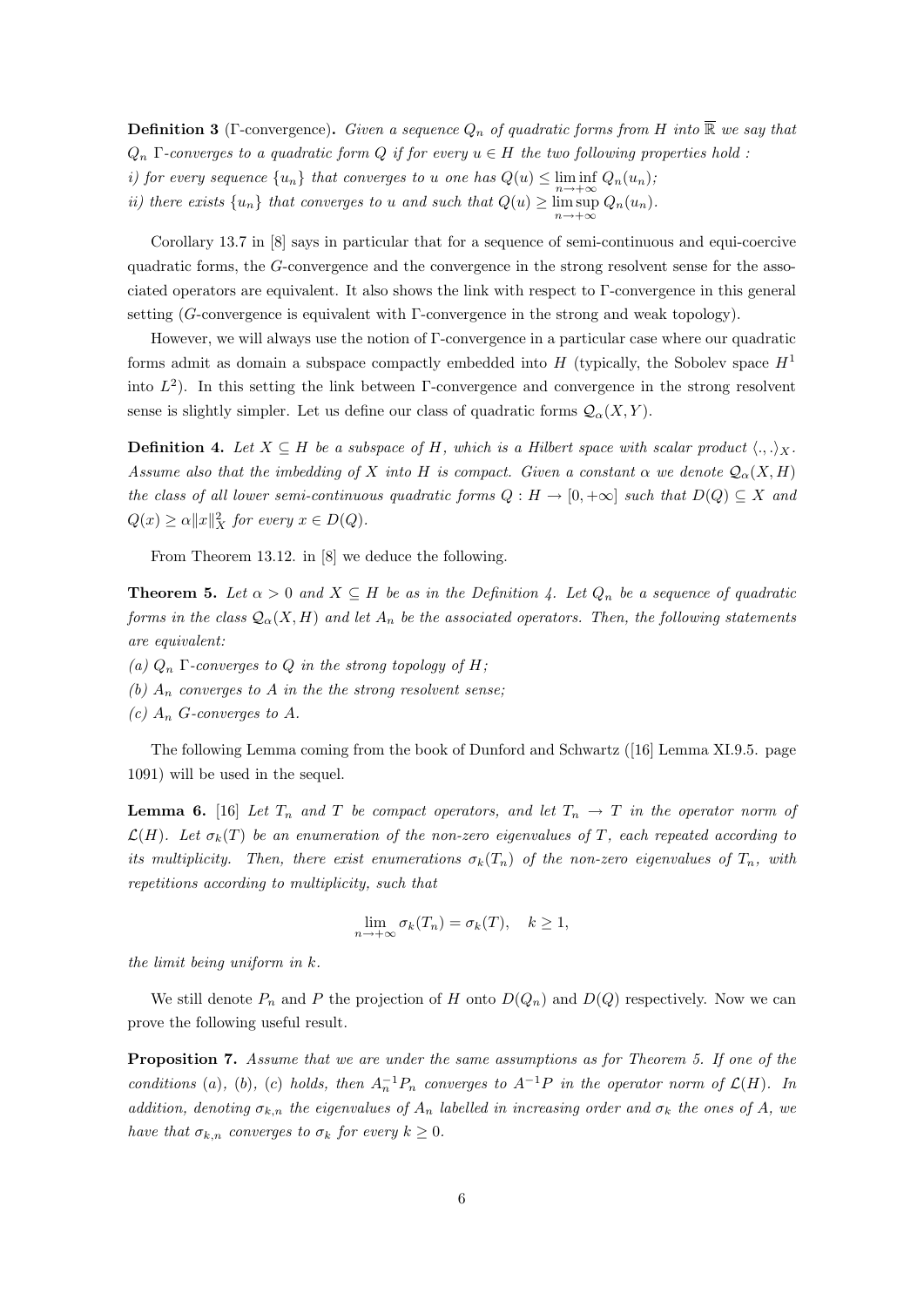*Proof.* Since  $(a)$ ,  $(b)$  and  $(c)$  are equivalent we may assume that  $(c)$  it is true. Let us denote  $R_n := A_n^{-1} P_n$  and  $R := A^{-1} P$ . We have that

$$
||R_n - R||_{\mathcal{L}(H)} = \sup_{||f||_H \le 1} ||R_n(f) - R(f)||_H.
$$
\n(1.1)

Suppose that  $f_n \in H$  is such that  $||f_n||_H \leq 1$  and

$$
||R_n - R||_{\mathcal{L}(H)} \le ||R_n(f_n) - R(f_n)||_H + \frac{1}{n},
$$
\n(1.2)

(such a sequence  $\{f_n\}$  exists by the definition of the supremum in (1.1)). We can assume up to a subsequence (not relabelled) that  $f_n$  weakly converges to f in H. By (1.2), to prove the convergence of  $R_n$  for the operator norm, it is enough to prove that  $R_n(f_n)$  converges strongly in H to  $R(f)$ . Since (c) holds and  $f \in H$  we already know that  $R_n(f)$  strongly converges to  $R(f)$ . Now

$$
||R_n(f_n) - R(f_n)||_H \le ||R_n(f_n) - R_n(f)||_H + ||R_n(f) - R(f)||_H + ||R(f) - R(f_n)||_H.
$$
 (1.3)

On the other hand, since the  $Q_n$  are equi-coercive, we deduce from the inequality

$$
\alpha ||R_n(g)||^2 \le Q_n(R_n(g)) = \langle A_n R_n(g), R_n(g) \rangle_H = \langle P_n(g), R_n(g) \rangle_H \le ||g||_{H'} ||R_n(g)||_H,
$$

that for any  $g \in H'$ ,

$$
||R_n(g)|| \leq \frac{1}{\alpha} ||g||_{H'}.
$$

Hence, the  $R_n$  are equi-continuous on H' and passing to the limit in (1.3) we get that

$$
||R_n(f_n) - R(f_n)||_H \to 0.
$$

Finally, observe that under our assumptions, the operators  $A_n^{-1}P_n$  and  $A^{-1}P$  are compact (because they are bounded respectively from  $\overline{D(A_n)}$  to X and  $\overline{D(A)}$  to X, and because the embedding of X into H is compact). Therefore, the convergence of the eigenvalues of  $A_n$  is a direct consequence of the convergence of  $R_n$  for the operator norm together with Lemma 6.  $\Box$ 

# 1.2 A general definition of  $H_0^1(E)$

In order to be able to deal with very general situations, we need to define the space  $H_0^1(E)$  even in the case when  $E$  may not be an open set. As we shall see in the following, the good point of view to understand the space  $H_0^1$  is to enlarge the class of open sets and deal with *quasi-open* sets that are defined below as in [7].

For any set  $E \subset \mathbb{R}^N$  we define

$$
\operatorname{cap}(E) := \inf \left\{ \int_{\mathbb{R}^N} |\nabla v|^2; \quad v \in H^1(\mathbb{R}^N), v \ge 1 \text{ a.e. on a neighborhood of } E \right\},\tag{1.4}
$$

as being the capacity of  $E$  (a.e. denotes almost everywhere). Now, we define the class of *quasi-open* sets.

**Definition 8.** The class of quasi-open sets  $\mathcal{F}(\Omega)$ , with  $\Omega \subset \mathbb{R}^N$  a bounded open set, is defined as the class of all the subsets A of  $\Omega$  such that for every  $\varepsilon > 0$  one can find an open subset  $\Omega_{\varepsilon}$  of  $\Omega$ satisfying  $\text{cap}(\Omega_{\varepsilon} \triangle A) < \varepsilon$ .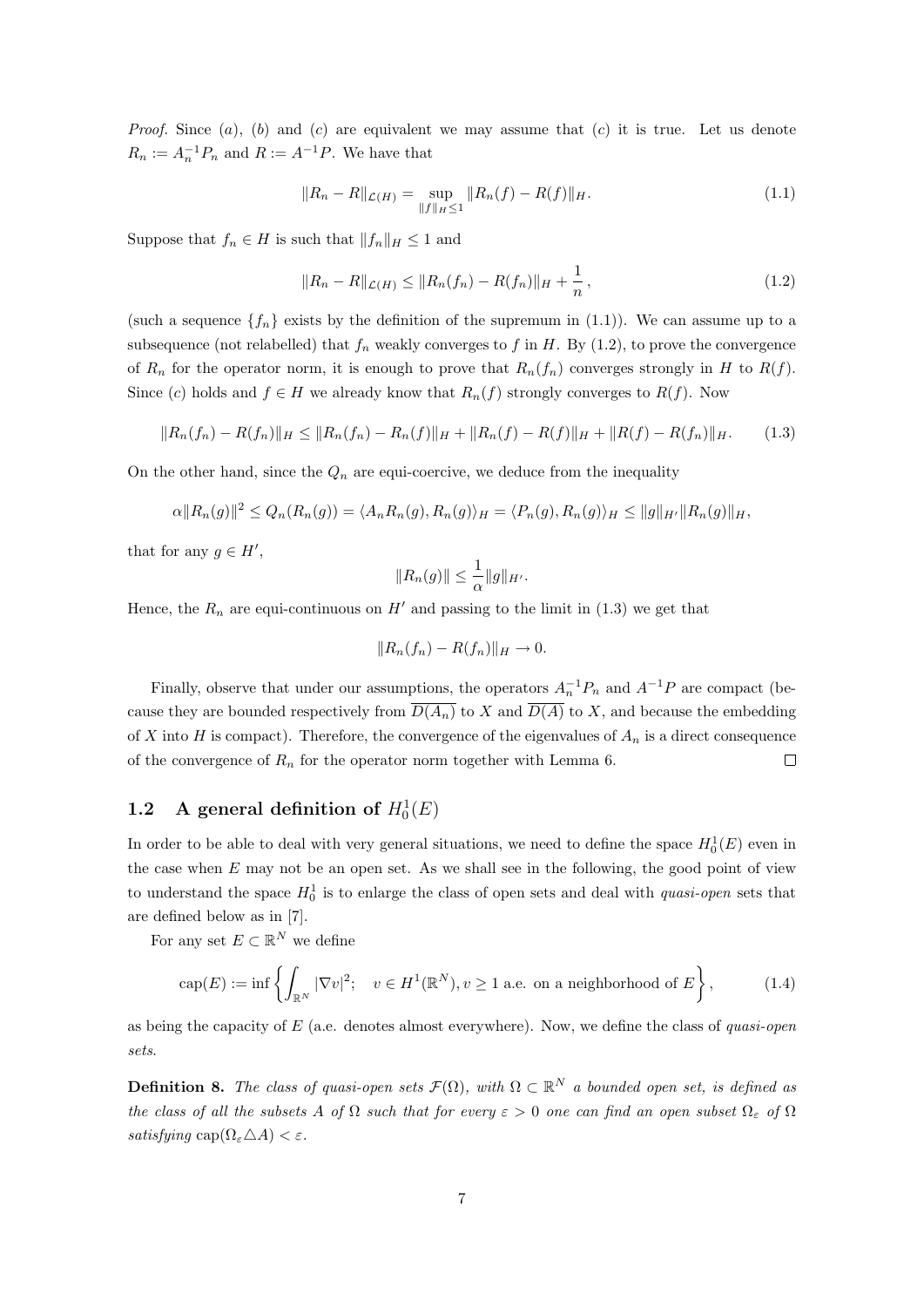It is well known that any open set is the level set of a continuous function. Analogously, an alternative way to define quasi-open sets is to say that they are level sets of quasi-continuous functions. Here is the definition.

**Definition 9.** A function  $u : \Omega \to \mathbb{R}$  is **quasi-continuous** if there is a non-increasing sequence of open sets  $A_n \subset \Omega$  such that  $\lim_{n \to +\infty} \text{cap}(A_n) = 0$  and the restriction of u to  $\Omega \setminus A_n$  is continuous for any  $n \geq 0$ .

It turns out (see for instance Theorem 3.3.29 of [19] or [33]) that any  $u \in H^1(\Omega)$  has a representative  $\tilde{u}$  which is quasi-continuous in  $\Omega$ . The following result is quoted here for sake of completeness but will not be needed.

**Theorem 10** ([4] Theorem 4.1.4.). Suppose that  $A \subseteq \mathbb{R}^N$ . Then, the following assertions are equivalent:

i) A is quasi-open;

ii) A is the union of a finely open set and a set of zero capacity;

iii)  $A = \{u > 0\}$  for some non-negative quasi-continuous function  $u \in H^1(\mathbb{R}^N)$ .

We should mention that in  $ii)$  a finely open set means an open set for the *fine topology*, which is defined as the coarsest topology making the super-harmonic functions continuous. Let us introduce some more definitions.

**Definition 11.** We say that a property holds **quasi-everywhere** (and we denote  $q.e.$ ) if it holds everywhere except on a set of zero capacity.

For any open set  $\Omega \subset \mathbb{R}^N$  there is a nice characterization of  $H_0^1(\Omega)$  using capacity (see for instance [4] Theorem 4.1.2. or [33]), namely we have

$$
u \in H_0^1(\Omega) \Leftrightarrow (u \in H^1(\mathbb{R}^N) \text{ and } u = 0 \text{ q.e. on } \mathbb{R}^N \setminus \Omega).
$$

This suggest to define, when  $E \subseteq \mathbb{R}^N$  is any measurable subset (not necessarily open),

$$
H_0^1(E) := \{ u \in H^1(\mathbb{R}^N) \text{ such that } u = 0 \text{ q.e. on } \mathbb{R}^N \backslash E \}. \tag{1.5}
$$

Note that  $H_0^1(E)$  is a closed subspace of  $H^1(\mathbb{R}^N)$  and inherits its Hilbert structure. Consequently, the imbedding  $H_0^1(E)$  into  $L^2(E)$  remains compact. Notice also that according to our definition  $H_0^1(E)$  is never empty, because it always contains the function identically equal to 0. It is also clear from the definition that  $H_0^1(E) = \{0\}$  when  $cap(E) = 0$ .

The following Proposition shows that the case when  $A$  is quasi-open is actually the standard case.

**Proposition 12.** ([19] Proposition 3.3.44.) For every subset  $E \subset \mathbb{R}^N$ , there exists a unique quasiopen set A, such that

$$
H_0^1(E) = H_0^1(A).
$$

Observe in particular that  $H_0^1(E) = \{0\}$  if and only if  $cap(A(E)) = 0$ , where  $A(E)$  is the quasiopen set given by the above proposition associated with  $E$ . This also implies that any quasi-open set  $A \subseteq \mathbb{R}^N$  such that  $cap(A) > 0$  satisfies  $\mathscr{L}^N(A) > 0$  (because in this case  $H_0^1(E) \neq \{0\}$ ).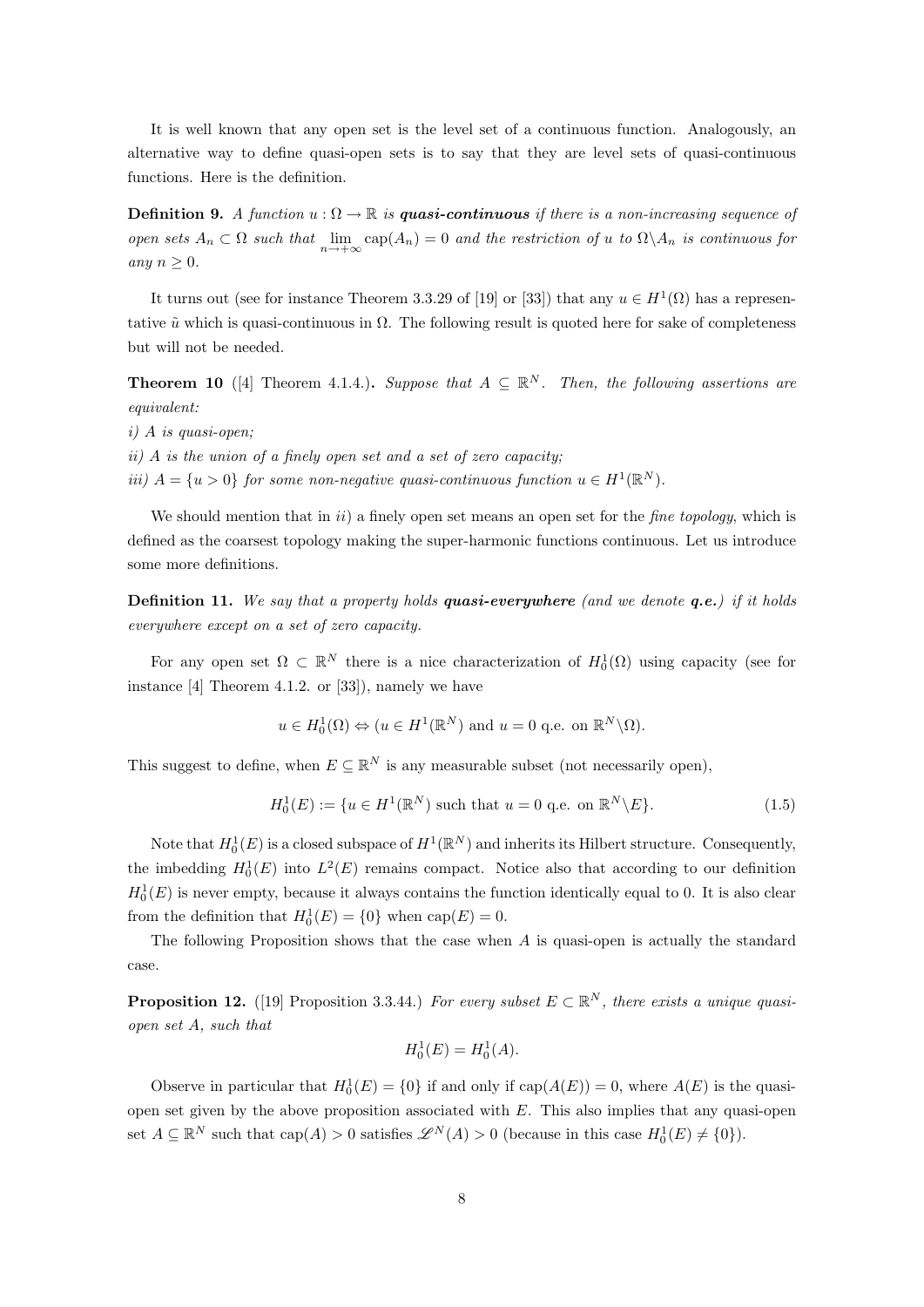Now, in order to fix everything within the framework we are working on we consider the linear problem

$$
(-\Delta + \lambda a)u = f, \qquad u \in H_0^1(A), \tag{1.6}
$$

such that  $A \in \mathcal{F}(\Omega)$  is a quasi-open set. The operator is defined through the dual form,

$$
-\Delta + \lambda a : H_0^1(A) \to H^{-1}(A),
$$

 $f \in H^{-1}(A)$  and  $a \in L^{\infty}(A)$ . Thus,  $u \in H_0^1(A)$  is a solution of  $(1.6)$  if

$$
\int_A (\nabla u \nabla \varphi + \lambda au \varphi) = \langle f, \varphi \rangle, \quad \forall \varphi \in H_0^1(A),
$$

where  $\langle \cdot, \cdot \rangle$  denotes the duality pairing between  $H^{-1}(A)$  and  $H_0^1(A)$ .

# 1.3 Stability for  $H_0^1(\Omega)$  and nice potentials

In this section we introduce the class of nice potentials that will allow us to prove some convergence results associated to a very general class of potentials a.

Let  $\Omega \subset \mathbb{R}^N$  be open. For any Borel function  $a: \overline{\Omega} \to \mathbb{R}^+$  we denote

$$
\Omega_0^a := \{ x \in \overline{\Omega} \; ; \; a(x) = 0 \} \quad \text{and} \quad \Omega_+^a := \{ x \in \overline{\Omega} \; ; \; a(x) > 0 \} = \overline{\Omega} \backslash \Omega_0^a.
$$

Notice that for a general a the subdomains  $\Omega_0^a$  and  $\Omega_+^a$  might not be open nor closed. However, when a is continuous  $\Omega_0^a$  is closed and  $\Omega_+^a$  is open. Moreover, we will always assume a to be a Borel function so that  $\Omega_0^a$  and  $\Omega_+^a$  are Lebesgue measurable.

Let us now define the type of potentials that fulfill our framework.

**Definition 13.** Let  $\Omega \subset \mathbb{R}^N$  be an open set. A Borel function  $a: \overline{\Omega} \to \mathbb{R}^+$  is said to be a nice potential, and we denote  $a \in \mathcal{A}(\Omega)$ , if the following two properties hold :

$$
\sup_{x \in \overline{\Omega}} a(x) < +\infty,\tag{1.7}
$$

$$
H_0^1(\Omega_0^a) = \{ u \in H_0^1(\Omega) ; u = 0 \text{ a.e. on } \Omega_+^a \}. \tag{1.8}
$$

Notice that our Nice potentials are not necessarily smooth, not even continuous. We shall see, for instance in Section 1.3.2, an example of nontrivial nice potential that vanishes on a dense set. We call them *Nice* because we can prove the desired convergence result for some eigenvalue problems when the potentials lie in this class. The only kind of regularity assumption is contained in (1.8) which can be understood as a stability-type property for  $H_0^1$ . More precisions are given in the remark and section below.

**Remark 14.** Observe that by our general definition of  $H_0^1$  (given by  $(1.5)$ ) we always have that

$$
H_0^1(\Omega_0^a) = \{ u \in H_0^1(\Omega) ; u = 0 \text{ q.e. on } \Omega_+^a \}. \tag{1.9}
$$

This means that the assumption (1.8) is lying on some very thin regularity property of  $\Omega^a_+$ , depending on the given potential a. This will be studied with more details below when we will introduce the notion of *stable domains*. It is worth mentioning that when  $\Omega^a_+$  is open (and this is the case when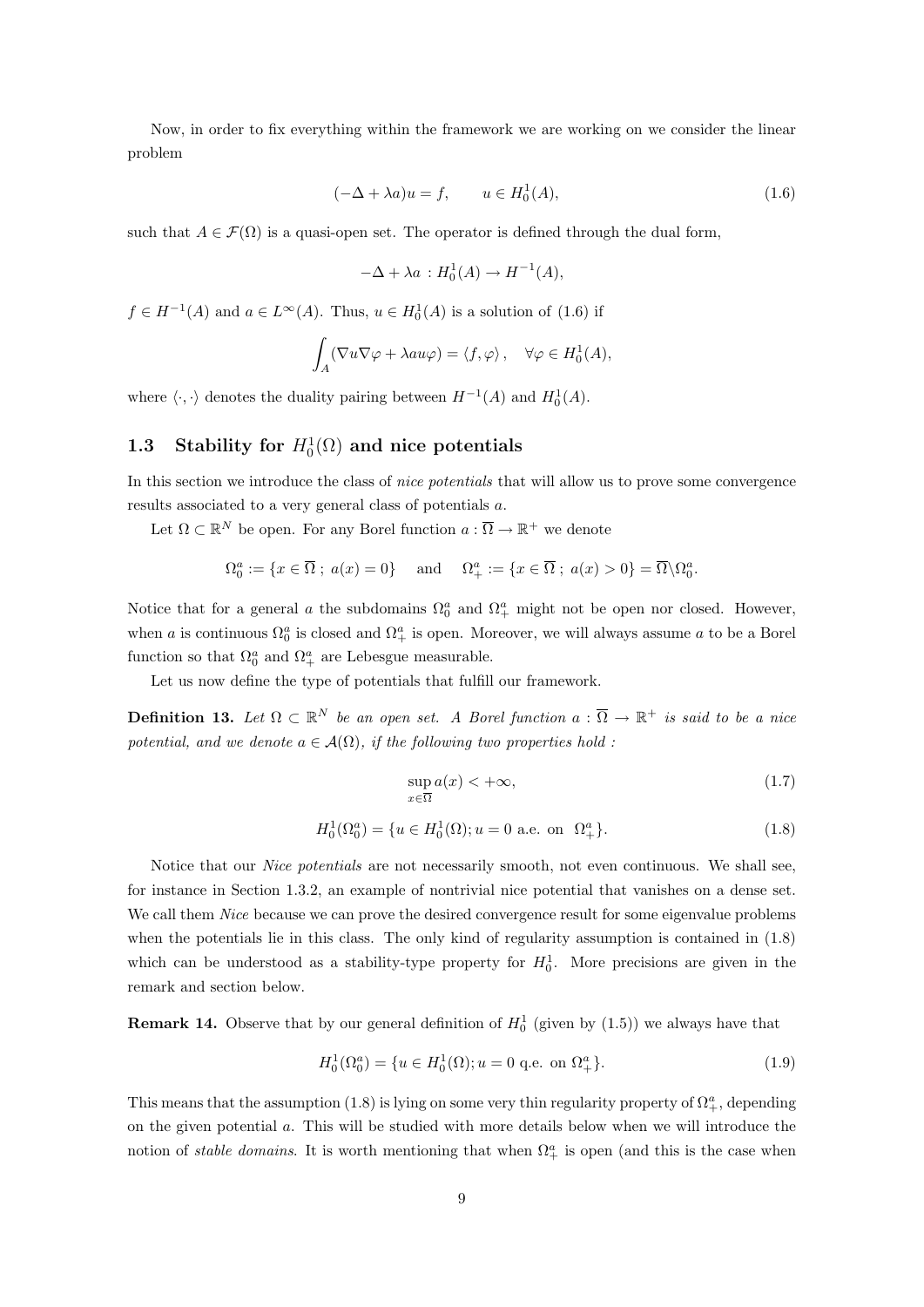a is continuous), the term at the right hand side of  $(1.9)$  and  $(1.8)$  are equal because of the quasicontinuity of u. This is no more the case in general if  $\Omega^a_+$  is not open, as it can be shown by the following example :  $a := \chi_{\mathbb{R}^2 \setminus D}$  where  $D \subset \mathbb{R}^2$  is the open set defined by

$$
D := B(0,1) \setminus ([0,1] \times \{0\}).
$$

It is clear in this case that one can find a smooth function u in  $H^1(\mathbb{R}^2)$  that vanishes a.e. in  $\mathbb{R}^2 \setminus D$ but that is not vanishing q.e. on  $[0, 1] \times \mathbb{R}$  since

$$
\mathscr{L}^2([0,1] \times \{0\}) = 0
$$
 and  $\text{cap}([0,1] \times \{0\}) > 0$ ,

and, hence, u may not belong to  $H_0^1(D)$ .

Subsequently, from the above remark we deduce the following consequence.

**Remark 15.** A Borel function  $a: \overline{\Omega} \to \mathbb{R}^+$  satisfying (1.7) and such that  $\Omega_a^+$  is open, is a nice potential.

A particular and important case is when a is continuous.

**Proposition 16.** Let  $\Omega \subseteq \mathbb{R}^N$  be a bounded domain. Then

$$
C^0(\overline{\Omega})\subseteq \mathcal{A}(\Omega).
$$

*Proof.* Since any function  $a \in C^0(\overline{\Omega})$  is bounded we automatically get (1.7), and (1.8) follows from Remark 15.  $\Box$ 

As the last proposition says our definition of nice potentials will allow us to prove the convergence of some linear eigenvalue problems, for instance, when  $a$  is any continuous function. On the other hand, due to our very general setting the limiting problem could be defined on a space  $H_0^1(A)$  where A is not an open set (but quasi-open). However, we would like to go further and give some regularity assumptions on a and its level sets to guarantee that the limiting problem will be actually defined on the standard space  $H_0^1(\Omega')$ , with  $\Omega'$  an open set. For this purpose we recall some stability properties of  $H_0^1$ . A good reference for those results could be for instance [19] Chapter 3, [4] Section 4.1 or [33].

### 1.3.1 Nice potentials and Stable domains

Let  $\Omega \subseteq \mathbb{R}^N$  be open. In this section (and only here) we assume  $a \in C^0(\overline{\Omega})$ . In the sequel we give a criterion on a to insure that  $H_0^1(\Omega_0^a) = H_0^1(\text{Int}\Omega_0^a)$ . In other words, we want to find some conditions to put on an open set  $\Omega$  that implies  $u \in H_0^1(\Omega)$  as soon as  $u \in H^1(\mathbb{R}^N)$  and  $u = 0$  a.e. in  $\mathbb{R}^N \setminus \overline{\Omega}$ . This is the case when  $\Omega$  is *stable*.

Recall that for any open set  $\Omega$  it holds

$$
H_0^1(\Omega) := \{ u \in H^1(\mathbb{R}^N) \text{ and } u = 0 \text{ q.e. on } \mathbb{R}^N \backslash \Omega \}.
$$

Now, if  $u = 0$  q.e. only on  $\mathbb{R}^N \setminus \overline{\Omega}$ , we cannot say a priori that  $u \in H_0^1(\Omega)$ . However, domains that have this property, also called *stable*, have been studied a long time ago  $([4, 17, 19, 21, 22])$  and the following statement summarizes the known characterization of such domains (see for instance Theorem 3.4.6. in [19]).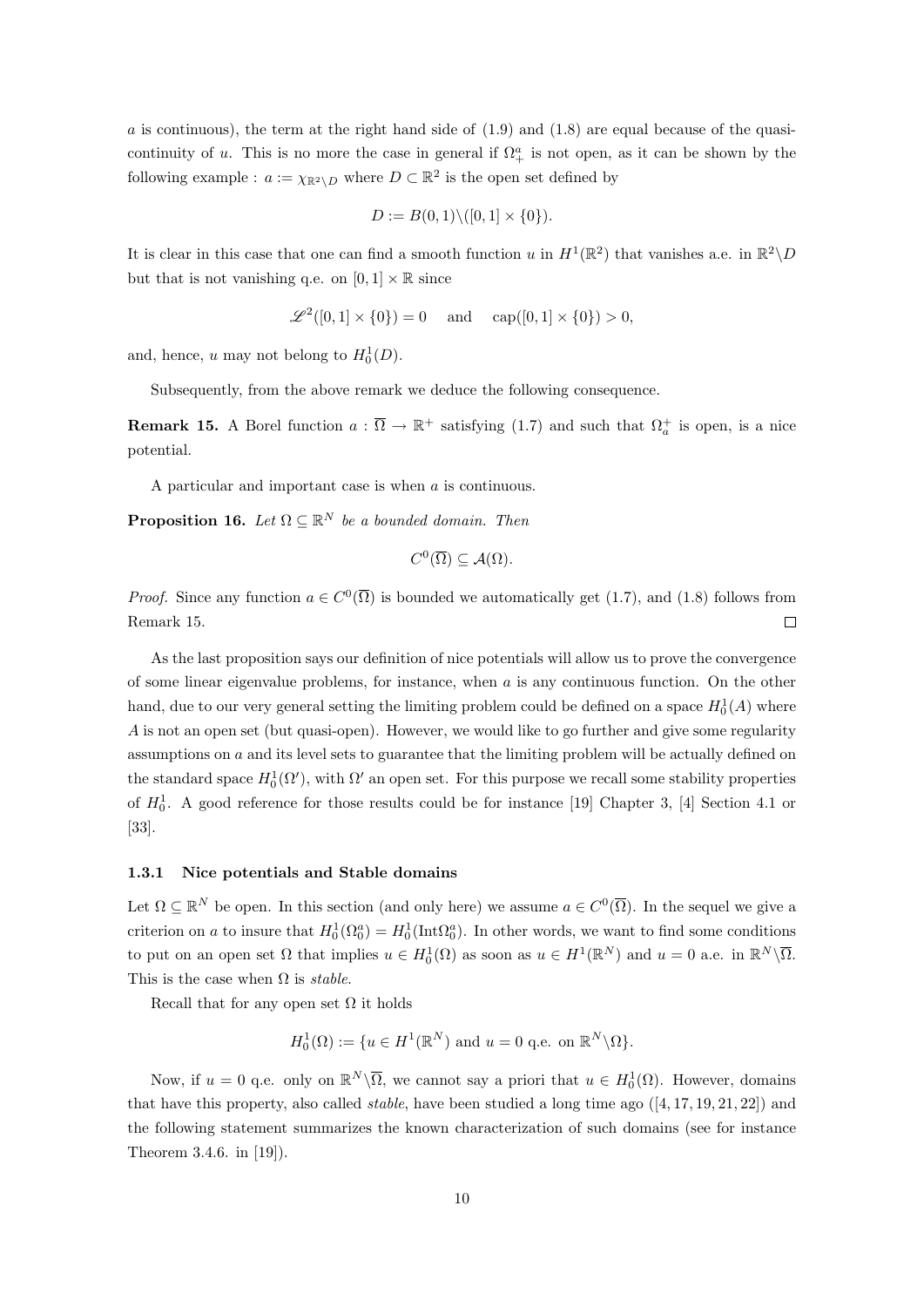**Theorem 17.** Let  $\Omega \subseteq \mathbb{R}^N$  be a bounded domain. Then, the following properties are equivalent. (i) For every  $v \in H^1(\mathbb{R}^N)$ ,  $v = 0$  q.e. on  $\overline{\Omega}^c$  implies  $v = 0$  q.e. on  $\Omega^c$ ;

- (ii) For any open set A,  $cap(A\setminus\overline{\Omega}) = cap(A\setminus\Omega)$ ;
- (iii) For any  $x \in \mathbb{R}^N$  and  $r > 0$ ,  $\text{cap}(B(x,r)\backslash\overline{\Omega}) = \text{cap}(B(x,r)\backslash\Omega)),$
- $(iv)$   $\liminf_{r\to 0}$  $\frac{\text{cap}(B(x,r)\setminus\Omega)}{\text{cap}(B(x,r)\setminus\Omega)} > 0$  q.e.  $x \in \partial\Omega$ .

**Definition 18.** If  $\Omega$  satisfies one of the properties (i) – (iv) of Theorem 17 we will say that  $\Omega$  is stable.

Observe that being stable imposes on the domain some sort of regularity on the boundary. For instance, a Lipschitz domain is stable. More generally, a domain satisfying a Corkscrew condition is stable. Recall that  $\Omega$  satisfies a corkscrew condition if there exists  $r_0$  and  $\lambda$  such that for every  $x \in \partial\Omega$  and  $r \leq r_0$  one can find  $y \in B(x,r)$  such that  $B(y, \lambda r) \subseteq \Omega^c$ .

**Remark 19.** Let  $\Omega'$  and  $\Omega$  be two open sets such that  $\Omega' \subseteq \Omega \subseteq \mathbb{R}^N$ . Also let  $u \in H_0^1(\Omega)$  and let  $\tilde{u}$  be a quasi-continuous representative of u. Then, since  $\Omega\backslash\overline{\Omega'}$  is open we have that

$$
(\tilde{u} = 0 \text{ q.e. on } \Omega \backslash \overline{\Omega'}) \Leftrightarrow (\tilde{u} = 0 \text{ a.e. on } \Omega \backslash \overline{\Omega'}).
$$

In addition, it is clear that for any  $u \in H_0^1(\Omega)$  we have that  $u\chi_{\Omega} \in H^1(\mathbb{R}^N)$ .

In our applications we will need a localized version of Theorem 17. More precisely, we assume that  $\Omega' \subseteq \Omega \subseteq \mathbb{R}^N$  and  $\Omega'$  is stable in  $\mathbb{R}^N$ . Then, we want to say that  $u \in H_0^1(\Omega')$  as soon as  $u \in H_0^1(\Omega)$  and vanishes outside  $\overline{\Omega'}$ . From Remark 19 we can state the following consequence of Theorem 17.

**Corollary 20.** Let  $\Omega'$ ,  $\Omega$  be two open sets such that  $\Omega' \subseteq \Omega \subseteq \mathbb{R}^N$  and assume that  $\Omega'$  is stable. Then,

$$
(u \in H_0^1(\Omega) \text{ and } u = 0 \text{ a.e. on } \Omega \backslash \overline{\Omega'}) \Rightarrow u \in H_0^1(\Omega').
$$

As an application we can be more precise in the case when  $Int(\Omega_0^a)$  is stable.

**Proposition 21.** Let  $\Omega \subset \mathbb{R}^N$  be bounded and let  $a \in C^0(\overline{\Omega})$ . If  $\text{Int}(\Omega_0^a)$  is stable then

$$
H_0^1(\Omega_0^a) = H_0^1(\text{Int}(\Omega_0^a)).
$$

The advantage of Proposition 21 is to provide a sufficient condition to insure that  $H_0^1(\Omega_0^a)$ , which is a priori defined by the general identity (1.5), actually coincides with the classical Sobolev space defined on open domains.

#### 1.3.2 A nice potential vanishing on a dense set

Now, to show how general our results are we want to give explicit examples of non trivial nice potentials which are not continuous and that vanishes respectively on a dense set and a Cantor set. According to [19] exercise 3.9., we construct a compact set  $K \subset [0,1]$  of empty interior with positive Lebesgue measure by setting

$$
E := \bigcup_{n=2}^{+\infty} \bigcup_{k=0}^{2^n} B(k2^{-n}, 2^{-2n}) \cap ]0, 1[,
$$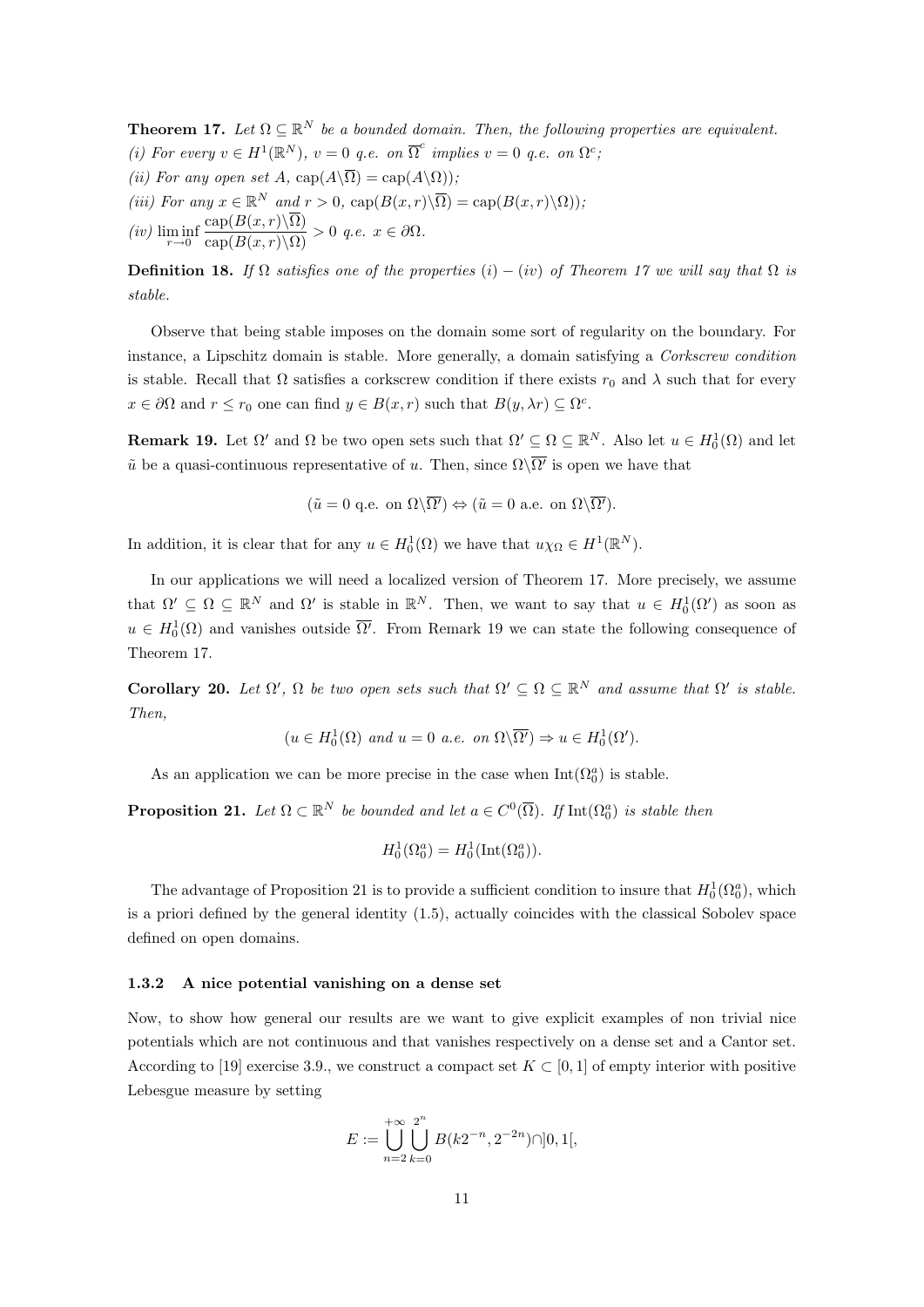and

$$
K := [0,1] \backslash E.
$$

The following properties are satisfied.

i) E is open and  $\overline{E} = [0, 1];$ 

ii) K is compact and Int $K = \emptyset$ ;

iii)  $\mathscr{L}^1(K \cap B(x, \varepsilon)) > 0$  for all  $x \in K$  and  $\varepsilon > 0$ ;

iv)  $H_0^1(E) = {u \in H_0^1(]0, 1[); u = 0 \text{ a.e on } K};$ 

v)  $E$  is not stable.

Actually i), ii) and v) are clear from the construction of  $E$  and iii) comes from the definition of E and a computation made by summing the length of all the intervals of the form  $B(k2^{-n}, 2^{-2n})$ that lie in  $B(x, \varepsilon)$  when  $x \in K$  (the total sum is strictly less than  $2\varepsilon$ ). Thus, only iv) may require some explanations. We know by definition that  $H_0^1(E) := \{u \in H_0^1(]0,1[); u = 0 \text{ q.e on } K\}.$  Now, if  $u \in H_0^1(]0,1[)$  is such that  $u = 0$  a.e. on K, we claim that  $u = 0$  everywhere on K. Indeed, since we are in dimension  $1$  we know that  $u$  admits a continuous representative and, hence, the set  $O := \{u > 0\}$  is open. Assume by contradiction that  $O \cap K$  is not empty and pick a point  $x \in O \cap K$ . Then, there exists  $\varepsilon > 0$  such that  $B(x, \varepsilon) \subset O$ . Now, using iii) we have that  $\mathscr{L}^1(K \cap B(x, \varepsilon)) > 0$ , so that there exists a point  $y \in K \cap B(x, \varepsilon)$  such that  $u(y) = 0$  and this is not possible. After this, iv) is proved.

From the latter properties we deduce the following.

**Proposition 22.** Under the above notations we have that  $\chi_K$  and  $\chi_E$  both belong to  $\mathcal{A}([0,1])$ .

*Proof.* It is clear that both  $\chi_K$  and  $\chi_E$  are Borel measurable and satisfy (1.7). Then, from iv) we deduce that  $\chi_K$  satisfies (1.8), and since  $[0,1]\backslash K$  is open we deduce by Remark 15 that  $\chi_E$  also satisfies (1.8).  $\Box$ 

**Remark 23.** Notice that since  $H_0^1(]0,1[) \subseteq C^0(]0,1[)$  we have that

$$
H_0^1(K) := \{ u \in H_0^1([0,1[); u = 0 \text{ q.e on } E \} = \{0\}.
$$

#### 1.4 A classical semi-continuity result

In the sequel we will need the following lemma which is quite standard (see for instance [8], Proposition 1.18.).

**Lemma 24.** Let H be a Hilbert space and let  $F : H \to \overline{\mathbb{R}}$  be a convex function. Then, F is lowersemicontinuous on H in the strong topology if and only if F is lower semicontinuous on H in the weak topology.

**Remark 25.** A consequence of Lemma 24 and the convexity of  $u \mapsto (\int_{\Omega} |\nabla u|^2)^{\frac{1}{2}}$  is that for any  $\Omega \subseteq \mathbb{R}^N$  and any  $\{u_n\}$  that weakly converges to u in  $H_0^1(\Omega)$ ,

$$
\int_{\Omega} |\nabla u|^2 \le \liminf_{n \to +\infty} \int_{\Omega} |\nabla u_n|^2.
$$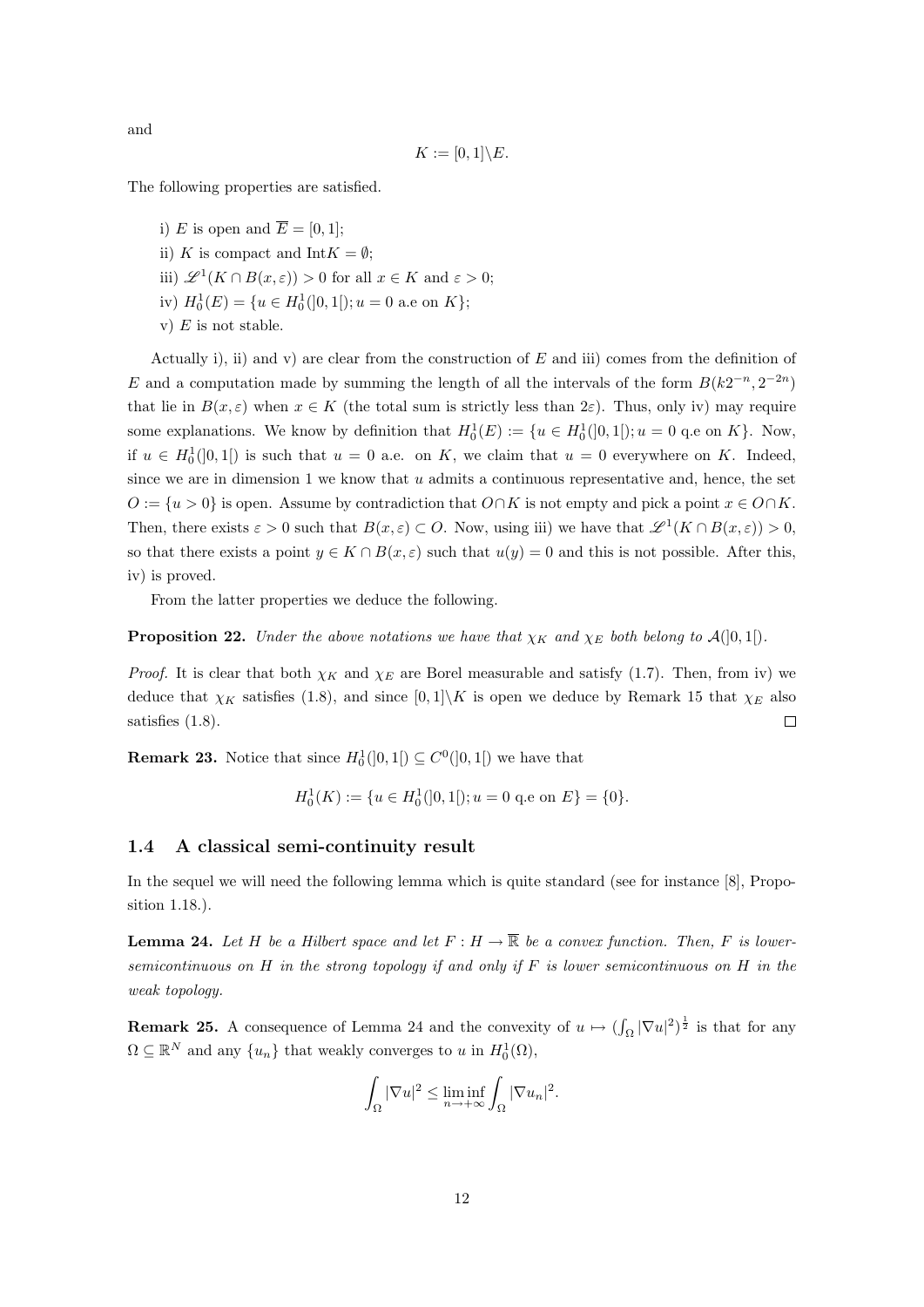Now, let A be any subset of  $\Omega$  and consider the quadratic form  $Q: L^2(\Omega) \mapsto \overline{\mathbb{R}}$  defined by

$$
Q(u) := \begin{cases} \int_A |\nabla u|^2, & \text{if } u \in H_0^1(A), \\ +\infty, & \text{otherwise.} \end{cases}
$$
 (1.10)

**Proposition 26.** The quadratic form Q defined by (1.10) is semicontinuous on  $L^2(\Omega)$ .

*Proof.* We have to prove that for any sequence  $\{u_n\}$  that strongly converges to u in  $L^2(\Omega)$ ,

$$
Q(u) \le \liminf_{n \to +\infty} Q(u_n). \tag{1.11}
$$

To prove (1.11) it is enough to consider the case when  $\lim Q(u_n)$  exists and is finite. In particular, in the latter situation we have  $Q(u_n) \leq M$  for n big enough, say  $n \geq n_0$ . By definition of Q this automatically implies that  $u_n \in H_0^1(A)$  for  $n \geq n_0$ . Moreover, since the sequence is bounded in  $H_0^1(A)$  and  $H_0^1(A)$  is compactly imbedded in  $L^2(A)$ , we can extract a subsequence  $\{u_{n_k}\}\$  that converges weakly in  $H_0^1(A)$  and strongly in  $L^2(A)$ . Note that this imbedding remains in our framework of quasi-open sets. Thus, by uniqueness of the limit in  $L^2(\Omega)$  the weak limit of  $\{u_{n_k}\}$  is equal to u. Hence, by Remark 25 we have that

$$
\int_{A} |\nabla u|^2 \le \liminf_{k \to +\infty} Q(u_{n_k}) = \lim_{n \to +\infty} Q(u_n) < +\infty,\tag{1.12}
$$

Now since  $u \in H_0^1(A)$  we have that  $Q(u) = \int_A |\nabla u|^2$  and  $(1.12)$  says that  $(1.11)$  holds which proves the proposition.  $\Box$ 

### 2 Semiclassical analysis for highly degenerate potentials

### 2.1 The Dirichlet case

In this section we use the Γ-convergence theory to study the asymptotic as  $\lambda \to +\infty$  for the following linear eigenvalue problem

$$
-\Delta u + \lambda au = \sigma_k(\lambda)u, \qquad u \in H_0^1(\Omega), \tag{2.1}
$$

where  $\Omega \subset \mathbb{R}^N$  is a bounded domain, the potential  $a \in \mathcal{A}(\Omega)$  and  $\sigma_k(\lambda)$  is the kth-eigenvalue of the operator  $-\Delta + \lambda a$  under homogeneous Dirichlet boundary conditions. Under the additional assumption  $||u||_{L^2(\Omega)} = 1$ , u will be called a normalized eigenfunction associated with the eigenvalue  $\sigma_k(\lambda)$ . Observe that the solution u of problem (2.1) may not be unique for  $k \neq 0$ . We still denote  $\Omega_0^a$  the subset of  $\Omega$  defined by

$$
\Omega_0^a := \{ x \in \overline{\Omega} \; ; \; a(x) = 0 \}.
$$

Moreover, we introduce the following quadratic forms on the Hilbert space  $L^2(\Omega)$ :

$$
Q_{\lambda}(u) = \begin{cases} \int_{\Omega} (|\nabla u(x)|^2 + \lambda a(x)u^2(x))dx, & \text{if } u \in H_0^1(\Omega), \\ +\infty, & \text{otherwise,} \end{cases}
$$

and

$$
Q_{\infty}(u) = \begin{cases} \int_{\Omega} |\nabla u(x)|^2 dx, & \text{if } u \in H_0^1(\Omega_0^a), \\ +\infty, & \text{otherwise.} \end{cases}
$$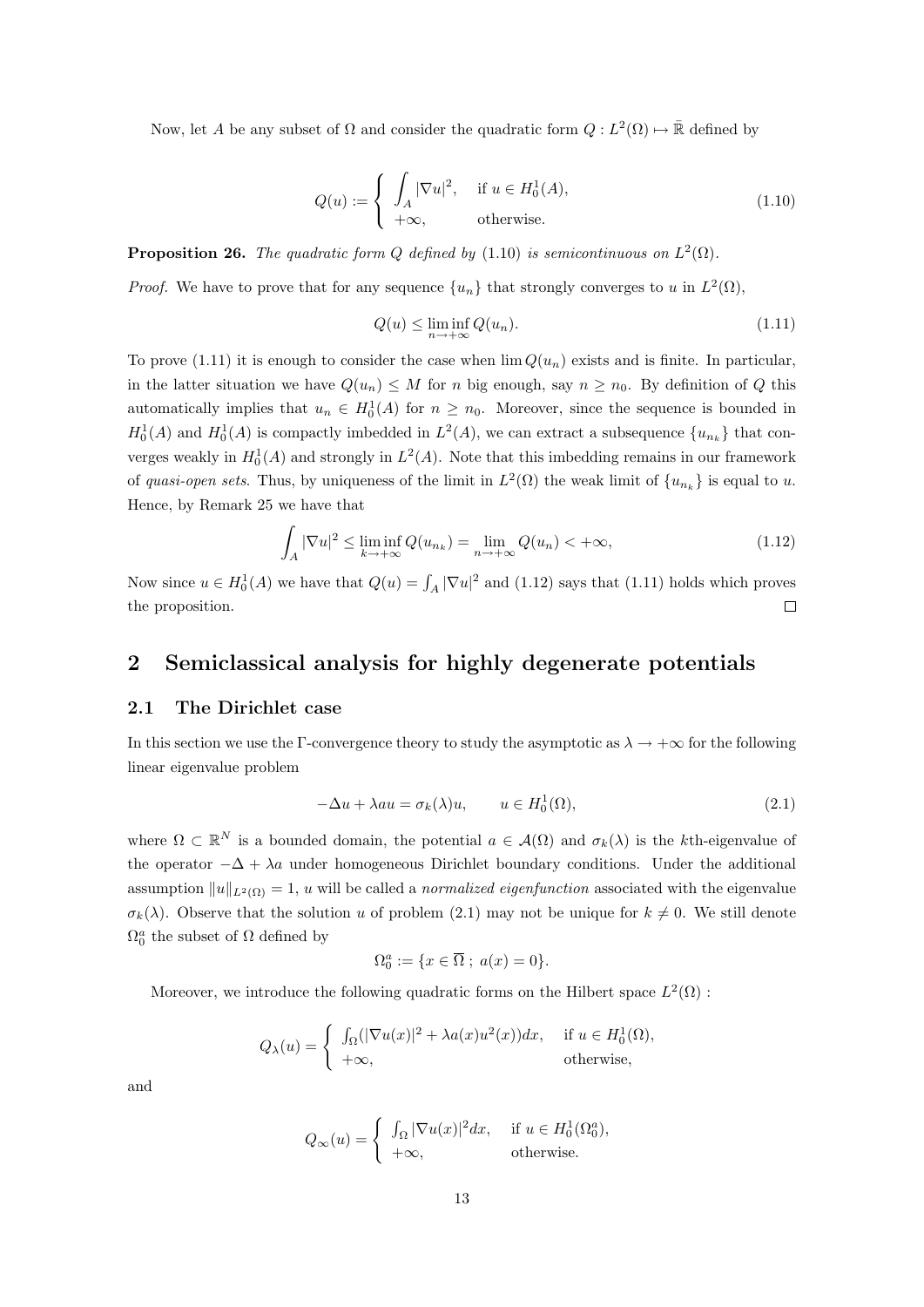We denote  $\mathfrak{L}_{\lambda} := -\Delta + \lambda a$  the operator associated with  $Q_{\lambda}$ , and  $-\Delta_{\Omega_0^a}$  the one associated with  $Q_{\infty}$ . We begin with three remarks.

**Remark 27.** By the Sobolev inequality  $Q_{\lambda}$  and  $Q_{\infty}$  are all  $C_N$ -coercive on  $H_0^1(\Omega)$  with same constant C depending only on N and  $|\Omega|$ . In addition,  $Q_{\lambda}$  and  $Q_{\infty}$  are semicontinuous on  $L^2(\Omega)$ (by Proposition 26). In other words,  $Q_{\lambda}$  and  $Q_{\infty}$  belong to  $\mathcal{Q}_C(H_0^1(\Omega), L^2(\Omega))$  (see Definition 4).

**Remark 28.** It is not difficult to see using an integration by parts that the operator  $\mathfrak{L}_{\lambda}$  associated with  $Q_{\lambda}$  is exactly  $-\Delta + \lambda a$  in the distributional sense. Moreover, from the regularity theory of elliptic PDE, we deduce that the weak solutions of Problem (2.1) are also strong solutions and the eigenvalues of  $\mathfrak{L}_{\lambda}$  are solving Problem (2.1) in the strong sense.

**Remark 29.** Observe that  $C_0^{\infty}(\Omega) \subseteq D(\mathfrak{L}_{\lambda})$ . This can be easily seen using an integration by parts to obtain  $B_\lambda(\phi, u) = \langle f_\lambda, u \rangle_{L^2}$  for any  $\phi \in C_0^\infty(\Omega)$  and  $u \in H_0^1(\Omega)$ , where  $f_\lambda = -\Delta \phi + \lambda a\phi$  and  $B_\lambda$  is the bilinear forms associated to  $Q_\lambda$ . Now, since  $C_0^{\infty}(\Omega)$  is dense in  $L^2(\Omega)$ , we deduce that  $\overline{D(\mathfrak{L}_{\lambda})} = L^2(\Omega)$ . This means that for every  $f \in L^2(\Omega)$ ,  $P_{\lambda}(f) = f$  (where  $P_{\lambda}$  is the projection onto  $\overline{D(\mathfrak{L}_\lambda)}$ .

The main result of this section is the following.

**Theorem 30.** Assume that  $a \in \mathcal{A}(\Omega)$ . Then,  $\mathfrak{L}_{\lambda}$  converges to  $-\Delta_{\Omega_0^a}$  in the strong resolvent sense when  $\lambda \rightarrow +\infty$ . As a consequence

$$
\lim_{\lambda \to +\infty} \sigma_k(\lambda) = \sigma_k,
$$

where  $\sigma_k$  are the (ordered) eigenvalues of the Dirichlet Laplacian  $-\Delta_{\Omega_0^a}$ . In addition, any sequence of normalized solution  $u_{\lambda}$  of Problem (2.1) admits a subsequence that converges strongly in  $H_0^1(\Omega)$ to a normalized eigenfunction  $u \in H_0^1(\Omega_0^a)$  of  $-\Delta_{\Omega_0^a}$  associated to its kth-eigenvalue. If in addition,  $\sigma_k$  is simple, this convergence holds for the whole sequence  $\{u_\lambda\}.$ 

**Remark 31.** By convention we fix  $\sigma_k = +\infty$ , for all  $k \geq 0$ , when  $H_0^1(\Omega_0^a) = \{0\}$ . Note that this convention is coherent with the lower bound based on the Faber-Krahn inequality in terms of  $|\Omega|$  when  $|\Omega|$  tends to 0 (see [2] and references therein for further details). With this convention, Theorem 30 says in particular that  $\sigma_k(\lambda) \to +\infty$  if and only if  $H_0^1(\Omega_0^a) = \{0\}$ , and this happens if and only if  $cap(A(\Omega_0^a)) = 0$ , where  $A(\Omega_0^a)$  is the quasi-open set associated with  $\Omega_0^a$  and given by Proposition 12.

As we shall see later, Theorem 30 will be seen as a consequence of the following Γ-convergence result.

**Theorem 32.** Assume that a is a nice potential. Then,  $Q_{\lambda}$  Γ-converges to  $Q_{\infty}$  when  $\lambda \to +\infty$ .

*Proof.* We begin with the proof of ii) which is very simple. Indeed, for any  $v \in L^2(\Omega)$  let us consider the identically constant sequence  $\{v_{\lambda}\}\,$ , with  $v_{\lambda} = v$  for every  $\lambda$ , that obviously converges strongly to v in  $L^2(\Omega)$ . We have to prove that

$$
Q_{\infty}(v) \ge \limsup_{\lambda \to +\infty} Q_{\lambda}(v_{\lambda}).
$$
\n(2.2)

If v is not in  $H_0^1(\Omega_0^a)$  then, by definition, we have that  $Q_\infty(v) = +\infty$  and (2.2) trivially holds. Now, if  $v \in H_0^1(\Omega_0^a)$ , by definition of  $\Omega_0^a$  and  $H_0^1(\Omega_0^a)$  we find that  $a(x)v(x) = 0$  a.e. in  $\Omega$ , so that  $Q_{\infty}(v) = Q_{\lambda}(v)$  and (2.2) is again satisfied, which proves condition *ii*) in full generality.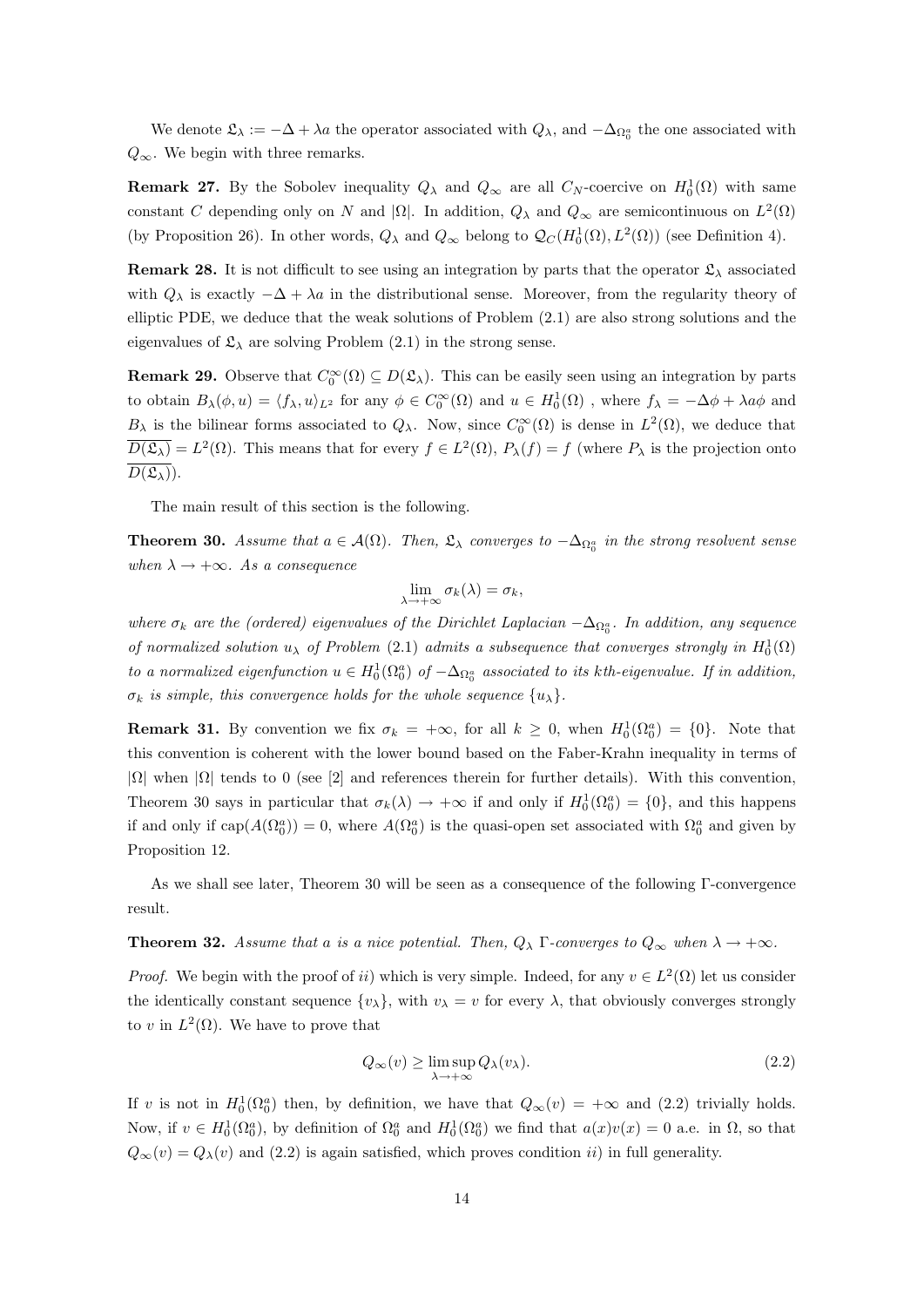Let us now prove i). To this aim we consider a sequence  $\{v_{\lambda}\}\$  that converges strongly to v in  $L^2(\Omega)$  and we have to prove that

$$
Q_{\infty}(v) \le \liminf_{\lambda \to +\infty} Q_{\lambda}(v_{\lambda}).
$$
\n(2.3)

We may assume that

$$
\liminf_{\lambda \to +\infty} Q_{\lambda}(v_{\lambda}) < +\infty, \tag{2.4}
$$

otherwise (2.3) is trivial. In the latter situation we claim that  $v \in H_0^1(\Omega_0^a)$ . Indeed, (2.4) implies in particular that

$$
\liminf_{\lambda \to +\infty} \lambda \int_{\Omega} av_{\lambda}^2 dx < +\infty. \tag{2.5}
$$

Since  $\{v_{\lambda}\}\)$  converges strongly in  $L^2(\Omega)$  to v, (2.5) actually implies that

$$
\int_{\Omega} av^2 dx = 0,
$$

from which we easily deduce that  $v = 0$  a.e. in  $\Omega^a_+$ . Now, since a is a nice potential, from (1.8) we conclude that  $v \in H_0^1(\Omega_0^a)$ , and this allows us to write, using also Proposition 26,

$$
Q_{\infty}(v) = \int_{\Omega_0^a} |\nabla v|^2 dx = \int_{\Omega} |\nabla v|^2 dx \le \liminf_{\lambda \to +\infty} \int_{\Omega} |\nabla v_{\lambda}|^2 dx \le \liminf_{\lambda \to +\infty} Q_{\lambda}(v_{\lambda})
$$

and the proof is complete.

Theorem 32 already implies that  $\mathfrak{L}_{\lambda}$  converges to  $-\Delta_{\Omega_0^a}$  in the strong resolvent sense and the eigenvalues  $\sigma_k(\lambda)$  converges to the eigenvalues  $\sigma_k$  respectively, as  $\lambda \to +\infty$ . Now to prove the strong convergence of the eigenfunctions in  $H_0^1(\Omega)$  we will need some further lemmas, that will also be used later in the analysis of the system. We begin with the following result that can be seen as a modification of [1] Theorem 3.1.

**Lemma 33.** Assume that  $a \in \mathcal{A}(\Omega)$  and let  $f \in L^2(\Omega)$ . For any  $\lambda > 0$  we denote  $v_\lambda$  the unique solution for the problem

$$
(-\Delta + \lambda a)v_{\lambda} = f, \quad v_{\lambda} \in H_0^1(\Omega),
$$

and we also denote

$$
\alpha(\lambda) := \int_{\Omega} |\nabla v_{\lambda}|^2 + \lambda \int_{\Omega} av_{\lambda}^2 - 2 \int_{\Omega} fv_{\lambda}.
$$
 (2.6)

Then,  $\alpha \in C^1([0, +\infty])$ ,

$$
\alpha'(\lambda) = \int_{\Omega} av_{\lambda}^2,
$$

and

$$
\left(\sup_{\lambda>0} \alpha(\lambda) < +\infty\right) \Rightarrow \left(\liminf_{\lambda \to +\infty} \lambda \int_{\Omega} av_{\lambda}^2 = 0\right).
$$

Proof. It is well known (see e.g. [8] Proposition 12.12.) that

$$
\alpha(\lambda) := \min_{v \in H_0^1(\Omega)} \left( \int_{\Omega} |\nabla v|^2 + \lambda \int_{\Omega} av^2 - 2 \int_{\Omega} fv \right).
$$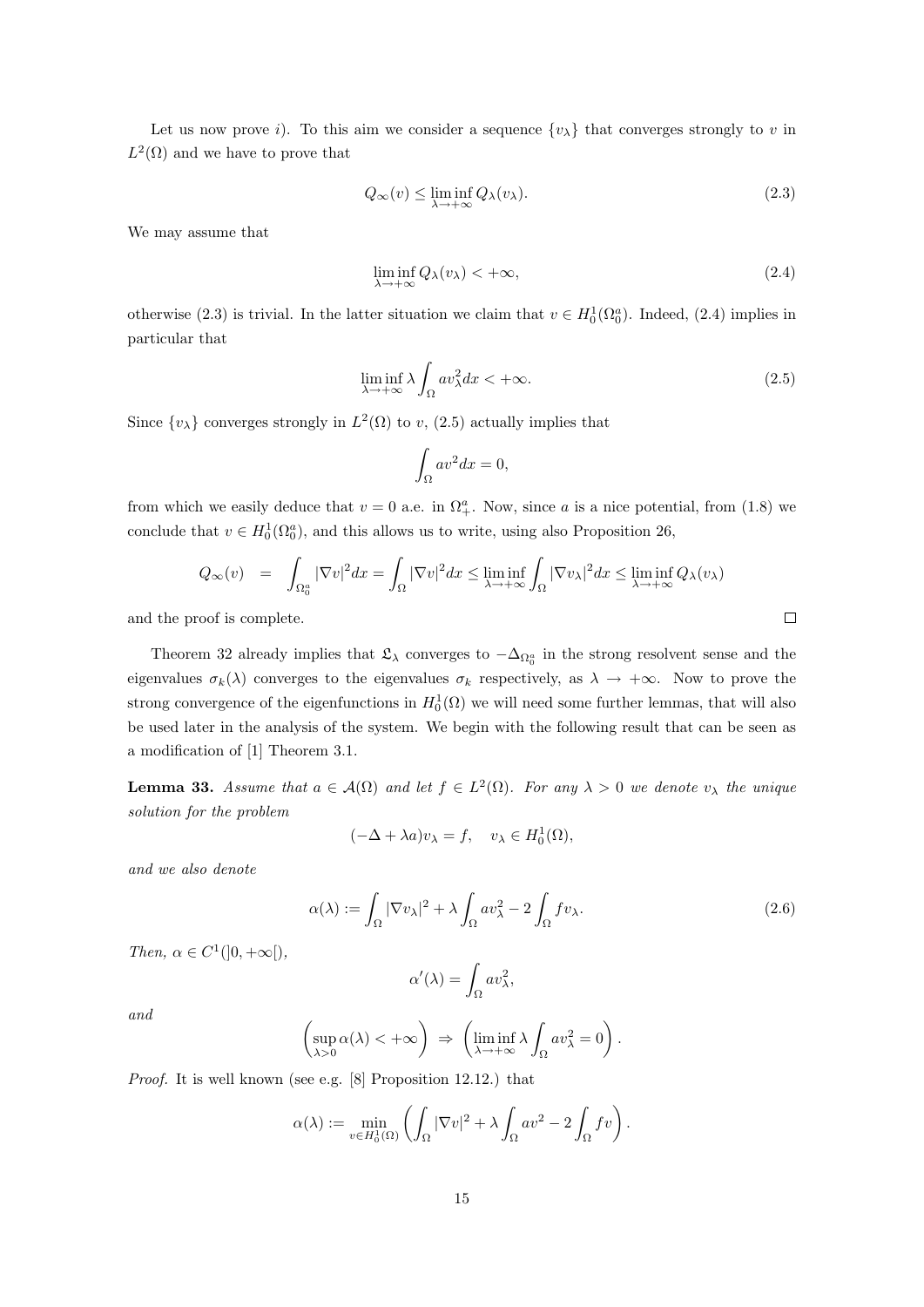Then, for any  $\lambda, \lambda' > 0$  such that  $\lambda < \lambda'$  we have

$$
\alpha(\lambda) \leq \int_{\Omega} |\nabla v_{\lambda'}|^2 + \lambda \int_{\Omega} av_{\lambda'}^2 - 2 \int_{\Omega} fv_{\lambda'}\n= \alpha(\lambda') + (\lambda - \lambda') \int_{\Omega} av_{\lambda'}^2 < \alpha(\lambda'),
$$

for every  $v'_\lambda \in H_0^1(\Omega)$ . Hence,  $\lambda \to \alpha(\lambda)$  is increasing and by continuity of  $\lambda \to v_\lambda$  we deduce that

$$
\alpha'(\lambda) = \lim_{\lambda' \to \lambda} \frac{|\alpha(\lambda) - \alpha(\lambda')|}{|\lambda - \lambda'|} = \int_{\Omega} av_{\lambda}^2
$$

and  $\alpha'(\lambda)$  is continuous so that  $\alpha \in C^1$ . Now suppose that

$$
\sup_{\lambda>0} \alpha(\lambda) < +\infty,\tag{2.7}
$$

and assume by contradiction that there exists  $\lambda_0, \varepsilon > 0$  such that

$$
\lambda \int_{\Omega} av_{\lambda}^2 = \lambda \alpha'(\lambda) > \varepsilon > 0 \quad \text{for } \lambda > \lambda_0.
$$

Thus, integrating the last inequality between  $\lambda_0$  and  $\lambda$  we deduce that

$$
\alpha(\lambda) \ge \alpha(\lambda_0) + \varepsilon \ln\left(\frac{\lambda}{\lambda_0}\right)
$$

which contradicts  $(2.7)$  and completes the proof of the Lemma.

Further, we will need the following result which is a consequence of Γ-convergence and Lemma 33.

**Lemma 34.** Assume that  $a \in \mathcal{A}(\Omega)$  is such that  $H_0^1(\Omega_0^a) \neq \{0\}$  and let  $f \in L^2(\Omega)$ . For  $\lambda > 0$  we denote  $v_{\lambda}$  the solution of

$$
(-\Delta + \lambda a)v_{\lambda} = f, \quad v_{\lambda} \in H_0^1(\Omega), \tag{2.8}
$$

and v the solution of

$$
-\Delta v = f, \quad v \in H_0^1(\Omega_0^a). \tag{2.9}
$$

Then, there exists a subsequence  $\lambda_k$  such that  $\{v_{\lambda_k}\}$  converges strongly to v in  $H_0^1(\Omega)$  when  $\lambda_k$  goes  $to +\infty$ .

Remark 35. The existence of the solutions for the problem (2.9) is guaranteed and understood in the sense of (1.6). Observe in particular that  $f \in L^2(\Omega)$  can be considered as belonging to  $H_0^1(\Omega_0^a)'$ via the bounded linear form on  $H_0^1(\Omega_0^a)$  given by  $u \mapsto \int_{\Omega} f u$ .

Proof of Lemma 34. Applying Theorem 32, Theorem 5 and Proposition 7, we already know that the resolvent operator  $R_{\lambda} := \mathcal{L}_{\lambda}^{-1} P_{\lambda}$  converge to the resolvent  $R := -\Delta_{\Omega_0^a}^{-1} P$  for the topology of operator norm in  $\mathcal{L}(L^2)$ . Thus, we deduce that  $\{v_\lambda\}$  converges to v strongly in  $L^2(\Omega)$ , where v is the solution of (2.9). Hence, we are left with the proof of the strong convergence in  $H_0^1(\Omega)$ .

Multiplying (2.8) by  $v_{\lambda}$  and integrating by parts in  $\Omega$  we get

$$
\int_{\Omega} |\nabla v_{\lambda}|^2 + \int_{\Omega} \lambda a v_{\lambda}^2 = \int_{\Omega} f v_{\lambda}.
$$

Moreover, since  $v$  is a solution of the problem  $(2.9)$ , by our definition we also have

$$
\int_{\Omega} |\nabla v|^2 = \langle f, v \rangle = \int_{\Omega} fv,
$$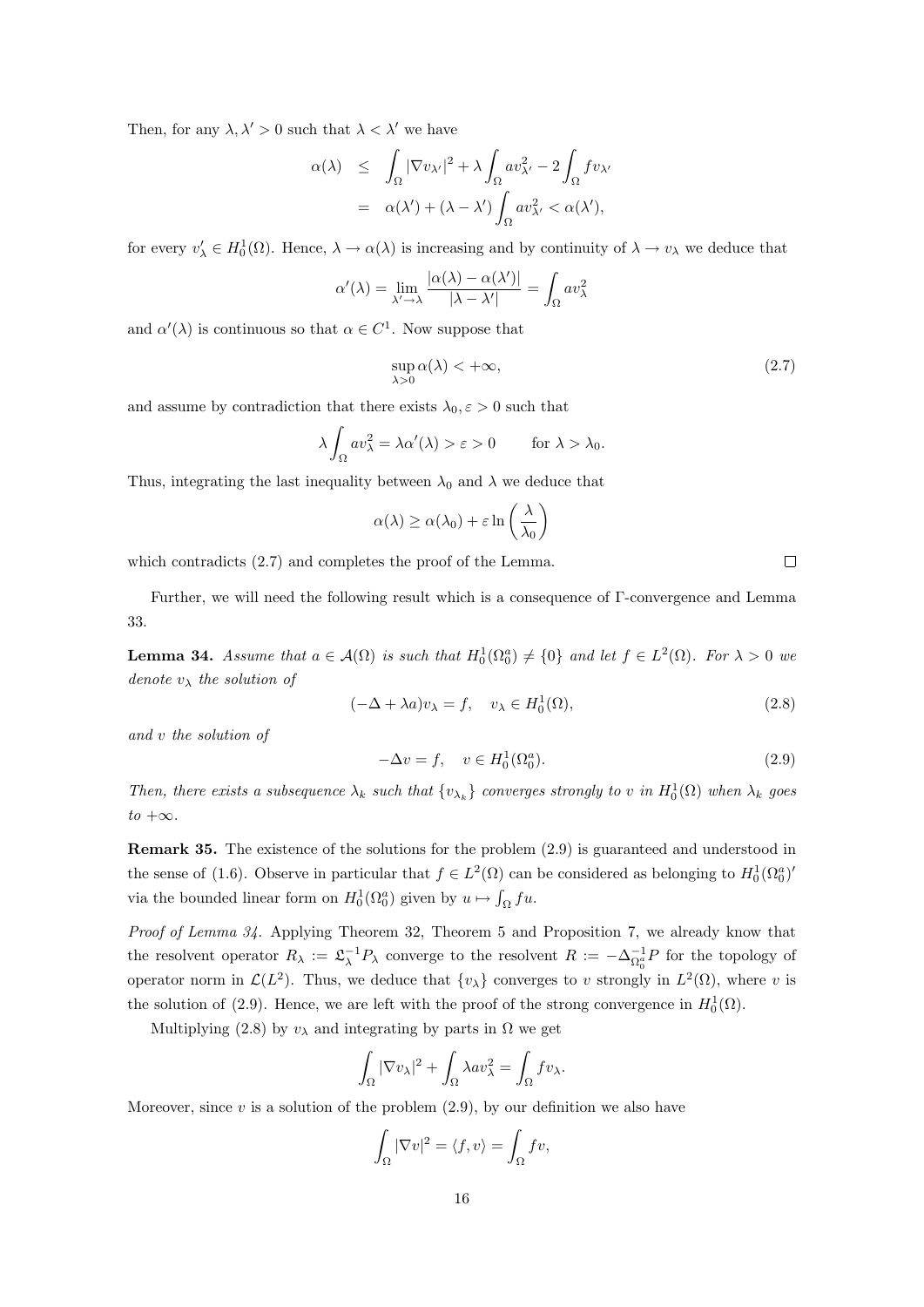where  $\langle .,.\rangle$  is the duality pairing between  $H_0^1(\Omega_0^a)$  and its dual. On the other hand, since  $\{v_\lambda\}$  is converging in  $L^2(\Omega)$  we know that  $\int_{\Omega} f v_{\lambda}$  converges to  $\int_{\Omega} f v$ . The latter implies that

$$
\int_{\Omega} |\nabla v_{\lambda}|^2 + \int_{\Omega} \lambda a v_{\lambda}^2 = \int_{\Omega} f v_{\lambda} \to \int_{\Omega} f v = \int_{\Omega} |\nabla v|^2.
$$
\n(2.10)

This means in particular that  $\alpha(\lambda)$  (defined by (2.6)) is bounded and by Lemma 33 we deduce that there exists a subsequence such that  $\lambda_k \int_{\Omega} av_{\lambda_k}^2$  tends to 0, as  $\lambda_k \to +\infty$ . Therefore, (2.10) shows that

$$
\int_{\Omega} |\nabla v_{\lambda_k}|^2 \to \int_{\Omega} |\nabla v|^2.
$$

Extracting a further subsequence (not relabelled) me may assume that  $\{v_{\lambda_k}\}$  converges weakly to  $v.$  Consequently, by the weak convergence together with the convergence of norms we obtain

$$
||v_{\lambda_k} - v||_{H_0^1}^2 = ||v_{\lambda_k}||_{H_0^1}^2 + ||v||_{H_0^1}^2 - 2\langle v_{\lambda_k}, v \rangle_{H_0^1} \to 0,
$$

which proves that  $\{v_{\lambda_k}\}\$  converges strongly to v in  $H_0^1(\Omega)$ .

**Remark 36.** For any  $f \in L^2(\Omega)$  and any  $\lambda > 0$ , if  $v_\lambda$  is the solution of (2.8) by equi-coercivity of  $-\Delta + \lambda a$  on  $H_0^1(\Omega)$  one can easily obtain that

$$
||v_{\lambda}||_{H_0^1(\Omega)} \leq C||f||_{L^2(\Omega)},
$$

where C does not depend on  $\lambda$ . Therefore, the following inequality holds

$$
\|\mathfrak{L}_{\lambda}^{-1}(f)\|_{H_0^1(\Omega)} \leq C \|f\|_{L^2(\Omega)},
$$

with C independent of  $\lambda$ .

Now, we prove that when  $f_{\lambda}$  converges to f we still obtain the convergence of the corresponding solutions.

**Lemma 37.** Assume that  $a \in \mathcal{A}(\Omega)$  and let  $f_{\lambda} \in L^2(\Omega)$  be a sequence of functions that converges strongly to  $f \in L^2(\Omega)$ . Let  $v_\lambda$  be the solution of

$$
(-\Delta + \lambda a)v_{\lambda} = f_{\lambda}, \quad v_{\lambda} \in H_0^1(\Omega),
$$

and v the one of

$$
-\Delta v = f, \quad v \in H_0^1(\Omega_0^a).
$$

Then, there exists a subsequence  $\lambda_k$  such that  $\{v_{\lambda_k}\}\$  converges strongly to v in  $H_0^1(\Omega_0^a)$ .

Proof. Let us write

$$
||v_{\lambda} - v||_{H_0^1(\Omega)} = ||\mathfrak{L}_{\lambda}^{-1}(f_{\lambda}) - \mathfrak{L}_{\lambda}^{-1}P_{\lambda}(f)||_{H_0^1(\Omega)} + ||\mathfrak{L}_{\lambda}^{-1}(f) - (-\Delta_{\Omega_0^a})^{-1}P(f)||_{H_0^1(\Omega)}.
$$

Then, by Lemma 34 we know that up to a subsequence

$$
\|\mathfrak{L}_{\lambda}^{-1}(f) - (-\Delta_{\Omega_0^a})^{-1}P(f)\|_{H_0^1(\Omega)} \to 0.
$$

Furthermore, by Remark 36 we have that

$$
\|\mathfrak{L}_{\lambda}^{-1}(f_{\lambda})-\mathfrak{L}_{\lambda}^{-1}(f)\|\leq C\|f_{\lambda}-f\|_{L^{2}}\to 0.
$$

Therefore, the Lemma is proved.

 $\Box$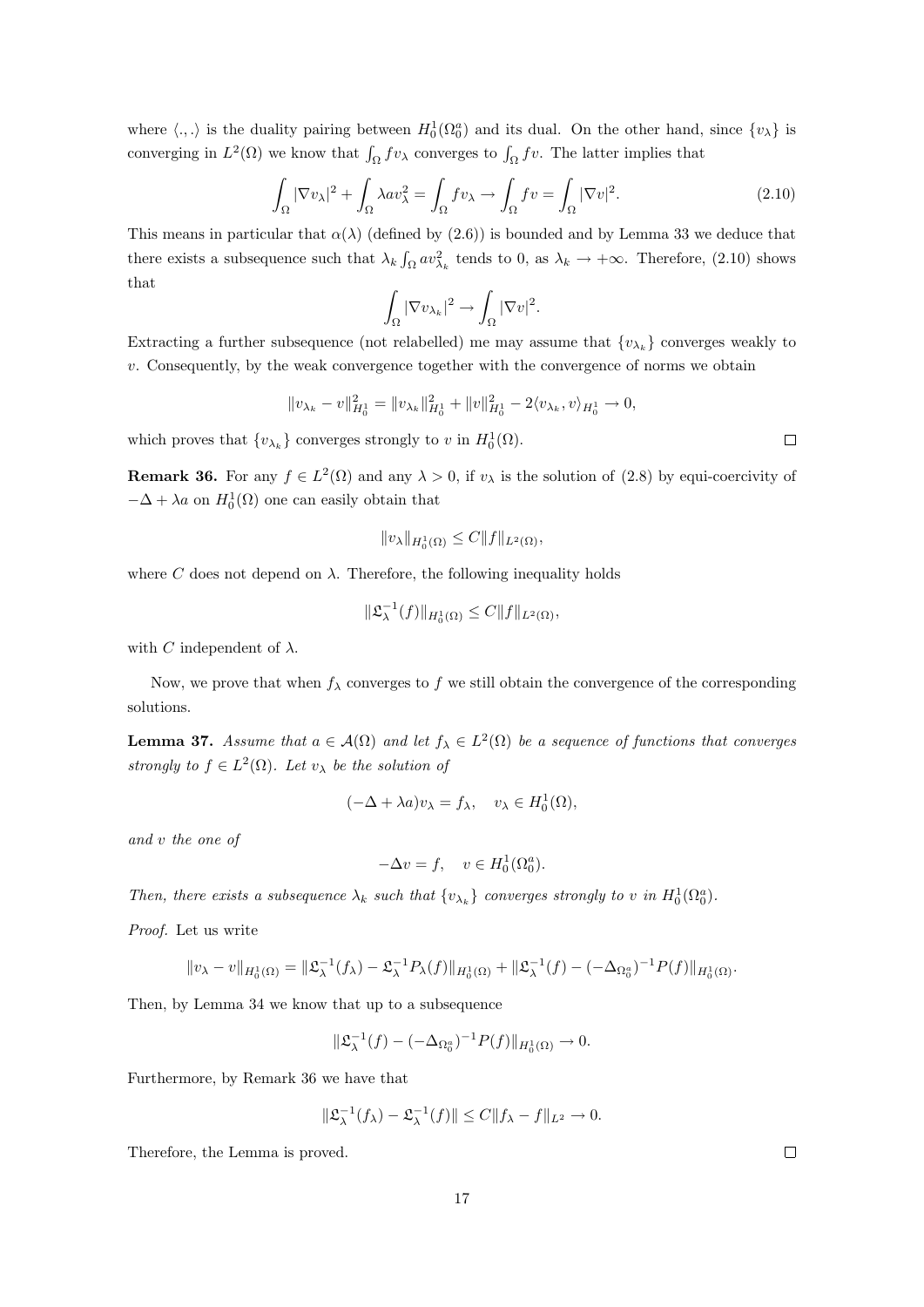We are now ready to prove Theorem 30.

Proof of Theorem 30. As was said before, gathering together Theorem 32, Theorem 5 and Proposition 7 we directly get that  $\mathfrak{L}_{\lambda}$  converges to  $-\Delta_{\Omega_0^a}$  in the strong resolvent sense and the eigenvalues  $\sigma_k(\lambda)$  converges to the eigenvalues  $\sigma_k$  respectively, as  $\lambda \to +\infty$ . This includes the particular case when  $H_0^1(\Omega_0^a) = \{0\}$  and if this occurs,  $\sigma_k(\lambda) \to +\infty$  for every  $k \geq 0$ . So it remains only to prove the strong convergence of the normalized eigenfunctions to the normalized eigenfunction in  $H_0^1(\Omega)$ .

Then, let  $\{u_\lambda\} \in D(\mathfrak{L}_\lambda)$  be a sequence of eigenfunctions for  $\mathfrak{L}_\lambda$  associated to  $\sigma_k(\lambda)$  and such that  $||u_\lambda||_2 = 1$ . Multiplying the equation in (2.1) by  $u_\lambda$  and integrating by parts in  $\Omega$ , we easily deduce that  $\{u_{\lambda}\}\$ is uniformly bounded in  $H_0^1(\Omega)$ , provided that  $H_0^1(\Omega_0^a) \neq \{0\}$ . Hence, we can extract a subsequence such that  $\{u_{\lambda_k}\}\$ converges to some v weakly in  $H_0^1(\Omega)$  and strongly in  $L^2(\Omega)$ . By applying Lemma 37 with  $f_\lambda := \sigma_k(\lambda)u_\lambda$  we deduce that v is an eigenfunction for  $-\Delta_{\Omega_0^a}$  associated to  $\sigma_k$ , and that up to take a further subsequence the convergence of  $\{u_{\lambda_k}\}\)$  holds strongly in  $H_0^1(\Omega)$ . Then, if  $\sigma_k$  is simple, since  $||v||_2 = \lim_k ||u_{\lambda_k}||_2 = 1$ , we have that v is the unique normalized eigenfunction associated to the eigenvalue  $\sigma_k$ . In other words, in the latter case v is the unique point in the adherence of  $\{u_{\lambda}\}\$  and this proves actually that the whole sequence  $\{u_{\lambda}\}\$ converges to v strongly in  $H_0^1(\Omega)$ .  $\Box$ 

### 2.2 The Neumann case

Here we observe that in the proofs of the above section if we replace  $H_0^1(\Omega)$  by  $H^1(\Omega)$  we get the same result, provided a slight modification of the definition of nice potentials. For any  $a:\overline{\Omega}\to\mathbb{R}^+$ we still denote

$$
\Omega_0^a:=\{x\in\overline{\Omega}\ ; \ a(x)=0\}\quad \text{ and }\quad \Omega_+^a:=\{x\in\overline{\Omega}\ ; \ a(x)>0\}.
$$

**Definition 38.** Let  $\Omega \subset \mathbb{R}^N$  be an open set. A Borel function  $a: \overline{\Omega} \to \mathbb{R}^+$  is said to be a nice potential for Neumann and we denote  $a \in A_N(\Omega)$ , if the following two properties hold.

$$
\sup_{x \in \overline{\Omega}} a(x) < +\infty,\tag{2.11}
$$

$$
H_0^1(\Omega_0^a) = \{ u \in H^1(\Omega) ; u = 0 \text{ a.e. on } \Omega_+^a \}. \tag{2.12}
$$

We have a similar result as Corollary 20, provided this time that  $\Omega'$  is compactly contained in  $\Omega$ . The proof uses a similar argument as for Corollary 20 and has been omitted here.

**Corollary 39.** Let  $\Omega'$ ,  $\Omega$  be two bounded open sets such that  $\overline{\Omega'} \subseteq \Omega \subseteq \mathbb{R}^N$  and assume that  $\Omega'$  is stable. Then,

$$
(u \in H^1(\Omega)
$$
 and  $u = 0$  a.e. on  $\Omega \setminus \overline{\Omega'}$ )  $\Rightarrow u \in H_0^1(\Omega').$ 

We deduce in particular the following interesting case.

**Proposition 40.** Let  $\Omega \subset \mathbb{R}^N$  be an bounded open set and  $a \in C^0(\overline{\Omega})$  be such that  $\overline{\Omega_0^a} \subset \Omega$ . Then,  $a \in A_N(\Omega)$ .

We are now ready to study the asymptotic as  $\lambda \to +\infty$  for the following Neumann eigenvalue problem

$$
\begin{cases}\n-\Delta u + \lambda au = \mu_k(\lambda)u, & \text{in } \Omega, \\
\frac{\partial u}{\partial \nu} = 0, & \text{on } \partial\Omega,\n\end{cases}
$$
\n(2.13)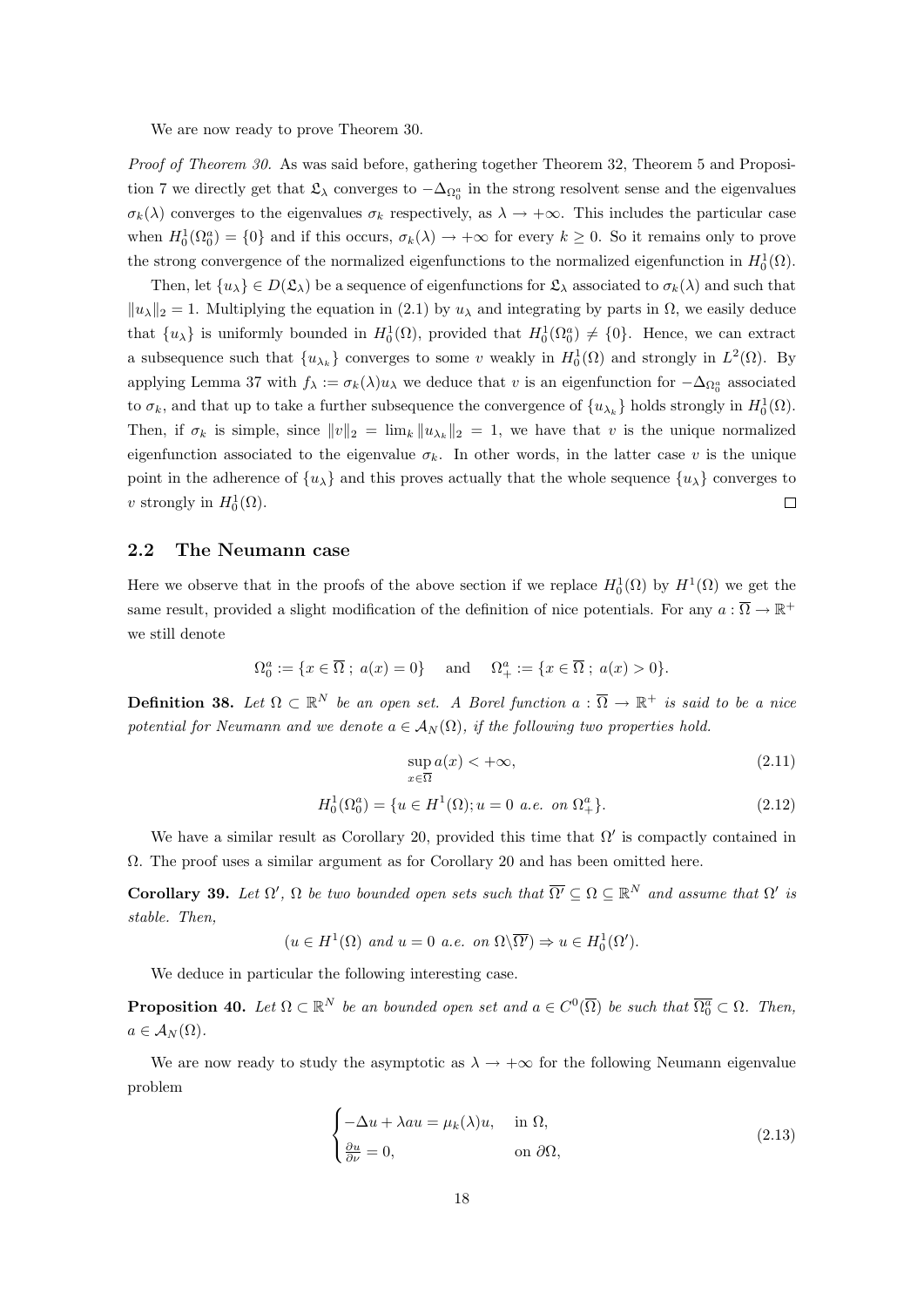where as before,  $\Omega \subset \mathbb{R}^N$  is a bounded domain and the potential  $a \in \mathcal{A}_N(\Omega)$ . Since no regularity is assumed on  $\Omega$ , the solutions for problem (2.13) have to be understood only as weak solutions, namely

$$
\int_{\Omega} (\nabla u \cdot \nabla \varphi + \lambda au\varphi) dx = \mu_k(\lambda) \int_{\Omega} u\varphi dx, \qquad \forall \varphi \in H^1(\Omega).
$$

Now we consider the following quadratic form on  $L^2(\Omega)$ 

$$
\tilde{Q}_{\lambda}(u) = \begin{cases} \int_{\Omega} \left( |\nabla u(x)|^2 + \lambda a(x) u(x)^2 \right) dx, & \text{if } u \in H^1(\Omega), \\ +\infty, & \text{otherwise}, \end{cases}
$$

and  $Q_{\infty}$  still denotes

$$
Q_{\infty}(u) = \begin{cases} \int_{\Omega_0^a} |\nabla u(x)|^2 dx, & \text{if } u \in H_0^1(\Omega_0^a), \\ +\infty, & \text{otherwise.} \end{cases}
$$

The domain of  $\tilde{Q}_\lambda$  is now  $D(\tilde{Q}_\lambda) = H^1(\Omega)$ . Moreover, they remain equi-coercive on  $H^1(\Omega)$ and semicontinuous on  $L^2(\Omega)$ . As before we know by standard arguments that the operator  $\mathfrak{L}^N_\lambda$ associated with  $\tilde{Q}_\lambda$  with domain  $D(\mathfrak{L}^N_\lambda) \subseteq H^1(\Omega)$  coincides with the operator  $-\Delta + \lambda a$  in the distributional sense and its eigenfunctions are weak solutions for Problem (2.13). The corresponding eigenvalues  $\mu_k(\lambda)$  are called the Neumann eigenvalues of  $-\Delta + \lambda a$  in  $\Omega$ .

Analogously, as Theorem 30 we have the following result regarding to the Neumann eigenvalues.

**Theorem 41.** Assume that  $a \in A_N(\Omega)$ . Then,  $\mathfrak{L}_\lambda^N$  converges to  $-\Delta_{\Omega_0^a}$  in the strong resolvent sense when  $\lambda \rightarrow +\infty$ . As a consequence

$$
\lim_{\lambda \to +\infty} \mu_k(\lambda) = \sigma_k,
$$

where  $\sigma_k$  are the (ordered) eigenvalues of the Dirichlet Laplacian  $-\Delta_{\Omega_0^a}$ . In addition, any sequence of normalized solution  $u_{\lambda}$  of Problem (2.1) admits a subsequence that converges strongly in  $H^{1}(\Omega)$ to a normalized eigenfunction  $u \in H_0^1(\Omega_0^a)$  of  $-\Delta_{\Omega_0^a}$  associated to its kth-eigenvalue. If in addition  $\sigma_k$  is simple this convergence holds for the whole sequence  $\{u_\lambda\}$ .

*Proof.* The proof is the same as for Theorem 30, using this time the property  $(2.12)$  instead of  $(1.8)$ of nice potentials in the proof of the Γ-convergence of  $\tilde{Q}_{\lambda}$  to  $Q$ .  $\Box$ 

**Remark 42.** In the same spirit as Theorem 41, in the general case when  $\Omega_0^a \subseteq \Omega$ , one could imagine any boundary conditions on  $\partial\Omega$  and shall prove that, under suitable stability assumptions on  $\Omega_0^a$ and good definition of nice potentials, the solution  $u_\lambda$  converges to the solution u with a Dirichlet condition on  $\partial\Omega_0^a \setminus \partial\Omega$  and the original boundary conditions given on  $\partial\Omega \cap \partial\Omega_0^a$ .

### 3 A cooperative system

In this section we ascertain the limiting behaviour as  $\lambda \uparrow \infty$  of the eigenvalues and its associated eigenfunctions of the linear eigenvalue problem

$$
\begin{cases}\n(-\Delta + \lambda a)u - bv = \tau_k(\lambda)u, & ; \quad (u, v) \in H_0^1(\Omega) \times H_0^1(\Omega), \\
(-\Delta + \lambda d)v - cu = \tau_k(\lambda)v,\n\end{cases}
$$
\n(3.1)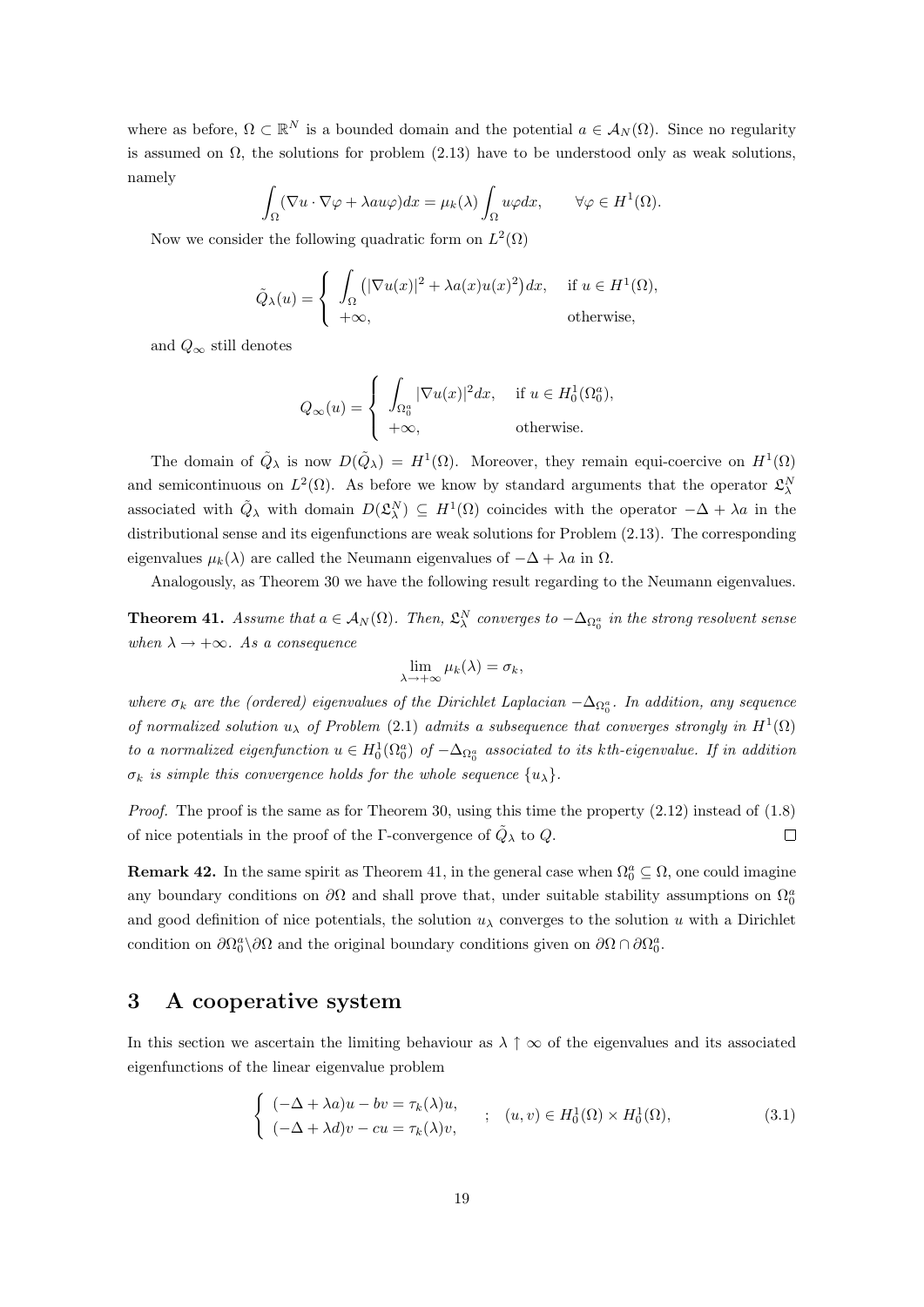where  $\Omega$  is a bounded domain of  $\mathbb{R}^N$ . We assume that  $a, d$  are nice potentials (as in Definition 13). We also suppose that  $b, c \in C^{0}(\overline{\Omega})$  and  $(3.1)$  is *strongly cooperative* in the sense that

 $b(x) > 0$  and  $c(x) > 0$ , for all  $x \in \overline{\Omega}$ .

We still denote

$$
\Omega_0^a := \{ x \in \overline{\Omega}; a(x) = 0 \}, \qquad \Omega_0^d := \{ x \in \overline{\Omega}; d(x) = 0 \},
$$

and define

$$
\Omega_0 := \Omega_0^{a+d} = \Omega_0^a \cap \Omega_0^d = \{ x \in \overline{\Omega}; a(x) = d(x) = 0 \}.
$$

Next, we denote by

$$
\mathfrak{L}(V_1, V_2) := \begin{pmatrix} -\Delta + V_1 & -b \\ -c & -\Delta + V_2 \end{pmatrix}, \qquad V_1, V_2 \in L^{\infty}(\bar{\Omega}), \tag{3.2}
$$

the differential operator involved in the linear eigenvalue problem (3.1) (with  $V_1 = \lambda a$  and  $V_2 = \lambda d$ ), which is strongly cooperative as discussed by Figueiredo & Mitidieri [12], Sweers [32], López-Gómez & Molina-Meyer [23]. The following result, which we state without proof, provides us with the existence of solutions for the systems (3.1).

**Proposition 43.** For any potential  $V_1, V_2 \in L^{\infty}(\Omega, \mathbb{R}^+)$ , the operator  $\mathfrak{L}(V_1, V_2)$  admits a discrete set of eigenvalues that tend to  $+\infty$  and there exists at least a solution  $(u, v) \in H_0^1(\Omega) \times H_0^1(\Omega)$ .

**Remark 44.** To prove Proposition 43, one firstly have that for a sufficiently big  $\alpha > 0$  the resolvent of the operator  $\mathfrak{L}(V_1, V_2) + \alpha \text{Id}$  is a compact positive linear operator in  $H_0^1(\Omega) \times H_0^1(\Omega)$  [32]. Then, owing to  $[3,$  Theorem  $VI.8$  the spectrum might contain either infinitely many isolated eigenvalues or a finite number of isolated eigenvalues. Note that when the operator is self-adjoint the method shown in [20] can be used to prove that there are infinitely many eigenvalues.

**Remark 45.** Furthermore, due to the proof of Proposition 43 for every  $\lambda$  the system (3.1) admits at least a solution  $(u, v) \in H_0^1(\Omega) \times H_0^1(\Omega)$ .

Remark 46. It should be pointed out that the eigenvalues might be complex apart from the first one, which might be also positive. Then, according to a version for systems of a very classical result establishing the existence and dominance of the first eigenvalue (see [1, Theorem 2.1] and the references therein), for any other eigenvalue  $\tau_k$  of the operator  $\mathfrak{L}(V_1, V_2)$  we find that  $Re \tau_k > \tau_0$ , for any  $k \geq 1$ .

We also consider the limiting system

$$
\begin{cases}\n-\Delta u - bv = \tau_k u, \\
-\Delta v - cu = \tau_k v,\n\end{cases}
$$
\n
$$
\begin{cases}\n(u, v) \in H_0^1(\Omega_0^a) \times H_0^1(\Omega_0^d) \\
(3.3)\n\end{cases}
$$

We say that  $(u, v)$  is a solution for the system (3.3) when each equation of the system is satisfied in the sense of  $(1.6)$ .

Remark 47. Observe that from Proposition 43 we also know that the spectrum for the problem (3.3) is a discrete set of eigenvalues that tends to  $+\infty$  and the resolvent of the operator  $\mathfrak{L}_{\infty} + \alpha \text{Id}$ is compact in  $H_0^1(\Omega_0^a) \times H_0^1(\Omega_0^d)$ , for a sufficiently big  $\alpha > 0$ .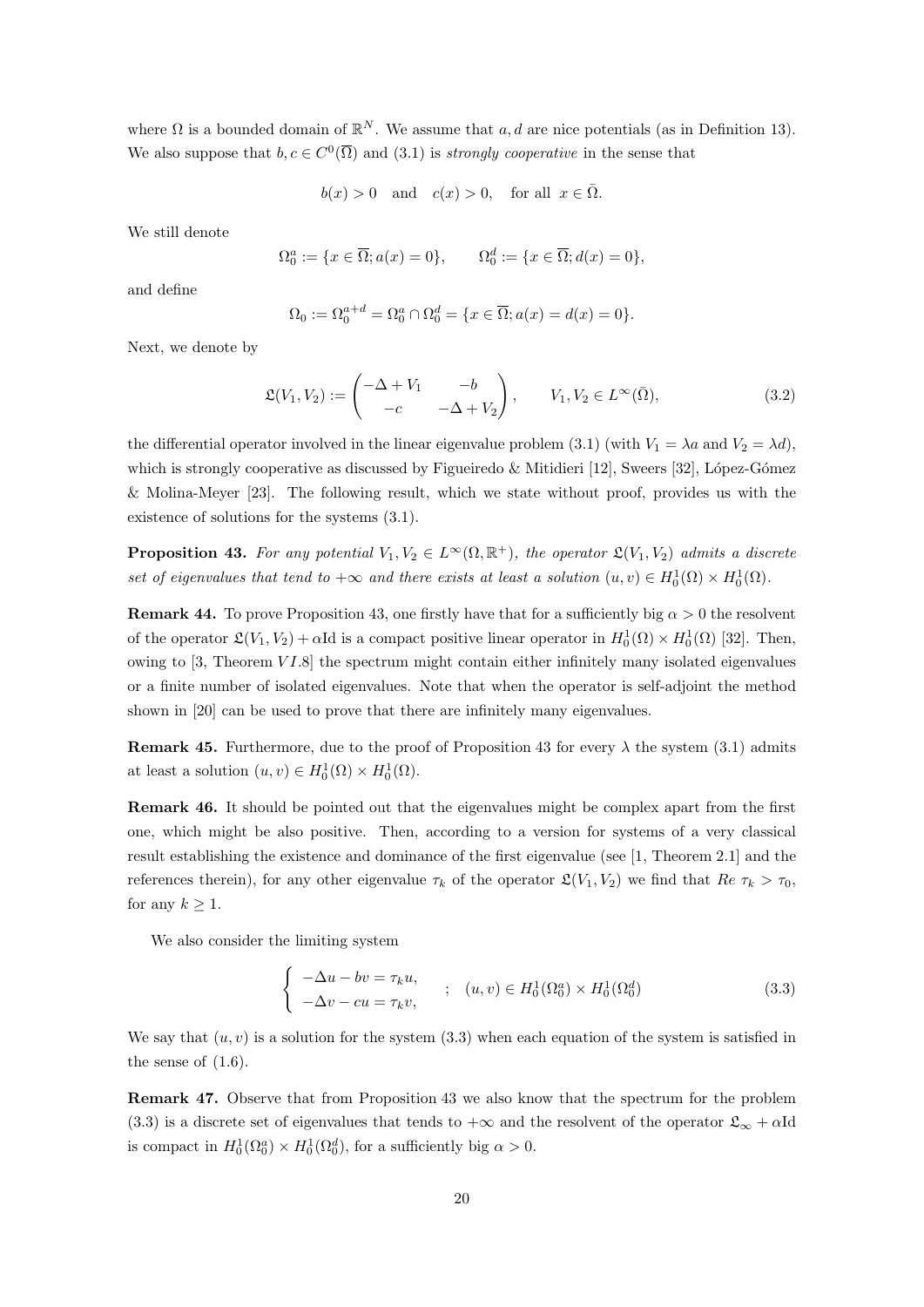We assume that  $\tau_k(\lambda)$  and  $\tau_k$  are labelled in an increasing order with respect to real part. The aim of this section is to prove that  $\tau_k(\lambda)$  converges to  $\tau_k$  (see Theorem 51 and Theorem 56). Hereafter, we will distinguish two different situations when the system is of variational type or not. The first case is in particular contained in the second one, which is more general, but we found it interesting in order to give an alternative proof of this particular situation where the limiting problem can be solved by a direct method of Γ-convergence (Section 3.1). In the general case (Section 3.2) we use a different argument, considering the system as two separated equations and using the Γ-convergence results obtained in Section 2 for one single equation to conclude. As mentioned before, the latter gives in particular a second proof of the result of Section 3.1.

In all the sequel, we deal only with the case of homogeneous Dirichlet boundary problems but as in Section 2, one can also consider some Neumann or mixed boundary condition without substantial changes in the proofs.

#### 3.1 Variational cooperative system

In this section we assume that

$$
b(x) = c(x) =: \gamma(x), \quad \forall x \in \overline{\Omega}.
$$

Furthermore, in order to have coerciveness we denote

$$
\alpha := \max_{x \in \overline{\Omega}} \gamma(x) \tag{3.4}
$$

and we consider the following elliptic system

$$
\begin{cases}\n(-\Delta + \lambda a + \alpha)u - \gamma v = \sigma_k^{\alpha}(\lambda)u, & ; \quad (u, v) \in H_0^1(\Omega) \times H_0^1(\Omega), \\
(-\Delta + \lambda d + \alpha)v - \gamma u = \sigma_k^{\alpha}(\lambda)v,\n\end{cases}
$$
\n(3.5)

where

$$
S_{\lambda} + \alpha \text{Id} = \begin{pmatrix} -\Delta + \lambda a & -\gamma \\ -\gamma & -\Delta + \lambda d \end{pmatrix} + \alpha \begin{pmatrix} 1 & 0 \\ 0 & 1 \end{pmatrix},
$$
(3.6)

and  $\sigma_k^{\alpha}(\lambda)$  denotes the eigenvalue for the operator  $S_{\lambda} + \alpha \text{Id}$  under homogeneous Dirichlet boundary conditions which we know is well defined.

**Remark 48.** In order to prove the convergence of eigenvalues for the operator  $S_\lambda$  (defined as (3.2) with  $b = c$  in  $\overline{\Omega}$ ), it is enough to prove the convergence of the eigenvalues for  $S_{\lambda} + \alpha \text{Id}$ . Indeed, it holds  $\sigma_k^{\alpha} = \sigma_k + \alpha$ .

Multiplying (3.5) by a test function  $(\varphi, \psi) \in C_0^{\infty}(\Omega) \times C_0^{\infty}(\Omega)$ , integrating in  $\Omega$  and applying the formula of integration by parts yields

$$
\int_{\Omega} \nabla u \cdot \nabla \varphi + \int_{\Omega} \nabla v \cdot \nabla \psi + \lambda \left[ \int_{\Omega} a u \varphi + \int_{\Omega} dv \psi \right] + \alpha \left[ \int_{\Omega} u \varphi + \int_{\Omega} v \psi \right] - \int_{\Omega} \gamma v \varphi - \int_{\Omega} \gamma u \psi - \sigma_k^{\alpha}(\lambda) \left[ \int_{\Omega} u \varphi + \int_{\Omega} v \psi \right] = 0.
$$

This suggests to introduce

$$
\mathcal{I}_{\lambda}(u,v) := \int_{\Omega} \left( |\nabla u|^2 + |\nabla v|^2 + \lambda (au^2 + dv^2) \right) - 2 \int_{\Omega} \gamma uv + \alpha \int_{\Omega} (u^2 + v^2),
$$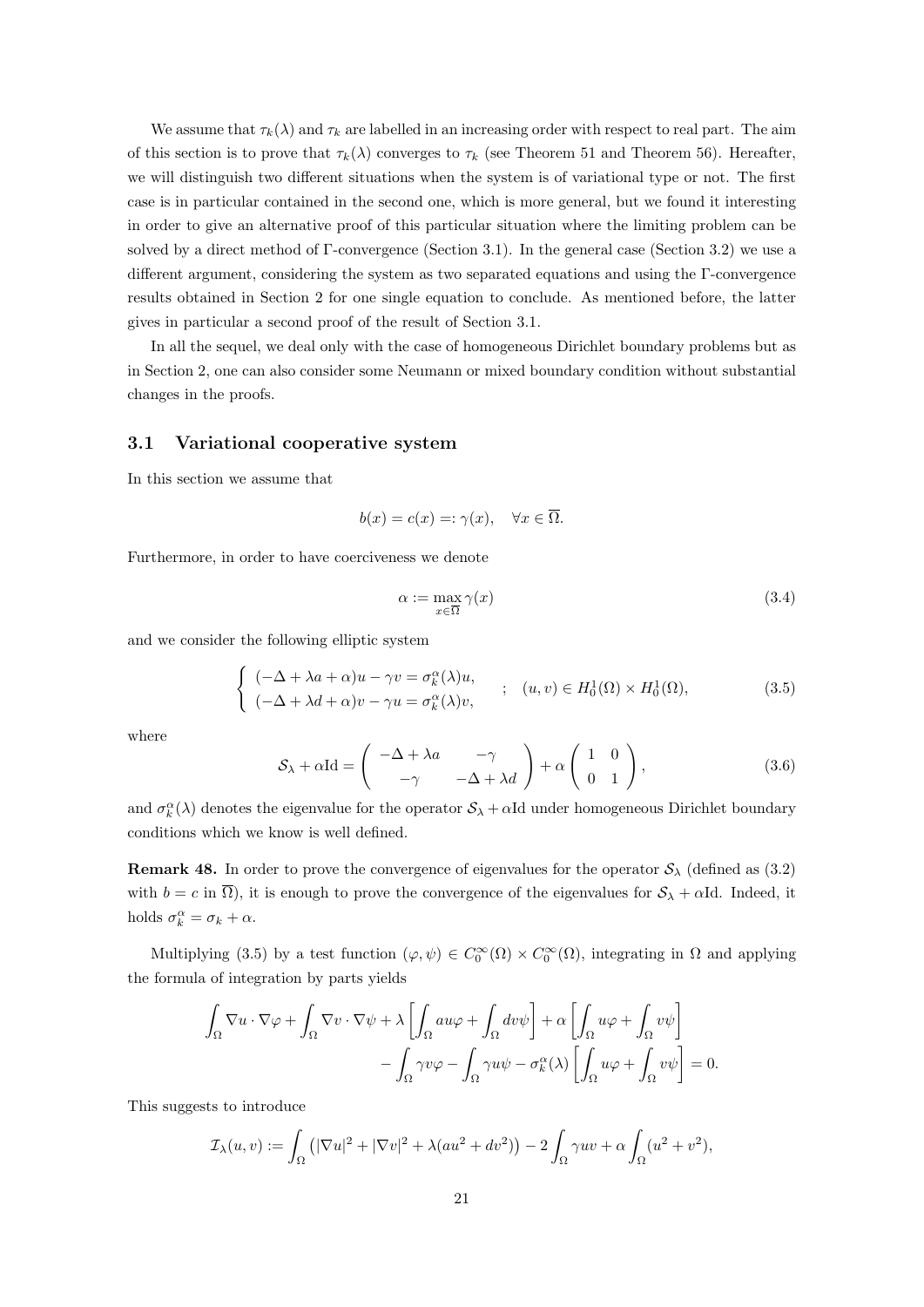and define  $Q_{\lambda}$  the quadratic form on the Hilbert space  $L^2(\Omega) \times L^2(\Omega)$  by

$$
Q_{\lambda}(u,v) = \begin{cases} \mathcal{I}_{\lambda}(u,v), & \text{if } u, v \in H_0^1(\Omega), \\ +\infty, & \text{otherwise} \end{cases}
$$

We begin by showing that the solutions  $(u, v)$  for the system (3.5) are eigenfunctions for the operator  $S_\lambda + \alpha I d$  defined by (3.6) and associated with  $Q_\lambda$ . We denote  $S_\infty := \mathcal{S}(0, 0)$ .

**Lemma 49.**  $Q_{\lambda}$  is C-coercive on  $H_0^1(\Omega) \times H_0^1(\Omega)$ , with constant C depending on  $\Omega$  (in particular does not depend on  $\lambda$ ). Also, the operator associated with  $Q_{\lambda}$  with domain contained in  $H_0^1(\Omega) \times H_0^1(\Omega)$  is equal to  $S_\lambda + \alpha \text{Id}$  (defined in (3.6)) in the distributional sense. In particular the eigenfunctions of  $S_{\lambda} + \alpha \text{Id}$  are solutions for the system (3.5).

*Proof.* The Hilbert space  $H := H_0^1(\Omega) \times H_0^1(\Omega)$  is endowed with the scalar product

$$
\langle (u,v),(f,g)\rangle_H:=\langle u,f\rangle_{H^1_0(\Omega)}+\langle v,g\rangle_{H^1_0(\Omega)}.
$$

Therefore, it is easy to see using Poincaré-Sobolev inequality that  $Q_{\lambda}$  is C-coercive for a positive constant C by the definition of  $\alpha$  (see (3.4)).

Let A be the operator associated to  $Q_{\lambda}$  and  $B_{\lambda}$  its corresponding bilinear form given, for any  $\hat{u} := (u_1, u_2), \, \hat{v} := (v_1, v_2)$  in  $D(Q_\lambda)$ , by the formula

$$
B_\lambda(\hat u,\hat v):=\langle \nabla \hat u,\nabla \hat v\rangle_{L^2\times L^2}+\langle (\lambda a+\alpha-\sigma_k^\alpha(\lambda)-2\gamma)\hat u,\hat v\rangle_{L^2\times L^2}.
$$

We already know by definition that  $D(\mathcal{A}) \subseteq D(Q_\lambda) = H_0^1(\Omega) \times H_0^1(\Omega)$ . On the other hand, for every  $\hat{u}, \hat{v} \in H_0^1(\Omega) \times H_0^1(\Omega)$ , an integration by parts in the distributional sense yields

$$
\langle (\mathcal{S}_{\lambda} + \alpha \mathrm{Id})(\hat{u}), \hat{v} \rangle = B_{\lambda}(\hat{u}, \hat{v}), \tag{3.7}
$$

which in particular for  $\hat{u} \in D(\mathcal{A})$  allows us to identify  $\mathcal{S}_{\lambda} + \alpha \text{Id}$  with  $\mathcal{A}$  as claimed in the statement of the Lemma. Finally, from classical regularity result for elliptic PDE we deduce that the eigenfunctions of  $A$  are strong solutions for the system  $(3.5)$ .  $\Box$ 

**Remark 50.** Observe that in the case if  $b \neq c$ , equality (3.7) is false, so that the present method does not extend to this situation.

Let us now introduce the quadratic form on  $L^2(\Omega) \times L^2(\Omega)$ ,

$$
Q_{\infty}(u,v) := \begin{cases} \int_{\Omega} \left( |\nabla u|^2 + |\nabla v|^2 \right) - 2 \int_{\Omega} \gamma uv + \alpha \int_{\Omega} (u^2 + v^2), & \text{if } (u,v) \in H_0^1(\Omega_0^a) \times H_0^1(\Omega_0^d), \\ +\infty, & \text{otherwise} \end{cases}
$$

Note that  $Q_{\lambda}$  and  $Q_{\infty}$  are equi-coercive on  $H_0^1(\Omega)^2$  and thus belong to  $\mathcal{Q}_C(H_0^1(\Omega)^2, L^2(\Omega)^2)$  for some constant C depending on  $\Omega$ . Denoting  $\sigma_k$  the eigenvalues of  $\mathcal{S}_{\infty}$  such that  $\mathcal{S}_{\infty} + \alpha \text{Id}$  is the operator associated with  $Q_{\infty}$ , we prove the following result.

**Theorem 51.** Assume that a and d are nice potentials and that  $c = b = \gamma$ . Then, for every  $k \geq 0$ we have

$$
\lim_{\lambda \to +\infty} \sigma_k(\lambda) = \sigma_k.
$$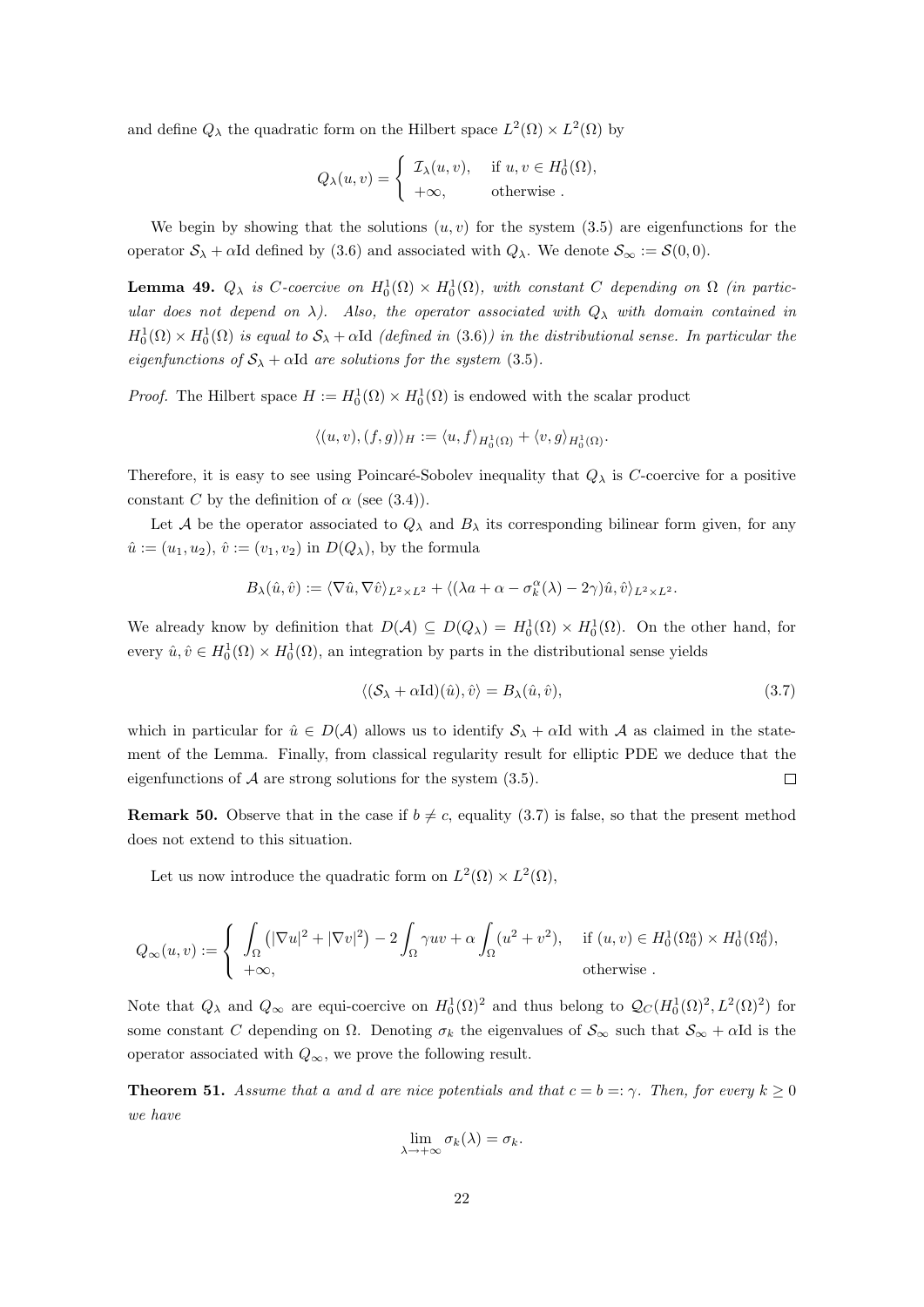In addition, any sequence of normalized solution  $(u_\lambda, v_\lambda)$  of Problem (3.1) admits a subsequence that converges strongly in  $H_0^1(\Omega) \times H_0^1(\Omega)$  to a normalized eigenfunction  $(u, v) \in H_0^1(\Omega_0^a) \times H_0^1(\Omega_0^d)$  of  $S_{\infty}$  associated to its kth-eigenvalue. If in addition  $\sigma_k$  is simple, this convergence holds for the whole sequence  $\{(u_\lambda, v_\lambda)\}.$ 

Owing Remark 48 and arguing as in Theorem 30, Theorem 51 will be a consequence of the following result.

**Theorem 52.** Assume that a and d are nice potentials. Then,  $Q_{\lambda}$  Γ-converges to  $Q_{\infty}$  when  $\lambda \rightarrow$  $+\infty$ .

Proof. The proof is very similar to the proof of Theorem 32. We begin as before with the proof of ii) and consider for any  $(u, v) \in L^2(\Omega) \times L^2(\Omega)$  the identically constant sequence  $\{(u_\lambda, v_\lambda)\}\$ , with  $(u_\lambda, v_\lambda) = (u, v)$  for every  $\lambda$ , that obviously converges strongly to  $(u, v)$ . We have to prove that

$$
Q_{\infty}(u,v) \ge \limsup_{\lambda \to +\infty} Q_{\lambda}(u_{\lambda},v_{\lambda}).
$$
\n(3.8)

If  $(u, v)$  is not in  $H_0^1(\Omega_0^a) \times H_0^1(\Omega_0^d)$  then, by definition, we have that  $Q_\infty(u, v) = +\infty$  and  $(3.8)$ trivially holds. On the other hand, if  $(u, v) \in H_0^1(\Omega_0^a) \times H_0^1(\Omega_0^d)$  then  $Q_\infty(u, v) = Q_\lambda(u, v)$ , since by definition of  $\Omega_0^a$ ,  $\Omega_0^d$  and  $H_0^1(\Omega_0^a) \times H_0^1(\Omega_0^d)$  we find that  $a(x)u(x) = 0$  and  $d(x)v(x) = 0$  a.e. in  $\Omega$ . Hence,  $(3.8)$  is again satisfied and condition *ii*) is proved in full generality.

Let us now prove *i*). So let  $\{(u_\lambda, v_\lambda)\}\)$  be a sequence that strongly converges to  $(u, v)$  in  $L^2(\Omega) \times$  $L^2(\Omega)$ , and let us prove that

$$
Q_{\infty}(u,v) \le \liminf_{\lambda \to +\infty} Q_{\lambda}(u_{\lambda},v_{\lambda}).
$$
\n(3.9)

We may assume that

$$
\liminf_{\lambda \to +\infty} Q_{\lambda}(u_{\lambda}, v_{\lambda}) < +\infty, \tag{3.10}
$$

otherwise (3.9) is trivial. In the latter situation we claim that  $(u, v) \in H_0^1(\Omega_0^a) \times H_0^1(\Omega_0^d)$ . Indeed, (3.10) implies in particular that

$$
\liminf_{\lambda \to +\infty} (\lambda \int_{\Omega} a u_{\lambda}^2 dx + \lambda \int_{\Omega} dv_{\lambda}^2 dx) < +\infty.
$$
 (3.11)

Since  $\{(u_\lambda, v_\lambda)\}\$  strongly converges in  $L^2(\Omega) \times L^2(\Omega)$  to  $(u, v)$ , (3.11) actually implies that

$$
\int_{\Omega} au^2 dx = 0 \quad \text{and} \quad \int_{\Omega} dv^2 dx = 0,
$$

from which we easily deduce that  $u = 0$  a.e. in  $\Omega^a_+$  and  $v = 0$  a.e. in  $\Omega^d_+$ . Moreover, since a and d are nice potentials we conclude that  $u \in H_0^1(\Omega_0^a)$  and  $v \in H_0^1(\Omega_0^d)$ , and this allows us to write, using Proposition 26,

$$
Q_{\infty}(u,v) = \int_{\Omega} |\nabla u|^2 dx + \int_{\Omega} |\nabla v|^2 dx - 2 \int_{\Omega} \gamma uv dx + \alpha \int_{\Omega} (u^2 + v^2)
$$
  
\$\leq\$ 
$$
\liminf_{\lambda \to +\infty} \left( \int_{\Omega} |\nabla u|^2 dx + \int_{\Omega} |\nabla v|^2 dx - 2 \int_{\Omega} \gamma uv dx + \alpha \int_{\Omega} (u^2 + v^2) \right)
$$
  
\$\leq\$ 
$$
\liminf_{\lambda \to +\infty} Q_{\lambda}(u_{\lambda}, v_{\lambda}),
$$

and the proof is now complete.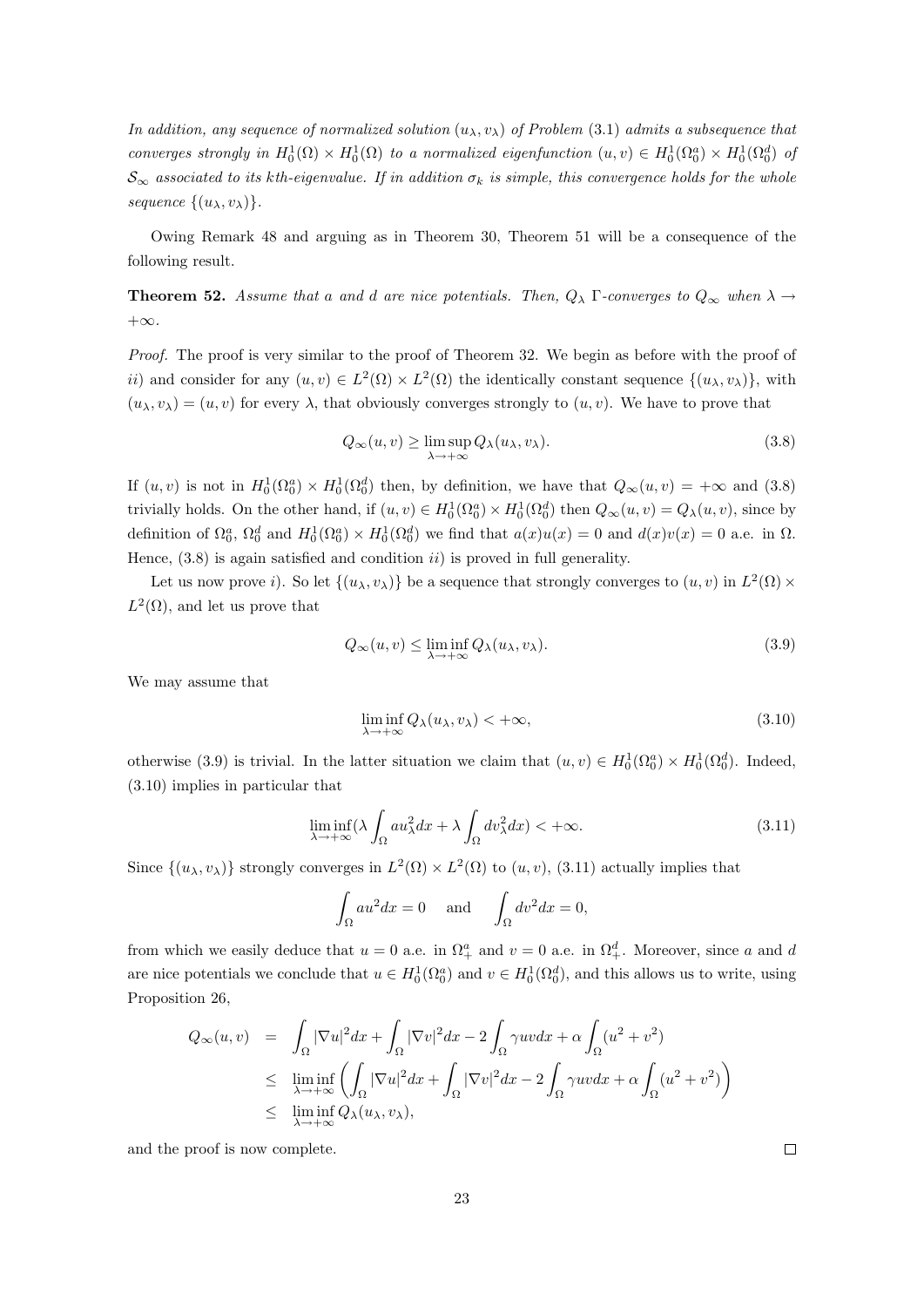Proof of Theorem 51. The proof is similar to the one for Theorem 56 applied for the auxiliary problem (3.5). Namely the convergence of eigenvalues and of the operator in the strong resolvent sense follows from the Γ-convergence of the quadratic forms (Theorem 52) and the convergence of eigenfunctions strongly in  $H_0^1(\Omega)$  follows using some analogue of Lemma 33 and Lemma 37 that are omitted here. Finally, since  $\sigma_k^{\alpha} = \sigma_k + \alpha$  the proof is complete.  $\Box$ 

Let us mention a further monotonicity property on the first eigenvalue  $\sigma_0(\lambda)$  which is easy to prove in the variational context. In what follows  $\sigma_0[A, \Omega']$  denotes the smallest eigenvalue of the operator A with domain contained in  $H_0^1(\Omega')$ .

Lemma 53. Consider the cooperative system

$$
\begin{cases}\n(-\Delta + \lambda a)u - \gamma v = \sigma_0(\lambda)u, \\
(-\Delta + \lambda d)v - \gamma u = \sigma_0(\lambda)v,\n\end{cases}
$$
\n;\n $(u, v) \in H_0^1(\Omega) \times H_0^1(\Omega).$ 

Then the real function  $\lambda \mapsto \sigma_0(\lambda)$  is increasing and bounded above by

$$
\sigma_0(\lambda) \le \min\left(\sigma_0[\mathcal{S}_{\infty}, \Omega_0], \sigma_0[-\Delta, \Omega^a], \sigma_0[-\Delta, \Omega^d]\right). \tag{3.12}
$$

*Proof.* Since we are in a variational type framework, we know that  $\sigma_0(\lambda)$  is obtained by minimizing the Rayleigh quotient

$$
\sigma_0(\lambda) = \min{\{\hat{Q}_{\lambda}(u, v); u, v \in H_0^1(\Omega) \text{ and } ||(u, v)||_2 = 1\}},
$$

where  $\hat{Q}_{\lambda}$  is the quadratic form associated with  $\mathcal{S}_{\lambda}$ . In particular, if  $\lambda_1 < \lambda_2$ , denoting  $(u_i, v_i)$  (for  $i = 1, 2$ ) the eigenfunctions associated to  $\sigma_0(\lambda_i)$ , we have that

$$
\sigma_0(\lambda_1) = \hat{Q}_{\lambda_1}(u_1, v_1) \le \hat{Q}_{\lambda_1}(u_2, v_2) = \hat{Q}_{\lambda_2}(u_2, v_2) + (\lambda_1 - \lambda_2) \int_{\Omega} (au_2^2 + dv_2^2) < \sigma_0(\lambda_2) \tag{3.13}
$$

which proves the monotonicity in  $\lambda$ .

Now to prove (3.12) it suffice to compare  $\hat{Q}_{\lambda}(u_{\lambda}, v_{\lambda})$  with  $\hat{Q}_{\lambda}(u, v)$  where the competitor  $(u, v)$ is successively  $(u_0, v_0)$  (an eigenfunction associated with  $\sigma_0[\mathcal{S}_{\infty}, \Omega_0]$ ),  $(u_a, 0)$  (where  $u_a$  is an eigenfunction associated with  $\sigma_0[-\Delta, \Omega^a]$  and  $(0, v_d)$  (where  $v_d$  is an eigenfunction associated with  $\sigma_0[-\Delta,\Omega^d]).$  $\Box$ 

**Remark 54.** Actually using (3.13) together with the fact that  $\lambda \to v_\lambda$  is continuous in  $\lambda$ , one can prove that  $\lambda \to \sigma_0(\lambda)$  is  $C^1$  and the derivative  $\sigma'_0(\lambda)$  with respect to  $\lambda$  is  $\sigma'_0(\lambda) = \int_{\Omega} (au_\lambda^2 + dv_\lambda^2)$ (compare with  $(3.4)$  in [1]).

Finally, let us say a few words about what happens with the equations in the "cross region"  $\Omega_0^a\triangle\Omega_0^d$ . Let us consider, for instance, the region  $\Omega^a := \Omega_0^a\setminus\Omega_0^d$  where  $a = 0$  but  $d > 0$  (the other part will follow exchanging the role of  $u_\lambda$  and  $v_\lambda$ ). In this region the two following equations hold:

$$
\begin{cases}\n-\Delta u_{\lambda} - \gamma v_{\lambda} = \sigma_k(\lambda) u_{\lambda}, \\
-\Delta v_{\lambda} + \lambda dv_{\lambda} - \gamma u_{\lambda} = \sigma_k(\lambda) v_{\lambda}.\n\end{cases}
$$
\n(3.14)

Since  $v_\lambda$  tends to 0 and  $\sigma_k(\lambda)u_\lambda$  tends to  $\sigma_k u$  in  $L^2(\Omega^a)$ , passing the first equation to the limit (which is justified by standard convergence results on the resolvent  $-\Delta^{-1}$  on  $L^2$ ) we obtain that u is the solution of the following problem

$$
\begin{cases}\n-\Delta w = \sigma_k w, & \text{in } \Omega^a, \\
w - u \in H_0^1(\Omega^a).\n\end{cases}
$$
\n(3.15)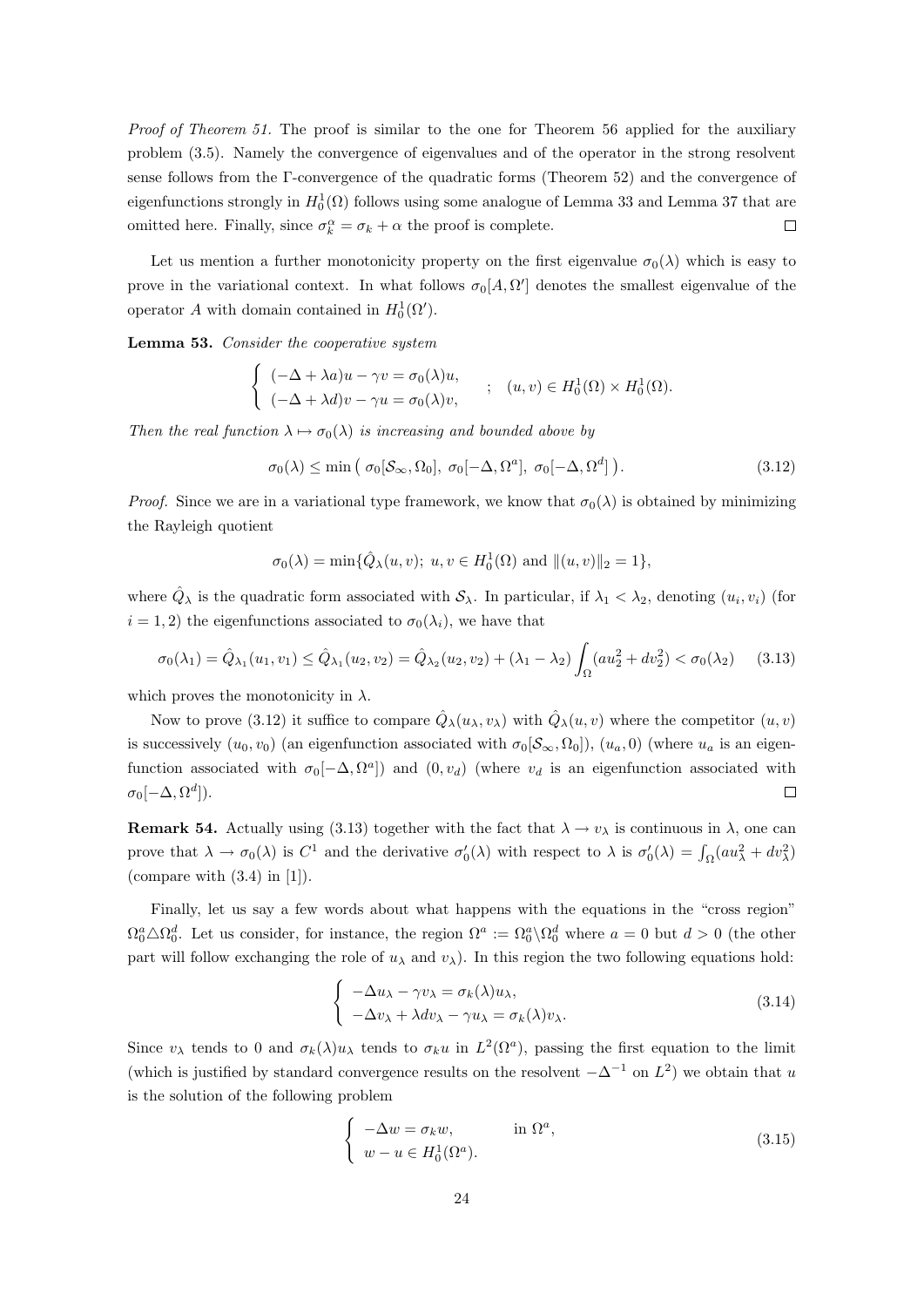Now, as far as the second equation of (3.14) is concerned, multiplying by a test function, passing to the limit and bearing in mind that  $v = 0$  in  $\Omega^a$  we obtain that

$$
\lambda d(x)v_{\lambda}(x) \rightharpoonup \gamma u \quad \text{in } L^{2}(\Omega^{a}). \tag{3.16}
$$

**Remark 55.** By the same argument as for Proposition 33, one can prove that if  $\sigma_k(\lambda)$  is bounded, then

$$
\liminf_{\lambda \to +\infty} \lambda \big( \int_{\Omega} a u_{\lambda}^2 + \int_{\Omega} dv_{\lambda}^2 \big) = 0
$$

which implies in particular that up to a subsequence,  $\sqrt{\lambda d}v_{\lambda}$  converges to 0 strongly in  $L^2(\Omega)$ . We would like to point out that in (3.16) it is a different limit since we are considering  $\lambda d(x)v_\lambda(x)$ and not  $\sqrt{\lambda d(x)}v_\lambda(x)$ . Actually, one can find in our last section an example of system for which  $\lambda d(x)v_{\lambda}(x)$  do not converges to 0 in  $\Omega^{a}$  (Proposition 61 case 2).

### 3.2 Non-Variational cooperative system

We are now considering the general case when b and c could be different in  $(3.1)$  and we give an alternative proof in this context. Indeed, the aim of the present section is to prove the following.

**Theorem 56.** Let  $\Omega \subset \mathbb{R}^N$  be an open set and assume that a and d are nice potentials. Then, we have

$$
\lim_{\lambda \to +\infty} \tau_k(\lambda) = \tau_k,\tag{3.17}
$$

where  $\tau_k(\lambda)$  is the kth-eigenvalue associated to the system (3.1), and  $\tau_k$  is the one corresponding to (3.3). In addition, any sequence of normalized eigenfunctions  $\{(u_\lambda, v_\lambda)\}\$ associated with  $\tau_k(\lambda)$  admits a subsequence that converges strongly in  $H_0^1(\Omega) \times H_0^1(\Omega)$  to the normalized eigenfunction associated with  $\tau_k$ . In particular if  $\tau_k$  is simple, then the whole sequence  $\{(u_\lambda, v_\lambda)\}$  converges strongly in  $H_0^1(\Omega) \times H_0^1(\Omega)$  to the corresponding normalized eigenfunction.

**Remark 57.** As usual, here we set  $\tau_k = +\infty$  for all  $k \geq 0$  if  $H_0^1(\Omega_0^a) \times H_0^1(\Omega_0^d) = \{0\}.$ 

Proof of Theorem 56. Let us first prove the convergence of the spectrum. Owing to Lemma 6, it is sufficient to prove that the inverse of the operators

$$
\mathcal{L}_{\lambda} + \alpha \mathrm{Id} := \left( \begin{array}{cc} -\Delta + \lambda a + \alpha & -b \\ -c & -\Delta + \lambda d + \alpha \end{array} \right)
$$

are compact and converge to the inverse of the limiting operator (denoted by  $\mathcal{L}_{\infty} + \alpha \text{Id}$ ) in the topology of operator norm on  $L^2 \times L^2$ . We will soon prove that those operators are actually invertible. Observe that we add  $\alpha$ Id to the operator  $\mathcal{L}_{\lambda}$  with a positive  $\alpha$  big enough, that will be chosen later (similarly to (3.4)) in order to guarantee the compactness of the inverse  $(\mathcal{L}_{\lambda} + \alpha \text{Id})^{-1}$ . The desired convergence will follow from an idea given to us by Prof. Norman Dancer who we would like to thank for his suggestion. Firstly, let  $R_{\lambda}^a := (-\Delta + \lambda a + \alpha)^{-1}$  and  $R_{\lambda}^d := (-\Delta + \lambda d + \alpha)^{-1}$ be the resolvents associated with each equation of the system depending on  $\alpha$ , which exist for any λ. Now for any f and g in  $L^2$  one can write the system  $(\mathcal{L}_\lambda + \alpha \text{Id})(u_\lambda, v_\lambda) = (f, g)$  in the following form

$$
\begin{pmatrix} u_{\lambda} \\ v_{\lambda} \end{pmatrix} - A(\lambda) \begin{pmatrix} u_{\lambda} \\ v_{\lambda} \end{pmatrix} = \begin{pmatrix} R_{\lambda}^{a} f \\ R_{\lambda}^{d} g \end{pmatrix}, \text{ where } A(\lambda) := \begin{pmatrix} 0 & b(-\Delta + \lambda a + \alpha)^{-1} \\ c(-\Delta + \lambda d + \alpha)^{-1} & 0 \end{pmatrix}.
$$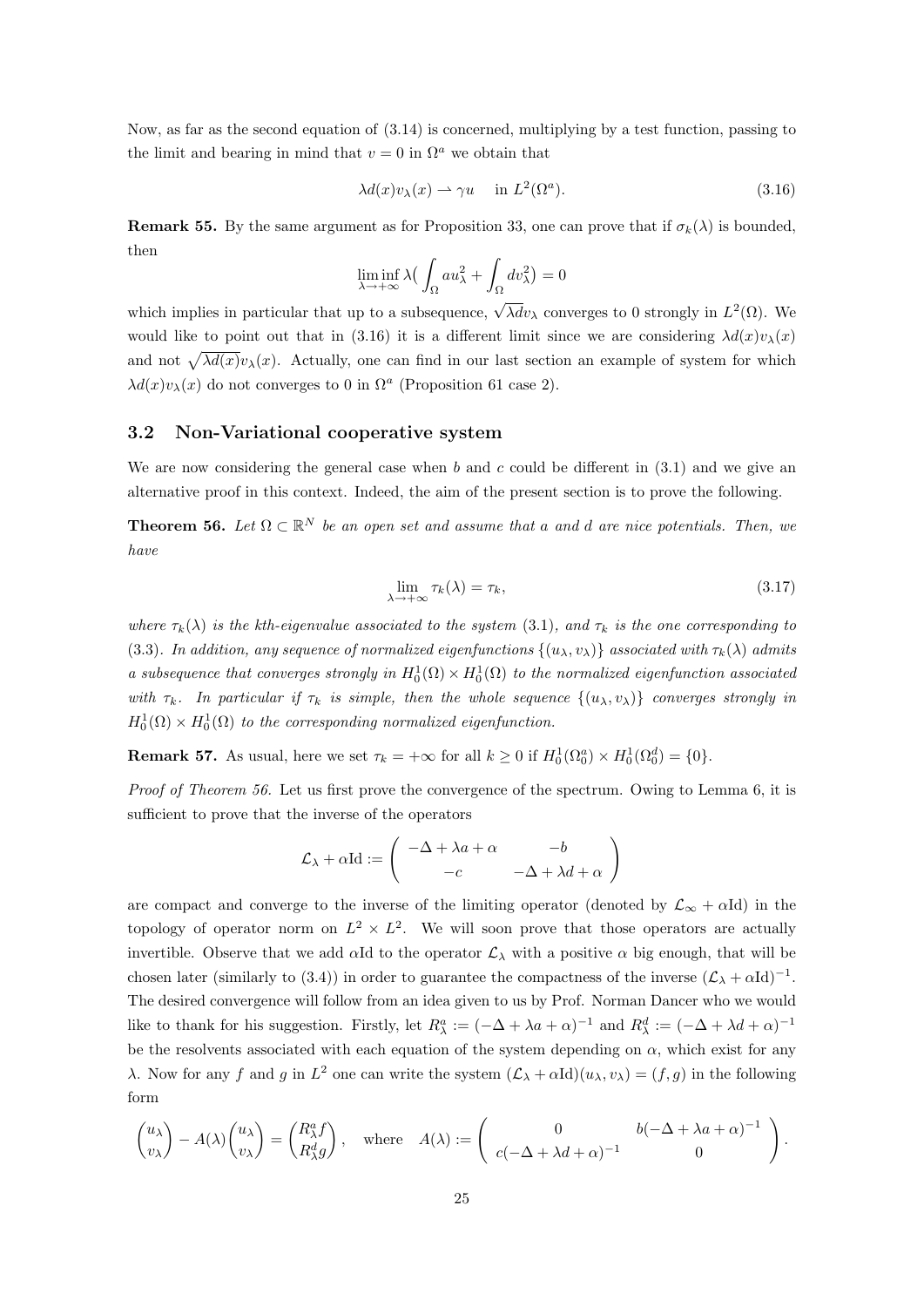Next, since the principal eigenvalue of the operator Id  $-A(\lambda)$  is positive we find that Id  $-A(\lambda)$  is invertible for any  $\lambda$ . This is true because the principal eigenvalue for that operator has the form

$$
\tau_0[\text{Id}-A(\lambda),\Omega]=1-\frac{\tau_0^{\alpha}(\lambda)}{\tau_0^*(\lambda)}, \text{ where } \tau_0^*:=\tau_0\left[\begin{pmatrix}-\Delta+\lambda a+\alpha & 0\\ 0 & -\Delta+\lambda d+\alpha\end{pmatrix},\Omega\right],
$$

and  $\tau_0^{\alpha}(\lambda) := \tau_0[\mathcal{L}_{\lambda} + \alpha \text{Id}, \Omega]$ . Thanks to the monotonicity of the principal eigenvalue with respect to the potential we have that  $\tau_0^*(\lambda) > \tau_0^{\alpha}(\lambda)$ . Hence,  $\tau_0[\text{Id} - A(\lambda), \Omega] > 0$ .

Then, according to that equivalence we deduce that  $\mathcal{L}_{\lambda} + \alpha \text{Id}$  is invertible and the inverse can be written as

$$
(\mathcal{L}_{\lambda} + \alpha \mathrm{Id})^{-1} = (\mathrm{Id} - A(\lambda))^{-1} \mathcal{R}_{\lambda}
$$

where  $\mathcal{R}_{\lambda}$  is the matrix operator containing  $(R_{\lambda}^a, R_{\lambda}^d)$  on its diagonal and 0 elsewhere. Moreover for α large enough,  $(£λ + αId)<sup>-1</sup>$  are all compact operators. This is a consequence of Remark 44 but it also follows from the easy a priori estimate

$$
\|(u_{\lambda},v_{\lambda})\|_{H^1_0\times H^1_0}\leq C\|f,g\|_{L^2\times L^2}
$$

which holds when  $(u_\lambda, v_\lambda)$  is the solution of the system  $(\mathcal{L}_\lambda + \alpha \text{Id})(u_\lambda, v_\lambda) = (f, g)$  and provided a sufficiently big constant  $\alpha > 0$ .

Now, we use the fact that since a and d are nice potentials, we know by our  $\Gamma$ -convergence results that  $R^a_\lambda$  and  $R^d_\lambda$  converge to  $R := (-\Delta)^{-1}$  in the topology of operator nom in  $L^2$ . This implies the convergence of both  $\mathcal{R}_{\lambda}$ , to the diagonal matrix RId, and  $A(\lambda)$  to the operator

$$
A := \left( \begin{array}{cc} 0 & b(-\Delta + \alpha)^{-1} \\ c(-\Delta + \alpha)^{-1} & 0 \end{array} \right).
$$

Therefore, since Id – A is invertible (for the same reason that Id –  $A(\lambda)$  was), passing to the inverse we deduce that  $(\mathcal{L}_{\lambda} + \alpha Id)^{-1}$  converge in the topology of operator norm to  $(\mathcal{L}_{\infty} + \alpha Id)^{-1}$ as  $\lambda \to +\infty$ . Applying Lemma 6, and since the inverses are compact operators, we obtain the convergence of the eigenvalues  $\tau_k^{\alpha}(\lambda)$  to  $\tau_k^{\alpha}$ , as  $\lambda$  goes to infinity, for the operators  $\mathcal{L}_{\lambda} + \alpha \text{Id}$  and  $\mathcal{L}_{\infty} + \alpha \text{Id}$  respectively. Consequently, by the equalities  $\tau_k^{\alpha}(\lambda) = \tau_k(\lambda) + \alpha$  and  $\tau_k^{\alpha} = \tau_k + \alpha$  (3.17) holds. In particular  $|\tau_k(\lambda)| \to +\infty$  if and only if  $H_0^1(\Omega_0^a) \times H_0^1(\Omega_0^d) = \{0\}$ . It is not restrictive now to assume that  $\lim_{\lambda \to +\infty} |\tau_k(\lambda)| < +\infty$ .

To conclude the proof let  $\{(u_\lambda, v_\lambda)\}\$  be a sequence of normalized solutions for (3.1). This implies that the  $H_0^1(\Omega)$  norms are bounded. Indeed, multiplying (3.1) by  $(u_\lambda, v_\lambda)$  and integration by parts yields

$$
\int_{\Omega} |\nabla u_{\lambda}|^2 + \int_{\Omega} |\nabla v_{\lambda}|^2 + \lambda \int_{\Omega} (au_{\lambda}^2 + dv_{\lambda}^2) = \tau_k(\lambda) + \int_{\Omega} bu_{\lambda}v_{\lambda} + \int_{\Omega} cu_{\lambda}v_{\lambda}.
$$

Then, by Hölder inequality we find that

$$
\int_{\Omega} |\nabla u_{\lambda}|^2 \leq K, \quad \int_{\Omega} |\nabla v_{\lambda}|^2 \leq K, \quad \lambda \int_{\Omega} (au_{\lambda}^2 + dv_{\lambda}^2) \leq K,
$$

for some positive constant K. Hence, we can extract a subsequence, again labelled by  $\{(u_\lambda, v_\lambda)\}\$ weakly convergent in  $H_0^1(\Omega) \times H_0^1(\Omega)$  and strongly in  $L^2(\Omega) \times L^2(\Omega)$  to some function  $(u, v)$ . This implies that  $\tau_k(\lambda)u_\lambda + bv_\lambda$  and  $\tau_k(\lambda)v_\lambda + cu_\lambda$  converges strongly in  $L^2(\Omega) \times L^2(\Omega)$  to  $\tau_k u + bv$  and  $\tau_k v + cu$  respectively. Then, using that a and d are nice potentials and applying Lemma 37 to both equations of the system (3.1), with  $f_{\lambda}$  equals  $\tau_k(\lambda)u_{\lambda} + bv_{\lambda}$  and  $\tau_k(\lambda)v_{\lambda} + cu_{\lambda}$  respectively, we can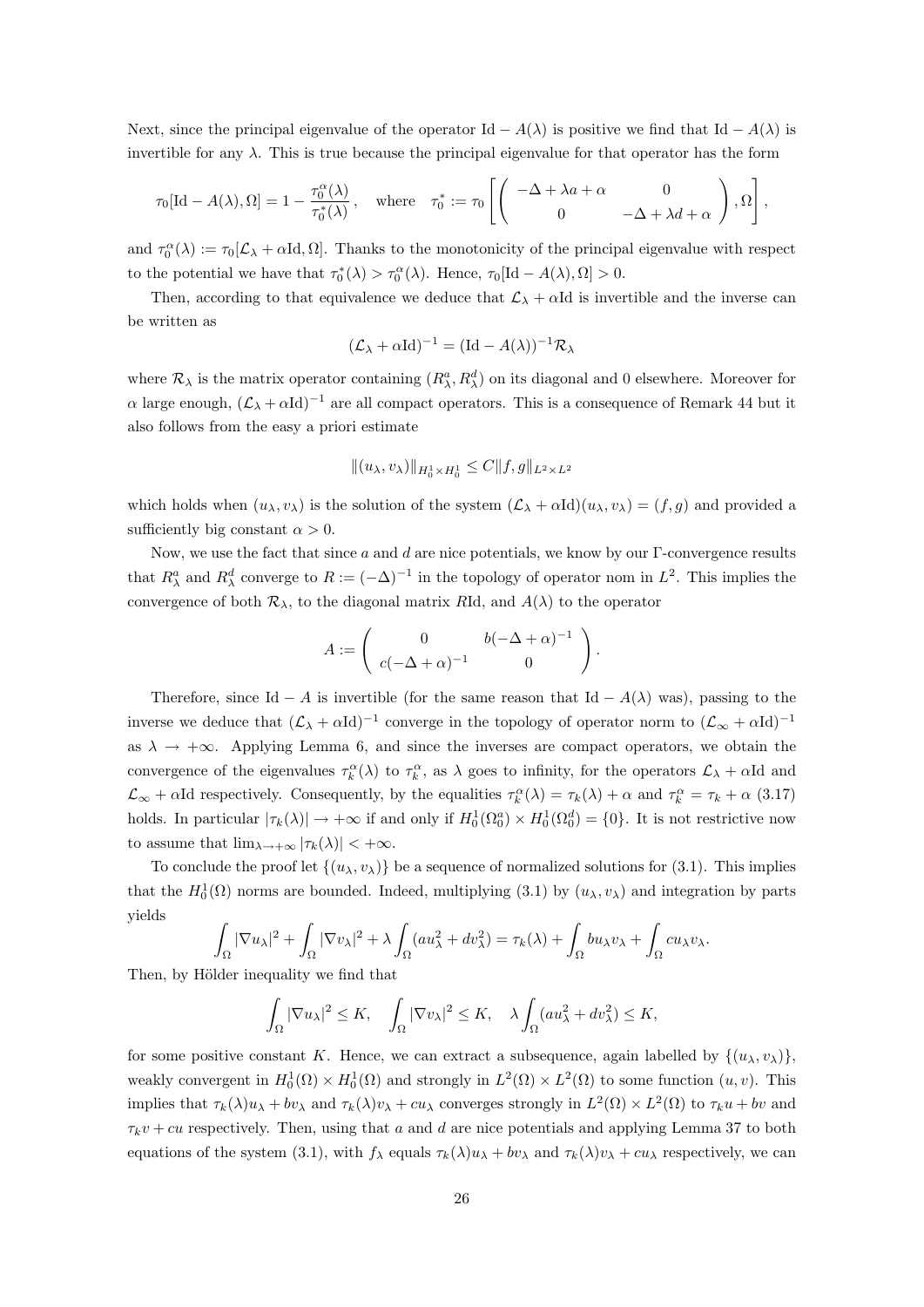assure that, up to a subsequence,  $\{(u_\lambda, v_\lambda)\}\)$  converges strongly in  $H_0^1(\Omega) \times H_0^1(\Omega)$  and the limit  $(u, v) \in H_0^1(\Omega_0^a) \times H_0^1(\Omega_0^d)$  is a solution of

$$
\begin{cases}\n-\Delta u - bv = \tau_k u, & ; \quad (u, v) \in H_0^1(\Omega_0^a) \times H_0^1(\Omega_0^d).\n\end{cases}
$$
\n(3.18)

Finally, if  $\tau_k$  is simple, by uniqueness of the normalized solution  $(u, v)$  of the problem (3.18) associated with  $\tau_k$ , the limit of the whole sequence converges to the eigenfunction associated with  $\Box$  $\tau_k$ .

Remark 58. Observe that to prove the convergence of the spectrum in Theorem 56, it is enough to prove first that the  $|\tau_k(\lambda)|$  are bounded (and this can be obtained by monotonicity results) and then up to a subsequence, pass to the limit in the system (as we did for proving the convergence of eigenfunctions) to conclude. However, here we obtain more by proving directly the convergence of resolvents in the topology of operator norm which is a stronger result.

### 4 Some concrete examples

In this last section we present some explicit examples that shows how the limiting behaviour of the eigenvalues can differ from one situation to another, depending on the structural configuration of the vanishing domains of the potentials.

#### 4.1 The case of two distinct components

Let  $\Omega$  be a bounded connected and smooth domain in  $\mathbb{R}^N$  and let  $a \in C^0(\overline{\Omega})$  be a nice potential such that  $\Omega_0^a$  (which is closed) is of the form  $\Omega_0^a := \overline{\Omega_1} \cup \overline{\Omega_2}$  where  $\Omega_1$  and  $\Omega_2$  are two disjoint connected components, that for simplicity we assume to be smooth domains (at least stable). Moreover assume that the smallest Dirichlet eigenvalue in  $\Omega_2$  is strictly larger than the one in  $\Omega_1$ , in other words

$$
\sigma_0[-\Delta,\Omega_1] < \sigma_0[-\Delta,\Omega_2].
$$

From the latter assumption we know that  $\sigma_0[-\Delta, \Omega_0^a]$  is simple and

$$
\sigma_0[-\Delta, \Omega_0^a] = \sigma_0[-\Delta, \Omega_1].
$$

Then, according to Theorem 30 we know that the normalized solution  $u_{\lambda}$  of the eigenvalue problem

$$
-\Delta u_{\lambda} + \lambda a u_{\lambda} = \sigma_0(\lambda) u_{\lambda}, \qquad u_{\lambda} \in H_0^1(\Omega),
$$

(where  $\sigma_0(\lambda)$  is the smallest Dirichlet eigenvalue for the operator  $-\Delta + \lambda a$ ) strongly converges in  $H_0^1(\Omega)$  to the unique normalized eigenvalue for the Dirichlet Laplacian in  $\Omega_1$  (and, thus, vanishes everywhere else). On the whole, we do not know what the limit is of  $u_\lambda$  in the case when  $\sigma_0[-\Delta,\Omega_1]=\sigma_0[-\Delta,\Omega_2],$  although we know that the limit exists and is unique (because it is a Cauchy sequence in  $H_0^1(\Omega)$  thank to [1]). However, some numerical computations<sup>1</sup> can give us an

<sup>&</sup>lt;sup>1</sup>All the numerical simulations of this paragraph have been computed with the freeware Freefem++ available on the website free fem.org. The resolution of the eigenvalue problem is based on the  $Arpack++$  subroutines which implements a variant of the Arnoldi process for finding eigenvalues called Implicit restarted Arnoldi method (IRAM). The 3D pictures has been made using the OpenGL-based scientific visualization software Medit 3.0. We thank Jimmy Lamboley for bringing to our attention the existence of the quite powerful and intuitive software  $Freefem++$ .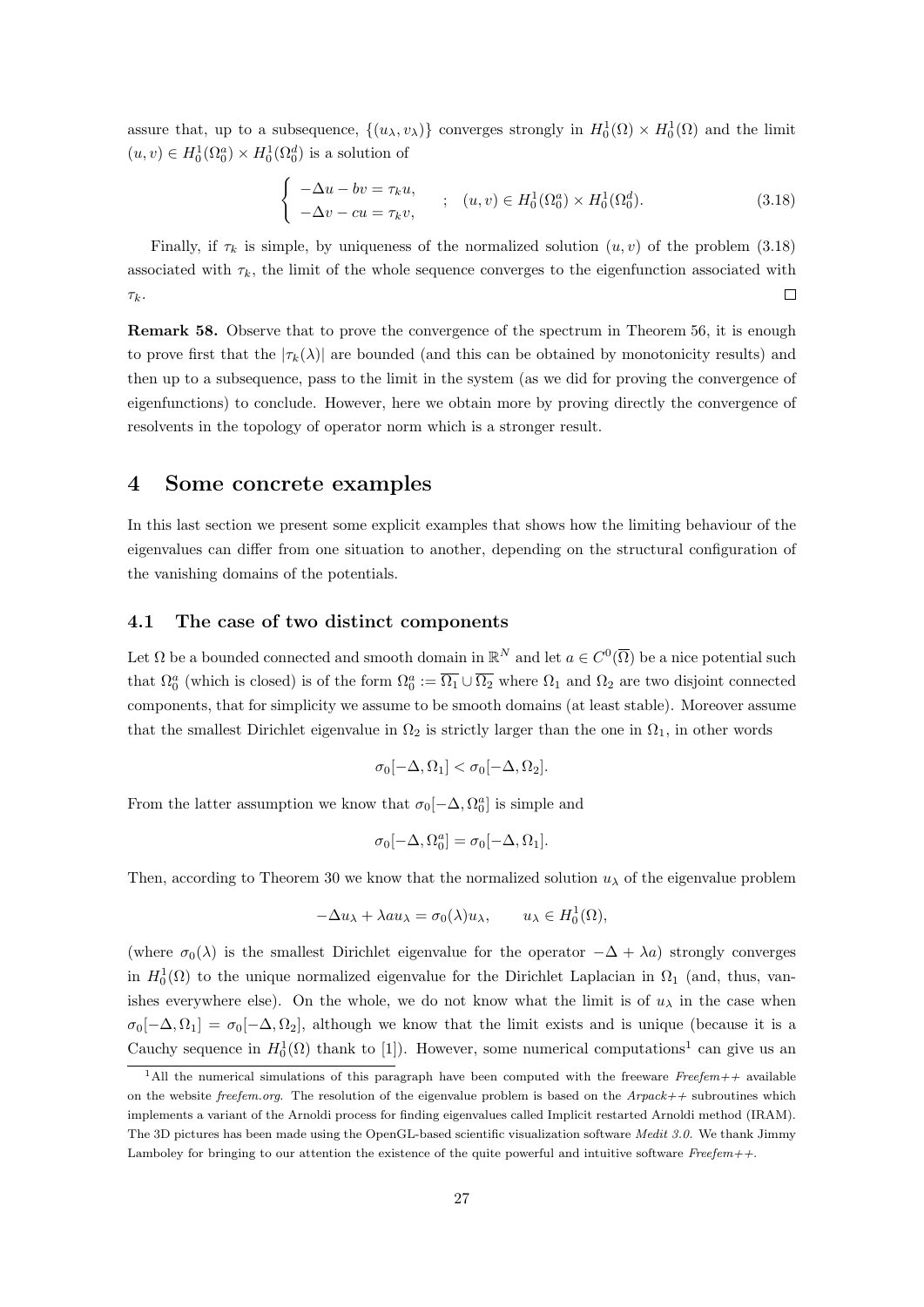idea of what happen. Indeed, let us consider the rectangular domain  $[-\pi, 2\pi] \times [-\pi, 0] \subset \mathbb{R}^2$  and the potential

$$
a_1(x, y) := \max(0, \sin(x) + \sin(y) + 1),
$$

that vanishes in the two disjoints balls  $B^{\pm} := B(x^{\pm}, r_0)$  with

$$
x^- = (-\frac{\pi}{2}, 0), \quad x^+ = (\frac{3\pi}{2}, 0) \quad \text{and } r_0 := \frac{\pi}{2}.
$$



Figure 1.  $a_1(x, y) := \max(0, \sin(x) + \sin(y) + 1), \quad (x, y) \in [-\pi, 2\pi] \times [-\pi, 0].$ 

Since  $a_1$  is symmetrical, it is not difficult to see that when  $\lambda \to +\infty$ , the normalized functions  $u_\lambda$ converge to  $\frac{1}{2}(\phi_+ + \phi_-)$ , where  $\phi_+$  is the state function in  $B^+$  and  $\phi_-$  the one in  $B^-$ .



 $u_{\lambda} \to \frac{1}{2}(\phi_- + \phi_+)$  when  $a := a_1$ .

Now, we want to brake the symmetry of the potential. For this purpose we consider the step function

 $f(x, y) := \exp(\max((x - 2\pi + 0.3), 0)) - 1,$ 

which is a continuous function equal to 0 when  $x \in [-\pi, 2\pi - 0.3]$  and very positive when  $x \in$  $[2\pi - 0.3, 2\pi]$ . Next we define

$$
a_2(x, y) := a_1(x, y) + f(x, y).
$$

By this way,  $a_2$  still vanishes in  $B^{\pm}$  but now the region around  $B^+$  is "advantaged" compared to B<sup>-</sup>. Then, as the numerical computations seems to show, the functions  $u_{\lambda}$  this time tend to  $\varphi^{+}$ .



 $u_{\lambda} \rightarrow \phi_+$  when  $a := a_2$ .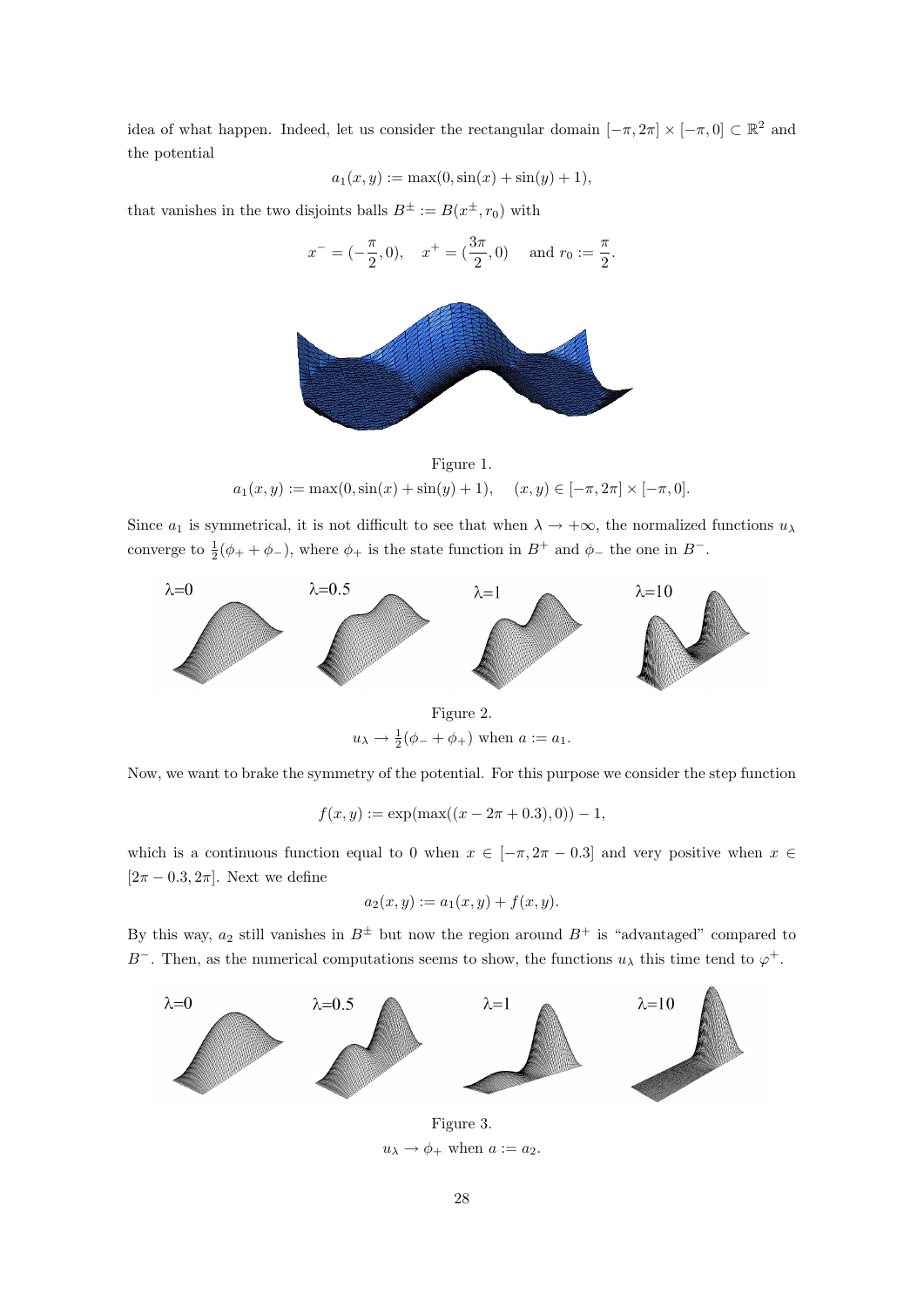This phenomenon seems to be linked with the so-called "Tunnel effect" in semi-classical analysis that was studied by Simon [29] and Helffer-Sjöstrand [18] in the case of a double well the potential. Our observations suggest that the "flea on the elephant" leads to the same consequences in our situation with highly degenerate potential as the ones that Simon observes in his paper [29] for the case of a double well potential. We would like to thank B. Helffer for communicate to us this remark.

#### 4.2 The one dimensional Cantor set

Let us consider the potentials  $\chi_E$  and  $\chi_K$  introduced in Proposition 22. Recall that E is an open and dense set in  $]0,1[$  and  $K = [0,1]\E$  is a Cantor set, compact of empty interior but with positive Lebesgue measure.

Let us consider first  $\chi_E$ . Recall that E is an open set in [0, 1] which is not stable. However using our results one can still prove the convergence of eigenvalues. Indeed, since  $\alpha$  is a nice potential we deduce from Theorem 30 that for each  $k \geq 0$  the kth-eigenvalue  $\sigma_k(\lambda)$  for the problem

$$
-\Delta u + \lambda \chi_E u = \sigma_k(\lambda)u, \qquad u \in H_0^1([0, 1]),
$$

has a finite limit, namely converges to the eigenvalue  $\sigma_k$  of the limiting problem

$$
-\Delta u = \sigma_k u, \qquad u \in H_0^1(E).
$$

Now for the case  $a(x) := \chi_K(x)$  we also get the convergence of  $\sigma_k(\lambda)$  but now by Remark 23 we know that  $H_0^1(\Omega_0^a) = \{0\}$  so that  $\sigma_k = +\infty$  for every  $k \geq 0$ . We deduce the following interesting fact.

**Proposition 59.** There exists a nice potential  $a \in \mathcal{A}(0,1)$  satisfying

$$
\mathscr{L}^1(\Omega_0^a) > 0,
$$

and such that

$$
\lim_{\lambda \to +\infty} \sigma_0(\lambda) = +\infty,\tag{4.1}
$$

where  $\sigma_0(\lambda)$  is the first Dirichlet eigenvalue of  $-\Delta + \lambda a$  in [0, 1].

Notice that (4.1) is always true when  $cap(\Omega_0^a) = 0$ . Proposition 59 shows in particular that the reverse implication is false in general.

#### 4.3 Different behaviours for the limiting system

Now we want to study a particular situation for the system in order to recover some results shown in [2] and maybe extend them for slightly more general situations (cf. [11]). Let  $\Omega$  be a bounded connected and smooth domain in  $\mathbb{R}^N$  and let  $a, d \in C^0(\overline{\Omega})$  be some nice potentials. We denote as usual the closed sets

$$
\Omega_0^a := \{a = 0\}, \quad \Omega_0^d := \{d = 0\}, \quad \Omega_0 := \{a = 0 = d\},
$$

and we also introduce

$$
\Omega^a:=\Omega^a_0\backslash \Omega_0, \quad \Omega^d:=\Omega^d_0\backslash \Omega_0.
$$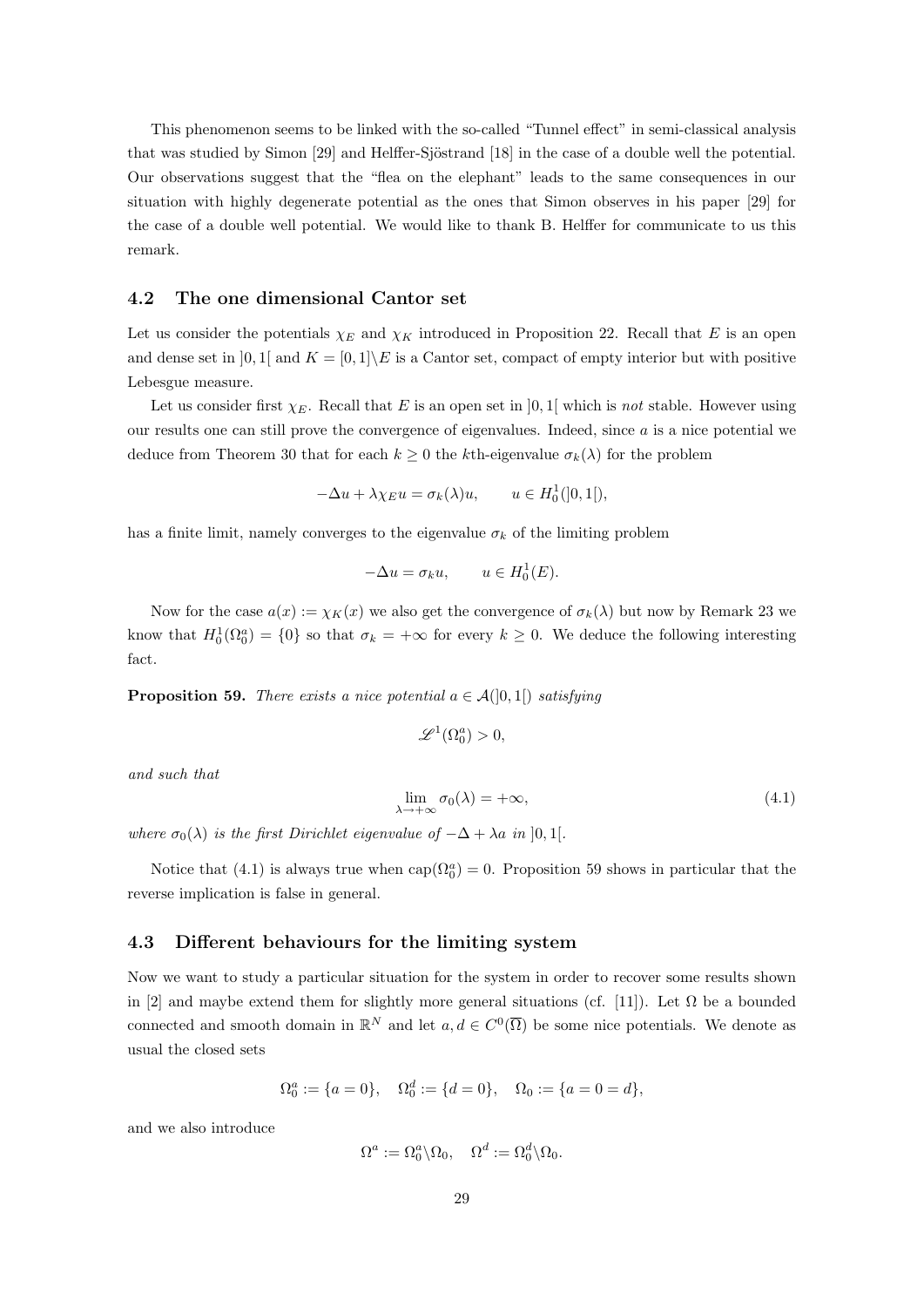Let us assume that all those sets are disjoint and the following particular configuration holds:

$$
\overline{\Omega^a} \cap \overline{\Omega^d} = \emptyset, \qquad \overline{\Omega^a} \cap \overline{\Omega_0} = \emptyset \quad \text{and} \quad \overline{\Omega^d} \cap \overline{\Omega_0} = \emptyset \tag{4.2}
$$

For simplicity we also assume all those domains to be smooth. We will need an analogue of Lemma 53 about the monotonicity of  $\tau_0(\lambda)$  with respect to  $\lambda$ . In our general context this property cannot be proved by the traditional min-max principle, except from the case when  $b = c$ . However, it will follows from an argument shown in [2] based upon a characterization of the Maximum Principle in terms of the positivity of the first eigenvalue and the existence of a positive strict supersolution  $(c.f. [23]).$ 

**Lemma 60.** Under the above assumptions the real function  $\tau_0(\lambda)$  is continuous in  $\lambda$ , increasing and bounded above by

$$
\tau_0(\lambda) \le \min\left(\tau_0[\mathfrak{L}_{\infty},\Omega_0], \sigma_0[-\Delta,\Omega^a], \sigma_0[-\Delta,\Omega^d]\right).
$$

*Proof.* The continuity and the fact that  $\tau_0(\lambda)$  is increasing is a consequence from the monotonicity of the eigenvalues with respect to the potential, that was shown in [2], provided some regularity on the boundary of  $\Omega$ . Moreover, in the case when the domain  $\Omega_0$ , is regular, say Lipschitz, we can apply directly the monotonicity properties with respect to the domain to obtain that

$$
\tau_0(\lambda)=\tau_0[\mathfrak{L}(\lambda a,\lambda d);\Omega]<\tau_0[\mathfrak{L}(\lambda a,\lambda d);\Omega_0]=\tau_0[\mathfrak{L}_{\infty},\Omega_0],
$$

because  $a = d = 0$  in  $\Omega_0$ . This provides us with an upper bound for the function  $\tau_0(\lambda)$ .

On the other hand, assuming now that  $\Omega^a$  and  $\Omega^d$  are Lipschitz and taking into account the first equation of the eigenvalue problem  $(3.1)$ , and particularizing it in  $\Omega^a$ , we find that

$$
-\Delta u_{\lambda} - \tau_0(\lambda)u_{\lambda} = bv_{\lambda} > 0, \text{ in } \Omega^a,
$$
  

$$
u_{\lambda} > 0, \text{ on } \partial\Omega^a
$$

.

Hence, applying the main theorem in [23] it yields

$$
\tau_0(\lambda) < \sigma_0[-\Delta, \Omega^a].
$$

Similarly for the second equation of (3.1), we obtain that

$$
\tau_0(\lambda) < \sigma_0[-\Delta, \Omega^d],
$$

and this ends the proof.

Proposition 61. Assume that we are under the same assumptions as above and denote

$$
\beta_0 = \min(\sigma_0[-\Delta, \Omega^d], \sigma_0[-\Delta, \Omega^a]).
$$

Then, the following alternative holds :

**Case 1.** if  $\tau_0[\mathfrak{L}_{\infty}, \Omega_0] < \beta_0$  then,  $\lim_{\lambda \to +\infty} \tau_0(\lambda) = \tau_0[\mathfrak{L}_{\infty}, \Omega_0]$  and the normalized eigenfunctions  $(u_\lambda, v_\lambda)$  of  $\mathfrak{L}_\lambda$  associated to  $\tau_0(\lambda)$  strongly converge in  $H_0^1(\Omega) \times H_0^1(\Omega)$  to the normalized first eigenfunctions  $(u, v) \in H_0^1(\Omega_0) \times H_0^1(\Omega_0)$  of  $\mathfrak{L}_{\infty}$  in  $\Omega_0$ ;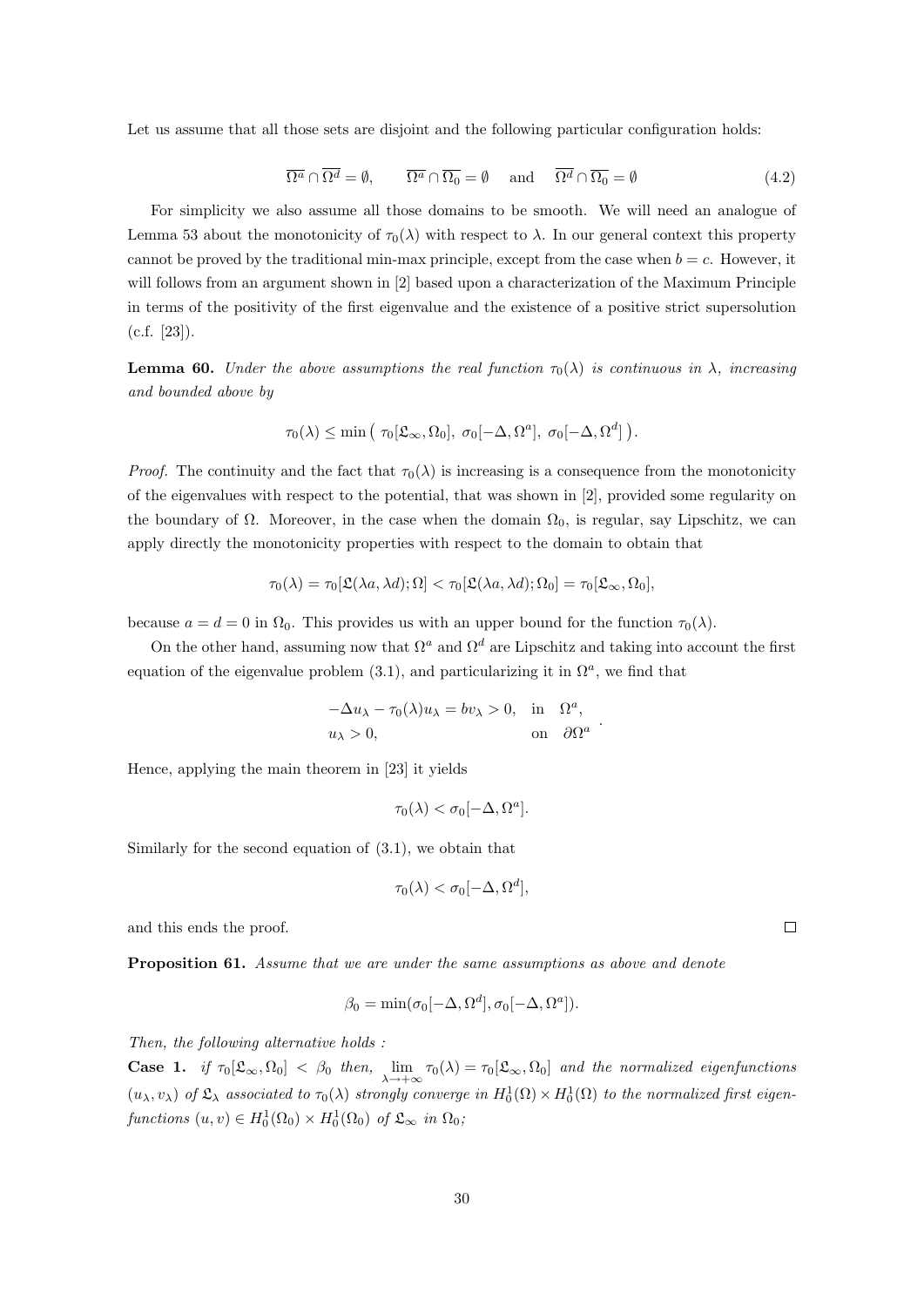**Case 2.** If  $\tau_0[\mathfrak{L}_{\infty}, \Omega_0] > \beta_0$  then,  $\lim_{\lambda \to +\infty} \tau_0(\lambda) = \beta_0$  and the normalized solutions  $(u_{\lambda}, v_{\lambda})$  of  $\mathfrak{L}_{\lambda}$ associated to  $\tau_0(\lambda)$  strongly converge in  $H_0^1(\Omega) \times H_0^1(\Omega)$  as follows

$$
\lim_{\lambda \to +\infty} (u_{\lambda}, v_{\lambda}) = \begin{cases} (u, 0), & \text{if } \sigma_0[-\Delta, \Omega^a] < \sigma_0[-\Delta, \Omega^d], \\ (0, v), & \text{if } \sigma_0[-\Delta, \Omega^a] > \sigma_0[-\Delta, \Omega^d], \end{cases}
$$

where u and v are respectively the eigenfunctions of  $-\Delta$  associated to smallest Dirichlet eigenvalue in  $\Omega^a$  and  $\Omega^d$ .

*Proof.* By Theorem 56 we have that any converging subsequence of  $(u_\lambda, v_\lambda)$  converges to some  $(u, v)$ satisfying the following limiting problem

$$
\begin{cases}\n-\Delta u - bv = \tau_0 u, \\
-\Delta v - cu = \tau_0 v,\n\end{cases}
$$
\n
$$
\vdots
$$
\n
$$
(u, v) \in H_0^1(\Omega_0^a) \times H_0^1(\Omega_0^d).
$$
\n(4.3)

for some  $\tau_0 > 0$ . Notice that under assumption (4.2), we have that

$$
H_0^1(\Omega_0^a) = H_0^1(\Omega_0) \cap H_0^1(\Omega^a) \quad \text{ and } \quad H_0^1(\Omega_0^d) = H_0^1(\Omega_0) \cap H_0^1(\Omega^d).
$$

Therefore, from  $(4.3)$  we deduce that  $(u, v)$  satisfies in particular

$$
\begin{cases}\n-\Delta u - bv = \tau_0 u, & (u, v) \in H_0^1(\Omega_0) \times H_0^1(\Omega_0), \\
-\Delta v - cu = \tau_0 v, & (u, v) \in H_0^1(\Omega_0) \times H_0^1(\Omega_0), \\
-\Delta u = \tau_0 u, & u \in H_0^1(\Omega^a), \\
-\Delta v = \tau_0 v, & v \in H_0^1(\Omega^d),\n\end{cases}
$$
\n(4.4)

 $\Box$ 

and the conclusion follows from a careful inspection of the compatibility of the above equations together with the inequality

$$
\tau_0 := \lim_{\lambda \to +\infty} \tau_0(\lambda) \le \min(\beta_0, \tau_0[\mathfrak{L}_{\infty}, \Omega_0])
$$

(coming from Lemma 60) and the fact that  $||(u, v)||_{L^2(\Omega)} = 1$ .

**Remark 62.** Observe that similarly to Section 4.1, in the case when  $\beta_0 = \tau_0[\mathfrak{L}_{\infty}, \Omega_0]$  or  $\tau_0$  <  $\tau_0[\mathfrak{L}_{\infty}, \Omega_0]$  and  $\sigma_0[-\Delta, \Omega^a] = \sigma_0[-\Delta, \Omega^d]$ , the precise limit of  $(u_{\lambda}, v_{\lambda})$  remains uncertain.

Remark 63. We would like to point out that just before the submission of this work we have been informed by E.N. Dancer of the existence of a pre-print [11] in which, independently, similar results to our Proposition 61 are obtained. We would also like to thank him for sharing his results with us.

### References

- [1] Pablo Álvarez-Caudevilla and Julián López-Gómez, Semiclassical analysis for highly degenerate potentials, Proc. Amer. Math. Soc., 136, (2008), 665–675 (electronic).
- [2] Pablo Álvarez-Caudevilla and Julián López-Gómez, Asymptotic behaviour of principal eigenvalues for a class of cooperative systems, "Corrigendum" in [J. Differential Equations 245 (2008), no. 2, 566–567], J. Differential Equations, 244, (2008), 1093–1113.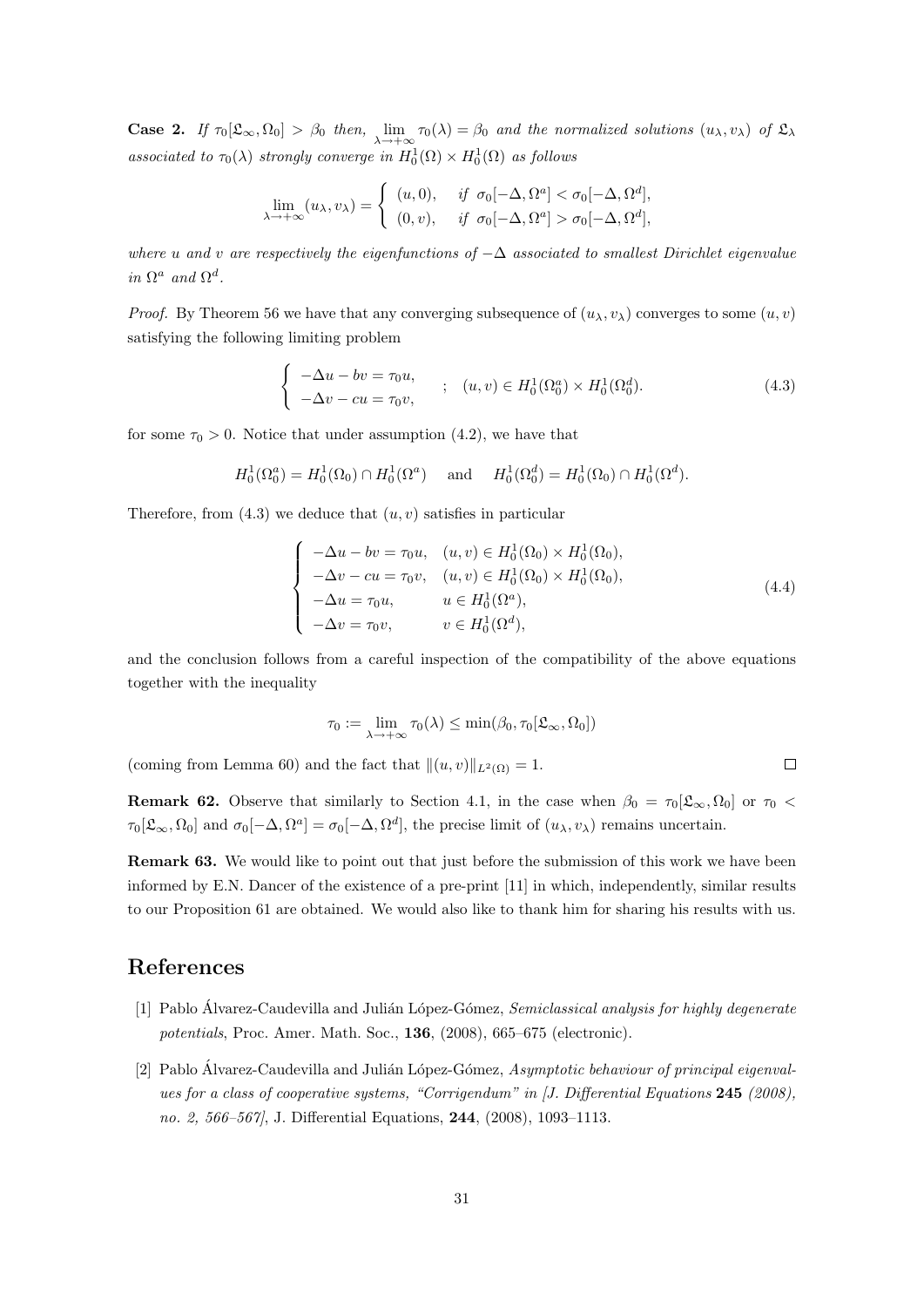- [3] Haïm Brezis, *Analyse fonctionnelle*, Collection Mathématiques Appliquées pour la Maîtrise. [Collection of Applied Mathematics for the Master's Degree], Masson, Paris, (1983), Théorie et applications. [Theory and applications].
- [4] Dorin Bucur and Giuseppe Buttazzo, Variational methods in shape optimization problems, Progress in Nonlinear Differential Equations and their Applications, 65, Birkhäuser Boston Inc., Boston, MA, (2005).
- [5] Giuseppe Buttazzo, Su una definizione generale dei Γ-limiti, Boll. Un. Mat. Ital. B (5), 14, (1977), 722–744.
- [6] Giuseppe Buttazzo and Gianni Dal Maso, Shape optimization for Dirichlet problems: relaxed formulation and optimality conditions, Appl. Math. Optim., 23, (1991), 17–49.
- [7] Giuseppe Buttazzo and Gianni Dal Maso, An existence result for a class of shape optimization problems, Arch. Rational Mech. Anal., 122, (1993), 183–195.
- [8] Gianni Dal Maso, An introduction to Γ-convergence, Progress in Nonlinear Differential Equations and their Applications, 8, Birkhäuser Boston Inc., Boston, MA, (1993).
- [9] E. Norman Dancer, Some remarks on classical problems and fine properties of Sobolev spaces, Differential Integral Equations, 9, (1996), 437–446.
- [10] E. Norman Dancer and Julián López-Gómez, Semiclassical analysis of general second order elliptic operators on bounded domains, Trans. Amer. Math. Soc., 352, (2000), 3723–3742.
- [11] E. Norman Dancer, On the least point spectrum of certain cooperative linear systems with a large parameter, pre-print.
- [12] Djairo G. de Figueiredo and Enzo Mitidieri, Maximum principles for linear elliptic systems, Rend. Istit. Mat. Univ. Trieste, 22, (1990), 36–66.
- [13] Ennio De Giorgi, Sulla convergenza di alcune successioni d'integrali del tipo dell'area, Collection of articles dedicated to Mauro Picone on the occasion of his ninetieth birthday, Rend. Mat. (6), 8, (1975), 277–294.
- [14] Ennio De Giorgi and Tullio Franzoni, On a type of variational convergence, Proceedings of the Brescia Mathematical Seminar, Univ. Cattolica Sacro Cuore, Milan, 3 (Italian), (1979), 63–101.
- [15] Mouez Dimassi and Johannes Sjöstrand, Spectral asymptotics in the semi-classical limit, London Mathematical Society Lecture Note Series, Cambridge University Press, Cambridge, 268, (1999).
- [16] Nelson Dunford and Jacob T. Schwartz, Linear operators. Part II, Wiley Classics Library, John Wiley & Sons Inc., New York, (1988) Spectral theory. Selfadjoint operators in Hilbert space, With the assistance of William G. Bade and Robert G. Bartle, Reprint of the (1963) original, A Wiley-Interscience Publication.
- [17] Lars Inge Hedberg, Spectral synthesis and stability in Sobolev spaces, Euclidean harmonic analysis (Proc. Sem., Univ. Maryland, College Park, Md., 1979), Lecture Notes in Math., Springer, Berlin, 779, (1980), 73–103.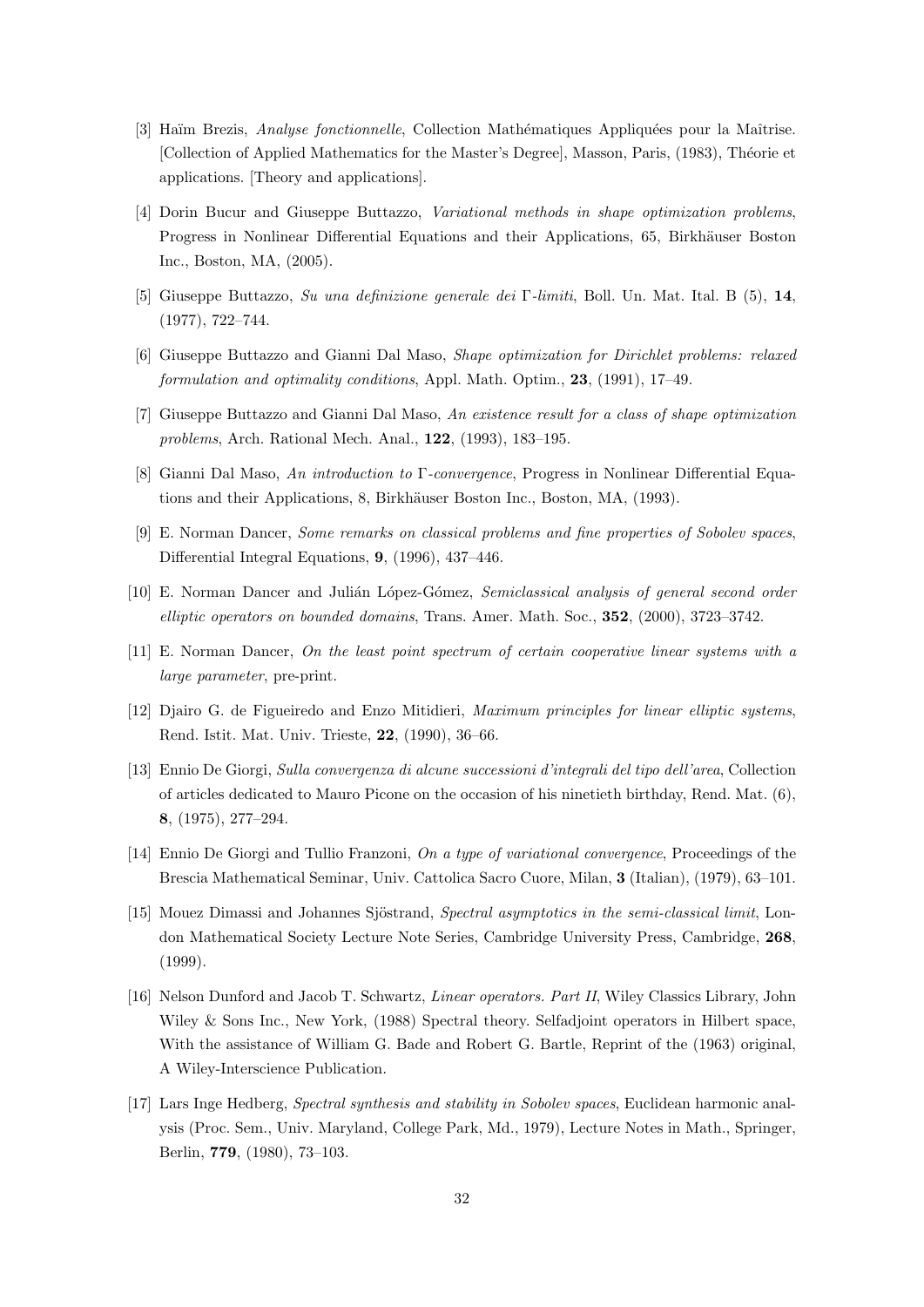- [18] B. Helffer and J. Sjöstrand, *Puits multiples en mécanique semi-classique. VI. Cas des puits* sous-variétés, Ann. Inst. H. Poincaré Phys. Théor.,  $46$ , (1987), 353–372.
- [19] Antoine Henrot and Michel Pierre, Variation et optimisation de formes, Une analyse géométrique, Mathématiques et Applications, Springer, (2005).
- [20] Peter Hess, On the asymptotic distribution of eigenvalues of some nonselfadjoint problems, Bull. London Math. Soc., 18, (1986), 181–184.
- [21] M. Keldys, On the solvability and the stability of the Dirichlet problem, Amer. Math. Soc. Trans., 51, (1966), 1–73.
- [22] N.S. Landkof, Foundations of modern potential theory, Translated from the Russian by A. P. Doohovskoy, Die Grundlehren der mathematischen Wissenschaften, Band 180, Springer-Verlag, New York, (1972).
- [23] Julián López-Gómez and Marcela Molina-Meyer, The maximum principle for cooperative weakly coupled elliptic systems and some applications, Differential Integral Equations, 7, (1994), 383– 398.
- [24] Marcela Molina-Meyer, Uniqueness and existence of positive solutions for weakly coupled general sublinear systems, Proceedings of the Second World Congress of Nonlinear Analysts, Part 8 (Athens, 1996), Nonlinear Anal. TMA, 30, (1997), 5375–5380.
- [25] Barry Simon, A canonical decomposition for quadratic forms with applications to monotone convergence theorems, J. Funct. Anal., 28, (1978), 377–385.
- [26] Barry Simon, Semiclassical analysis of low lying eigenvalues. I. Nondegenerate minima: asymptotic expansions, Ann. Inst. H. Poincaré Sect. A  $(N.S.)$ ,  $38$ ,  $(1983)$ ,  $295-308$ .
- [27] Barry Simon, Semiclassical analysis of low lying eigenvalues. II. Tunneling, Ann. of Math. (2), 120, (1984), 89–118.
- [28] Barry Simon, Semiclassical analysis of low lying eigenvalues. III. Width of the ground state band in strongly coupled solids, Ann. Physics, 158, (1984), 415–420.
- [29] Barry Simon, Semiclassical analysis of low lying eigenvalues. IV. The flea on the elephant, J. Funct. Anal., 63, (1985), 123–136.
- [30] Sergio Spagnolo, Convergence in energy for elliptic operators, Numerical solution of partial differential equations, III (Proc. Third Sympos. (SYNSPADE), Univ. Maryland, College Park, Md., 1975), Academic Press, New York, (1976), 469–498.
- [31] Peter Stollmann, A convergence theorem for Dirichlet forms with applications to boundary value problems with varying domains, Math. Z., 219, (1995), 275–287.
- [32] Guido Sweers, Strong positivity in  $C(\overline{\Omega})$  for elliptic systems, Math. Z., 209, (1992), 251–271.
- [33] William P. Ziemer, Weakly differentiable functions, Graduate Texts in Mathematics, 120, Sobolev spaces and functions of bounded variation, Springer-Verlag, New York, (1989).